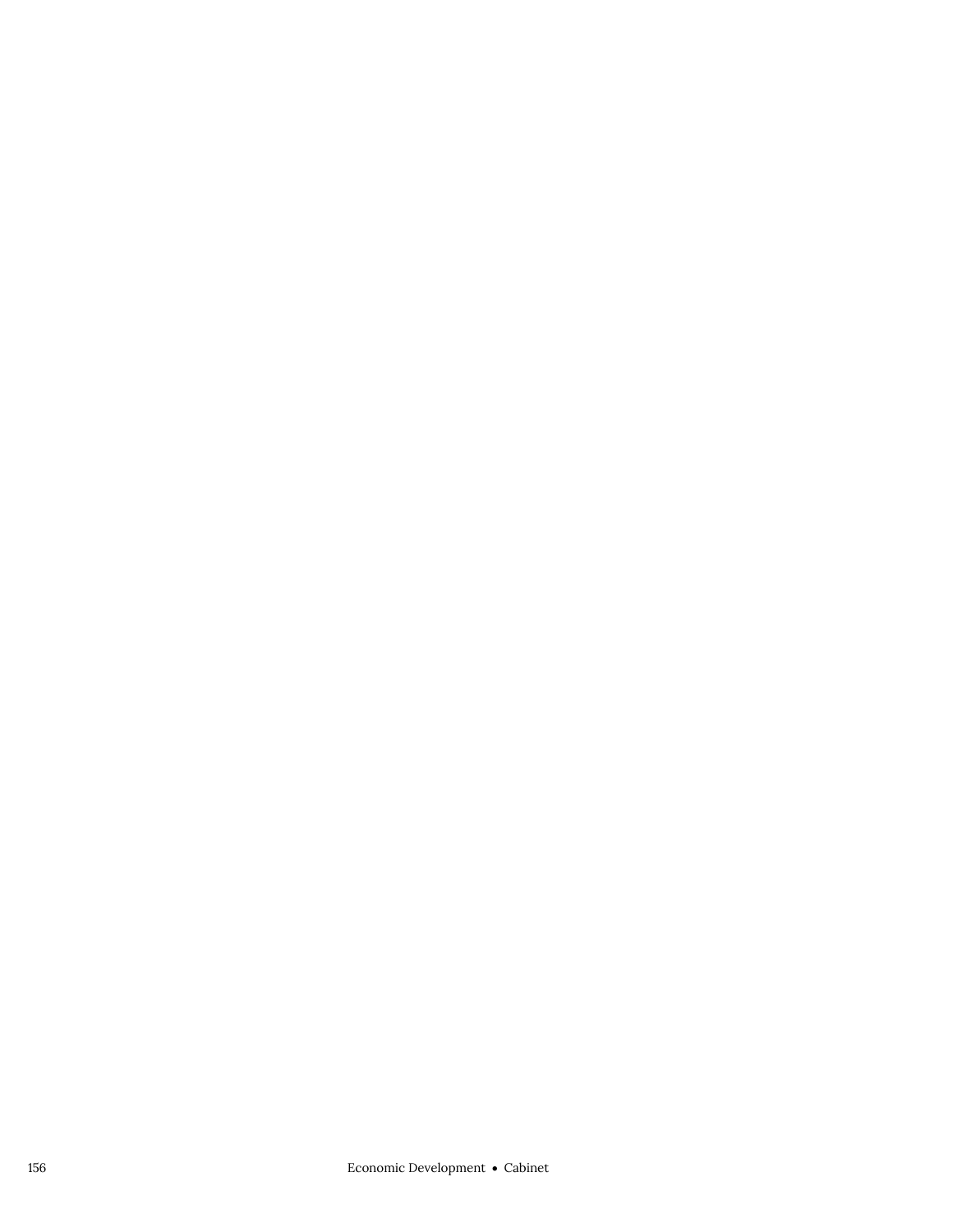# <span id="page-2-0"></span>Economic Development

## **John Barros,** *Chief of Economic Development*

### **Cabinet Mission**

The mission of the Economic Development Cabinet is to lead a broad effort to streamline and support areas of focus that contribute to Boston's economy including tourism, jobs and employment, business development, and real estate development. The cabinet will concern itself with increasing transparency and promoting accessibility for all Bostonians, especially womenand minority-owned businesses and local businesses, to share in and benefit from the economic boom in Boston.

| <b>Operating Budget</b>            |                                                                                                     | <b>Total Actual '18</b>                          | <b>Total Actual '19</b>                          | <b>Total Approp</b><br>20                        | <b>Total Budget '21</b>                          |
|------------------------------------|-----------------------------------------------------------------------------------------------------|--------------------------------------------------|--------------------------------------------------|--------------------------------------------------|--------------------------------------------------|
|                                    | Consumer Affairs & Licensing<br>Office of Economic Development<br>Office of Tourism<br><b>Total</b> | 1,151,753<br>2,339,129<br>1,134,560<br>4,625,442 | 1,222,148<br>3,506,339<br>1,333,809<br>6,062,296 | 1,353,512<br>3,446,210<br>1,545,854<br>6,345,576 | 1,486,453<br>5,403,599<br>1,651,973<br>8,542,025 |
| <b>Capital Budget Expenditures</b> |                                                                                                     | <b>Actual '18</b>                                | <b>Actual '19</b>                                | <b>Estimated '20</b>                             | Projected '21                                    |
|                                    | Boston Planning and Development<br>Agency                                                           | 577,724                                          | 345.557                                          | 630.503                                          | 1,665,130                                        |
|                                    | <b>Total</b>                                                                                        | 577,724                                          | 345,557                                          | 630.503                                          | 1,665,130                                        |

| <b>External Funds Expenditures</b> |                                                                                     | <b>Total Actual '18</b>       | <b>Total Actual '19</b>       | <b>Total Approp</b><br>20      | <b>Total Budget '21</b>        |
|------------------------------------|-------------------------------------------------------------------------------------|-------------------------------|-------------------------------|--------------------------------|--------------------------------|
|                                    | Consumer Affairs & Licensing<br>Office of Economic Development<br>Office of Tourism | 55.193<br>4,152,880<br>90.898 | 65,004<br>3,777,706<br>45.010 | 64.000<br>4,800,691<br>150,000 | 64,557<br>5,772,365<br>150,000 |
|                                    | <b>Total Cabinet</b>                                                                | 4.298.971                     | 3,887,720                     | 5.014.691                      | 5,986,922                      |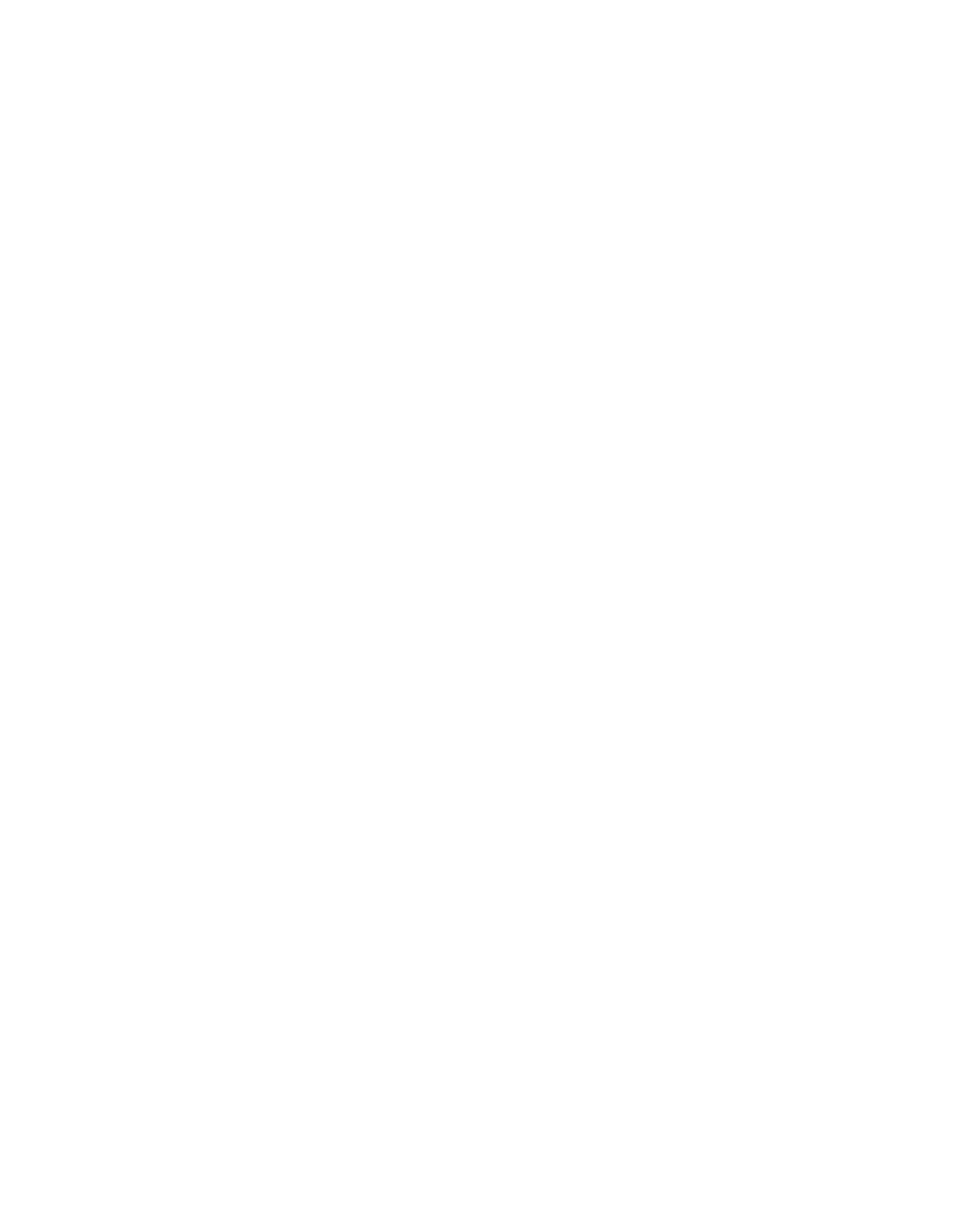# <span id="page-4-0"></span>Boston Planning and Development Agency Operating Budget

## **Brian Golden,** *Director,* **Appropriation 171000**

Boston Planning and Development Agency

#### **Department Mission**

In partnership with communities, the BPDA plans Boston's future while respecting its past. We prepare our residents for new opportunities through training, human services and job creation. The BPDA guides physical, social, and economic change in Boston's neighborhoods and its downtown to shape a more prosperous, comfortable, and beautiful city for all.\*The Boston Planning and Development Agency's operating budget is not funded by the City's general fund but is included in the City's capital plan.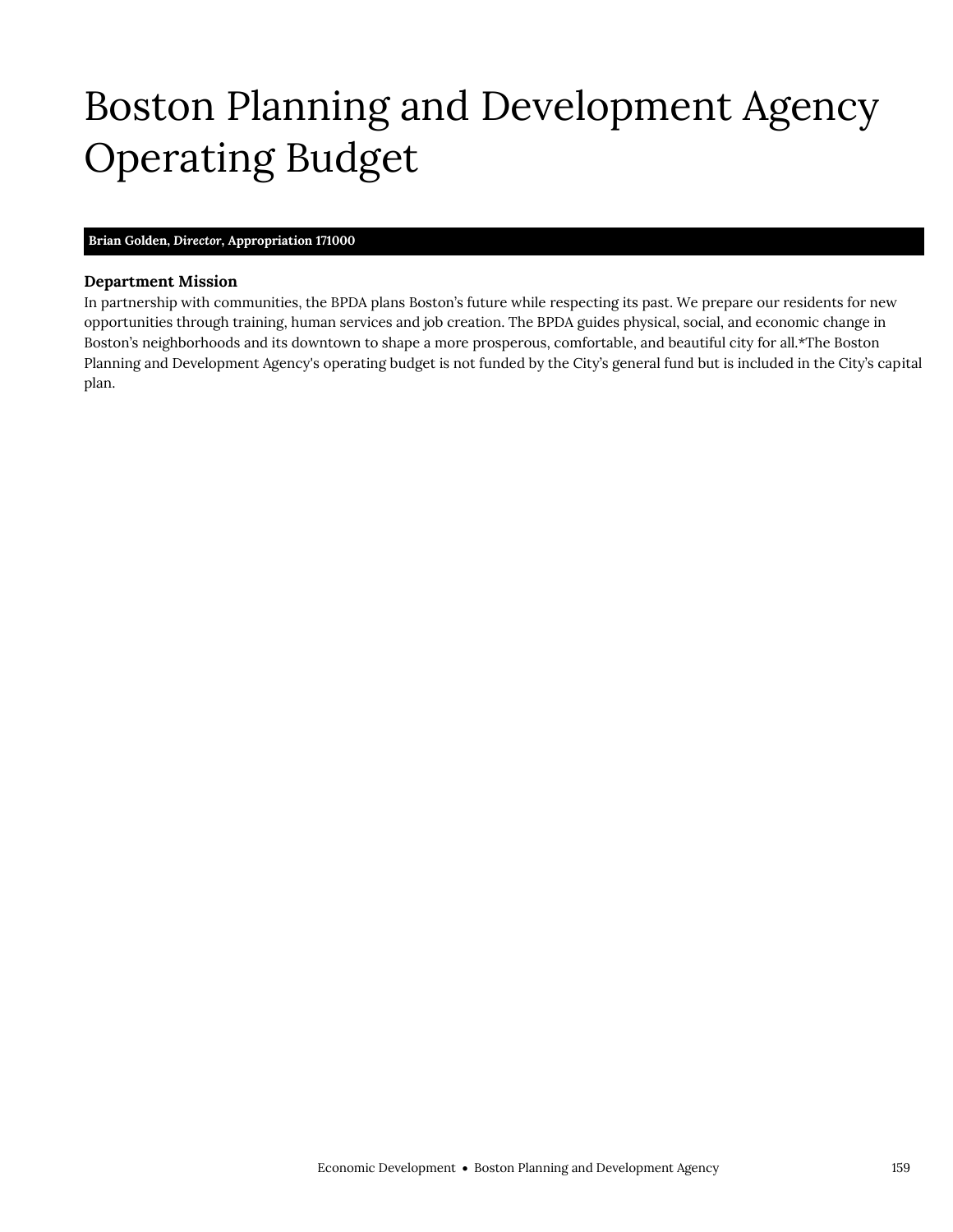# <span id="page-5-0"></span>Program 1. Boston Planning and Development Agency

## **Brian Golden,** *Manager,* **Organization 171100**

## **Program Description**

The BPDA Planning Department conducts comprehensive and strategic planning analyses on a citywide and neighborhood basis to manage the city's growth; promotes a high quality of urban design in the physical environment; encourages economic development and job creation; preserves and enhances Boston's character and public spaces; and produces public benefits for Boston's neighborhoods and residents.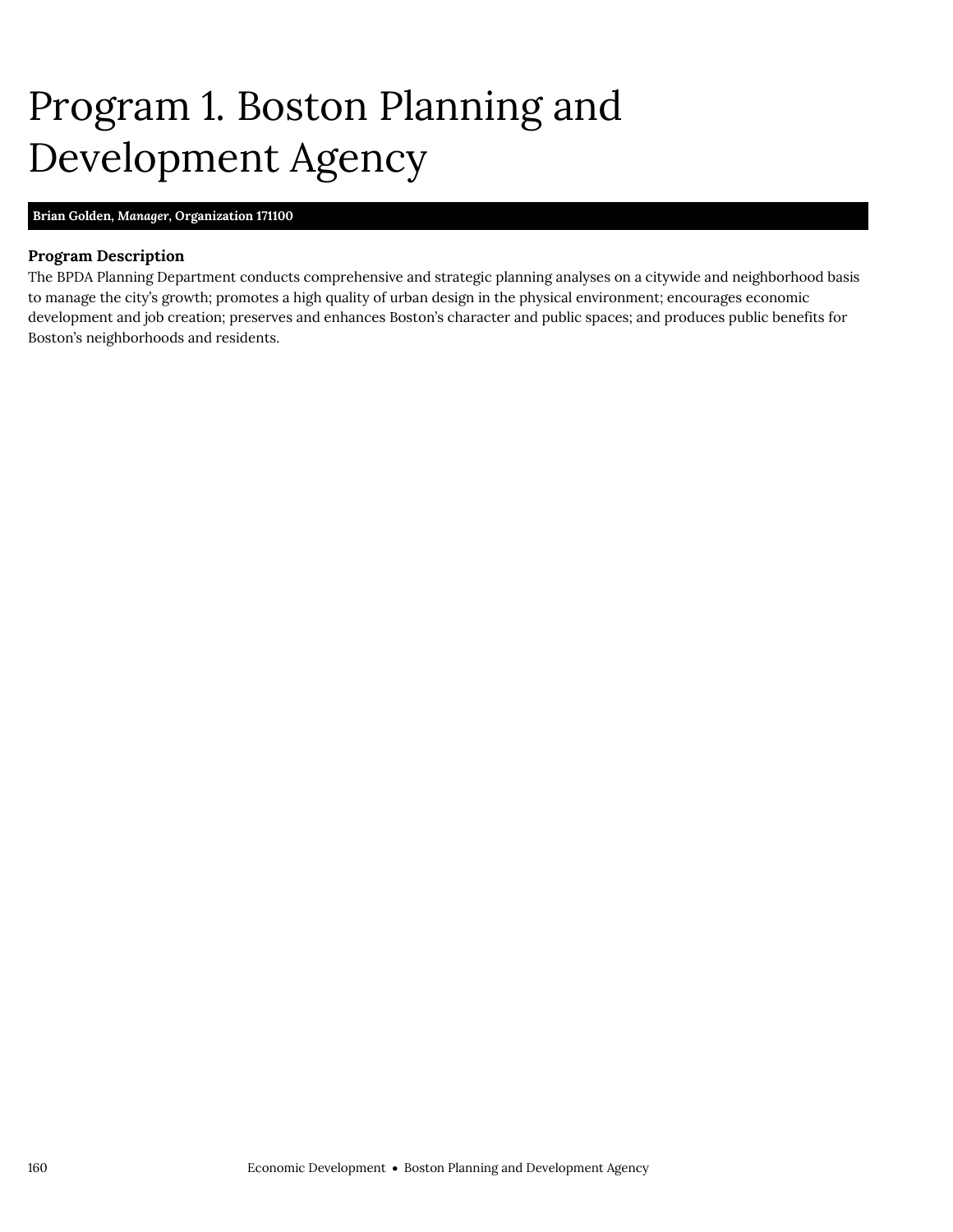# Boston Planning and Development Agency Capital Budget

### **Overview**

Boston Planning and Development Agency

The Boston Planning & Development Agency, functioning as Boston's central planning organization, will continue providing inhouse planning expertise and will also help leverage the external resources necessary to shape Boston's future. The Capital Plan will support opportunities in commercial districts such as Dorchester avenue and Northern Avenue.

### **FY21 Major Initiatives**

- Resurface Black Falcon Avenue and Terminal Street. Project also includes replacing sidewalk, installing ADA compliant pedestrian ramps and improving street lighting.
- Complete analysis of the transportation capacity and develop conceptual design and cost for future infrastructure improvements on Dorchester Avenue in South Boston.
- Complete design for infrastructure improvements at Long Wharf.

| <b>Capital Budget Expenditures</b> |                         |         | Total Actual '18 Total Actual '19 | <b>Estimated '20</b> | <b>Total Projected</b><br>- 21 |
|------------------------------------|-------------------------|---------|-----------------------------------|----------------------|--------------------------------|
|                                    | <b>Total Department</b> | 577.724 | 345.557                           | 630.503              | 1,665,130                      |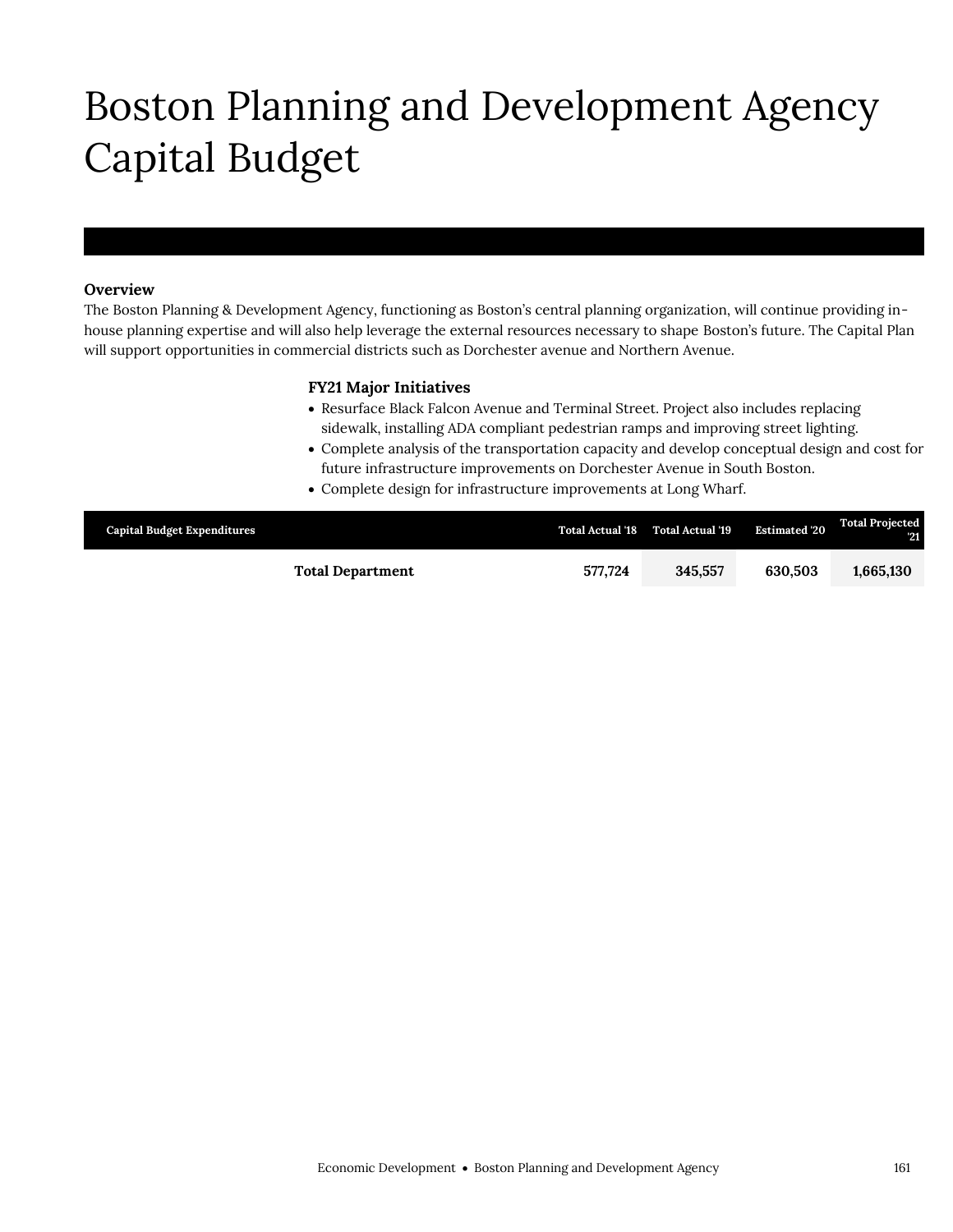#### **LONG WHARF**

#### **Project Mission**

Develop design plans that address ongoing structural issues at Long Wharf related to flooding caused by high tides.

**Managing Department, Boston Planning and Development Agency Status, In Design Location, Financial District/Downtown Operating Impact, No** 

#### **Authorizations**

| Existing                                 | <b>FY21</b> | Future      | Fund    | Total       |
|------------------------------------------|-------------|-------------|---------|-------------|
| 300,000                                  | 0           | 0           |         | 300,000     |
| O                                        | 0           |             |         |             |
| 300,000                                  | 0           | 0           |         | 300,000     |
| <b>Expenditures (Actual and Planned)</b> |             |             |         |             |
| Thru                                     |             |             |         |             |
| 6/30/19                                  | <b>FY20</b> | <b>FY21</b> | FY22-25 | Total       |
| O                                        | 0           | 50,000      | 250,000 | 300,000     |
| 0                                        | 0           | O           |         | 0           |
| 0                                        | 0           | 50,000      | 250,000 | 300,000     |
|                                          |             |             |         | Non Capital |

## **LONG WHARF HARBORWALK SIGNAGE**

#### **Project Mission**

Design interpretive and way finding signage that directs the public to the Harborwalk and nearby public amenities. Managing Department, Boston Planning and Development Agency Status, To Be Scheduled

## **Location, Financial District/Downtown Operating Impact, No**

| <b>Authorizations</b>                    |          |                |             |             |         |
|------------------------------------------|----------|----------------|-------------|-------------|---------|
|                                          |          |                |             | Non Capital |         |
| Source                                   | Existing | <b>FY21</b>    | Future      | Fund        | Total   |
| City Capital                             | 150,000  | 0              |             | 0           | 150,000 |
| Grants/Other                             |          | 0              |             |             | O       |
| Total                                    | 150,000  | $\overline{0}$ | $\Omega$    | 0           | 150,000 |
| <b>Expenditures (Actual and Planned)</b> |          |                |             |             |         |
|                                          | Thru     |                |             |             |         |
| Source                                   | 6/30/19  | <b>FY20</b>    | <b>FY21</b> | FY22-25     | Total   |
| City Capital                             | $\Omega$ | 10,000         | 140,000     | $\Omega$    | 150,000 |
| Grants/Other                             | 0        | 0              | $\theta$    | 0           | 0       |
| Total                                    | 0        | 10.000         | 140,000     | $\Omega$    | 150,000 |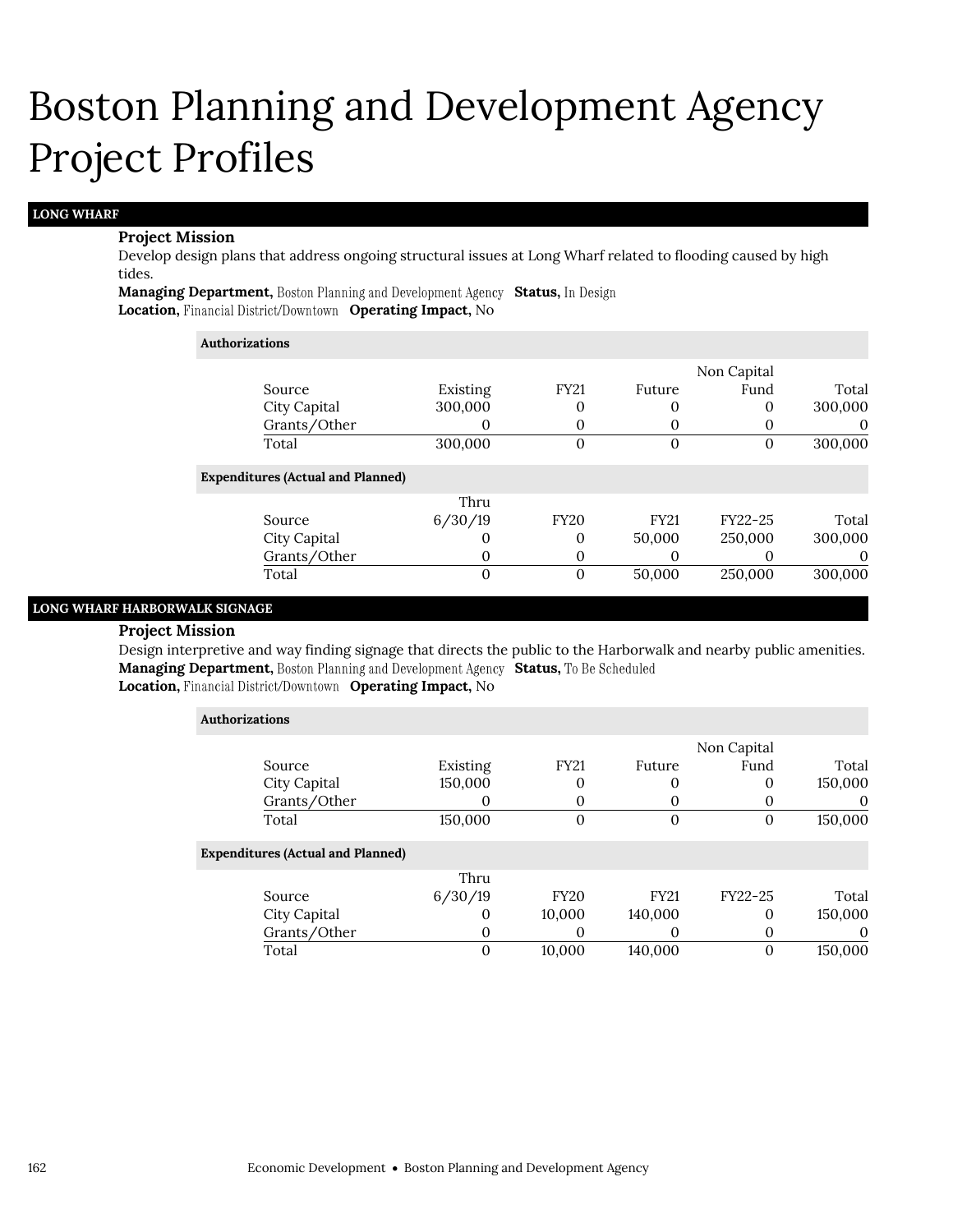### **RFMP BLACK FALCON AVENUE AND TERMINAL STREET**

#### **Project Mission**

Resurface Black Falcon Avenue and Terminal Street. Replace sidewalk and improve street lighting. **Managing Department,** Boston Planning and Development Agency Status, In Construction **Location, Operating Impact,** No

| <b>Authorizations</b> |                                          |           |                |             |             |           |
|-----------------------|------------------------------------------|-----------|----------------|-------------|-------------|-----------|
|                       |                                          |           |                |             | Non Capital |           |
|                       | Source                                   | Existing  | <b>FY21</b>    | Future      | Fund        | Total     |
|                       | City Capital                             | 1,400,000 | 0              | 0           | 0           | 1,400,000 |
|                       | Grants/Other                             |           | 0              | 0           | 0           | $\theta$  |
|                       | Total                                    | 1,400,000 | $\overline{0}$ | $\Omega$    | 0           | 1,400,000 |
|                       | <b>Expenditures (Actual and Planned)</b> |           |                |             |             |           |
|                       |                                          | Thru      |                |             |             |           |
|                       | Source                                   | 6/30/19   | <b>FY20</b>    | <b>FY21</b> | FY22-25     | Total     |
|                       | City Capital                             |           | $\theta$       | 1,100,000   | 300,000     | 1,400,000 |
|                       | Grants/Other                             | $\Omega$  | 0              | $\Omega$    | O           | $\theta$  |
|                       | Total                                    | $\Omega$  | $\mathbf{0}$   | 1,100,000   | 300,000     | 1,400,000 |

#### **RFMP DRY DOCK AVENUE**

#### **Project Mission**

Improve Dry Dock Avenue streetscape to the meet current standards for accessibility, promote multi-modal transit connectivity, and enhance climate resilience.

**Managing Department, Boston Planning and Development Agency Status, New Project** 

## **Location, Operating Impact,** No

| <b>Authorizations</b>                    |                   |              |                |             |          |
|------------------------------------------|-------------------|--------------|----------------|-------------|----------|
|                                          |                   |              |                | Non Capital |          |
| Source                                   | Existing          | <b>FY21</b>  | Future         | Fund        | Total    |
| City Capital                             | 400,000           | 0            | 0              | 0           | 400,000  |
| Grants/Other                             |                   | 0            | 0              |             | $\theta$ |
| Total                                    | 400,000           | $\mathbf{0}$ | $\overline{0}$ | 0           | 400,000  |
| <b>Expenditures (Actual and Planned)</b> |                   |              |                |             |          |
|                                          | Thru              |              |                |             |          |
| Source                                   | 6/30/19           | <b>FY20</b>  | <b>FY21</b>    | FY22-25     | Total    |
| City Capital                             | $\mathbf{\Omega}$ | 0            | 50,000         | 350,000     | 400,000  |
| Grants/Other                             | 0                 | 0            | $\mathcal{O}$  |             | $\theta$ |
| Total                                    | 0                 | 0            | 50,000         | 350,000     | 400.000  |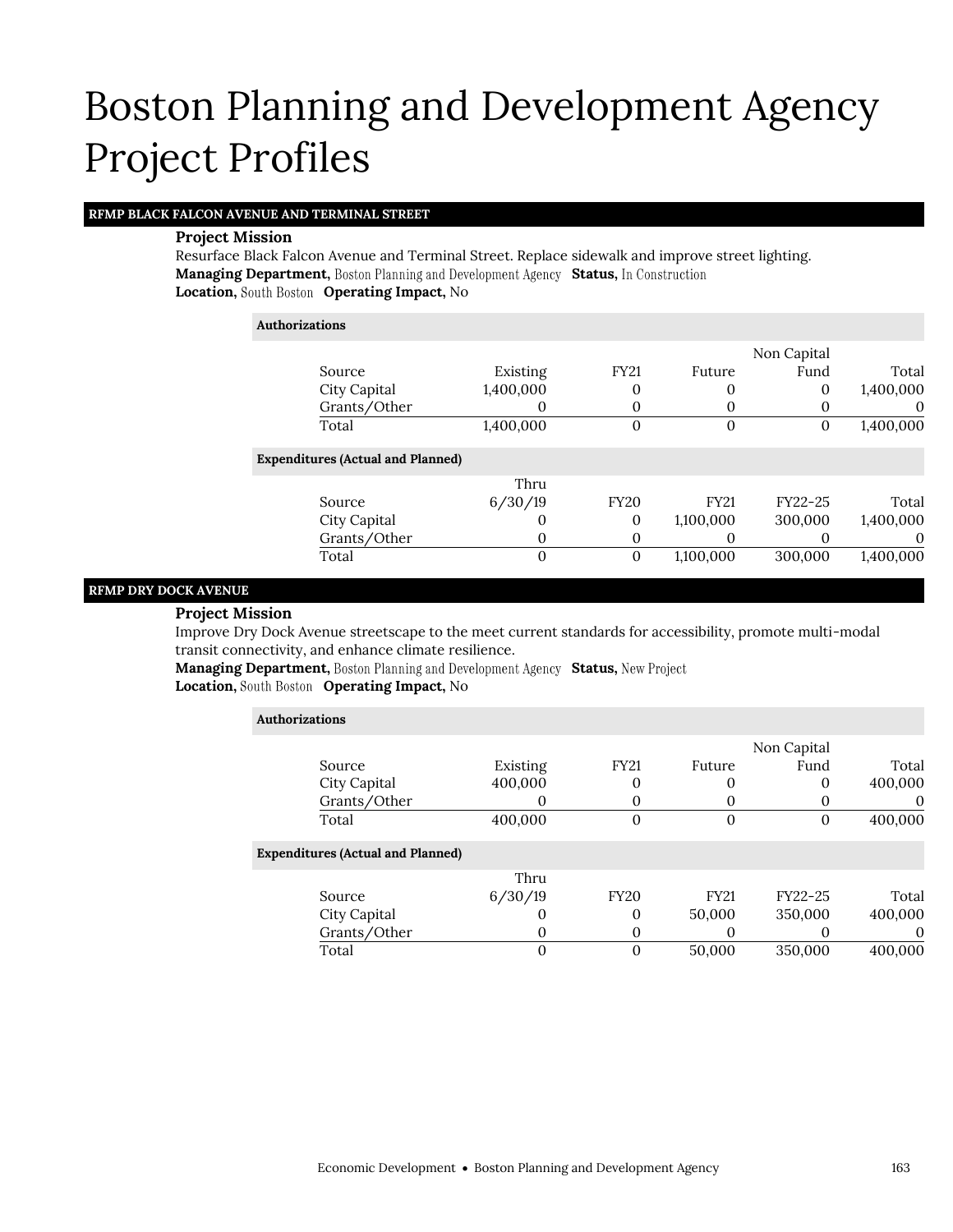#### **RFMP DRY-DOCK 4**

#### **Project Mission**

Develop a design for the permanent closure of the Dry-dock 4 caisson. **Managing Department,** Boston Planning and Development Agency Status, In Design **Location, Operating Impact,** No

#### **Authorizations**

|                                          |          |             |             | Non Capital |         |
|------------------------------------------|----------|-------------|-------------|-------------|---------|
| Source                                   | Existing | <b>FY21</b> | Future      | Fund        | Total   |
| City Capital                             | 250,000  | 0           | 0           | 0           | 250,000 |
| Grants/Other                             |          | 0           | 0           | $\theta$    | 0       |
| Total                                    | 250,000  | 0           | 0           | 0           | 250,000 |
| <b>Expenditures (Actual and Planned)</b> |          |             |             |             |         |
|                                          | Thru     |             |             |             |         |
| Source                                   | 6/30/19  | <b>FY20</b> | <b>FY21</b> | FY22-25     | Total   |
| City Capital                             | 124,800  | 80,000      | 45,200      | 0           | 250,000 |
| Grants/Other                             |          | O           | $\left($    | 0           | 0       |
| Total                                    | 124,800  | 80,000      | 45,200      | 0           | 250,000 |
|                                          |          |             |             |             |         |

### **RFMP PIER 6**

#### **Project Mission**

Develop design plans for the replacement of the Pier 6 steel bulkhead. **Managing Department, Boston Planning and Development Agency Status, In Design Location, Operating Impact,** No

| <b>Authorizations</b> |                                          |          |             |             |             |          |
|-----------------------|------------------------------------------|----------|-------------|-------------|-------------|----------|
|                       |                                          |          |             |             | Non Capital |          |
|                       | Source                                   | Existing | <b>FY21</b> | Future      | Fund        | Total    |
|                       | City Capital                             | 400,000  | 0           | $\theta$    | 0           | 400,000  |
|                       | Grants/Other                             | 0        | 0           | O           | 0           | $\theta$ |
|                       | Total                                    | 400,000  | $\Omega$    | $\Omega$    | $\Omega$    | 400,000  |
|                       | <b>Expenditures (Actual and Planned)</b> |          |             |             |             |          |
|                       |                                          | Thru     |             |             |             |          |
|                       | Source                                   | 6/30/19  | <b>FY20</b> | <b>FY21</b> | FY22-25     | Total    |
|                       | City Capital                             | 99,000   | 250,000     | 51,000      | $\Omega$    | 400,000  |
|                       | Grants/Other                             | 0        | 0           | $\theta$    | 0           | 0        |
|                       | Total                                    | 99,000   | 250,000     | 51,000      | 0           | 400,000  |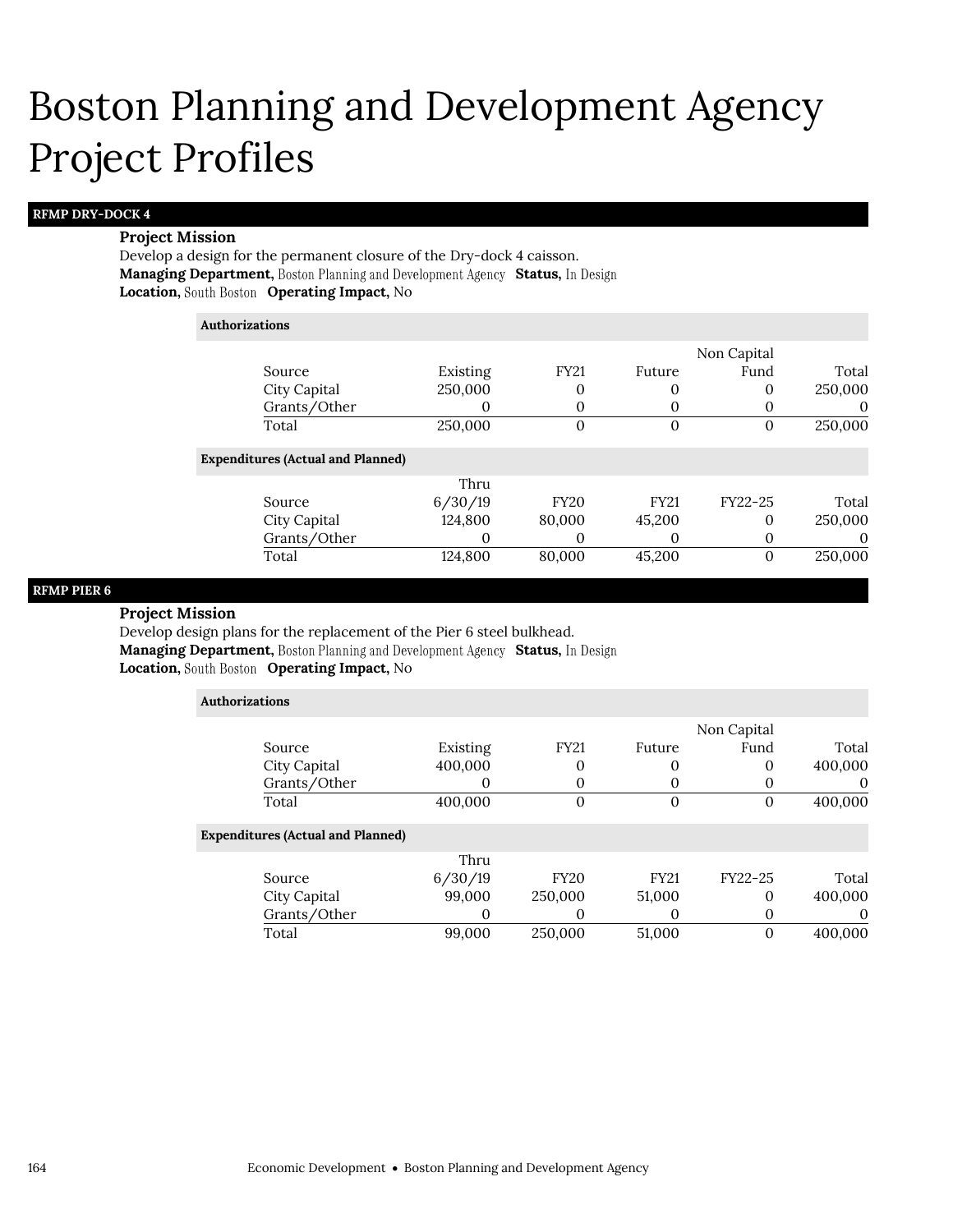### **RFMP RESILIENCY IMPROVEMENTS**

#### **Project Mission**

Climate resilience improvements at the Raymond Flynn Marine Park. **Managing Department, Boston Planning and Development Agency Status, In Design Location, South Boston Operating Impact, No** 

| <b>Authorizations</b> |                                          |           |              |             |             |           |
|-----------------------|------------------------------------------|-----------|--------------|-------------|-------------|-----------|
|                       |                                          |           |              |             | Non Capital |           |
| Source                |                                          | Existing  | <b>FY21</b>  | Future      | Fund        | Total     |
|                       | City Capital                             | 2,075,000 | 0            | O           | 0           | 2,075,000 |
|                       | Grants/Other                             | O         | 0            | $\theta$    |             | $\theta$  |
| Total                 |                                          | 2,075,000 | $\mathbf{0}$ | $\Omega$    | 0           | 2,075,000 |
|                       | <b>Expenditures (Actual and Planned)</b> |           |              |             |             |           |
|                       |                                          | Thru      |              |             |             |           |
| Source                |                                          | 6/30/19   | <b>FY20</b>  | <b>FY21</b> | FY22-25     | Total     |
|                       | City Capital                             | 0         | $\Omega$     | 150,000     | 1,925,000   | 2,075,000 |
|                       | Grants/Other                             | O         | 0            | O           |             | $\theta$  |
| Total                 |                                          | 0         | $\theta$     | 150,000     | 1,925,000   | 2,075,000 |

#### **SOUTH BOSTON DORCHESTER AVENUE TRANSPORTATION STUDY**

#### **Project Mission**

Analyze transportation capacity and develop conceptual design and cost for future infrastructure improvements for the South Boston Dorchester Avenue study area.

**Managing Department, Boston Planning and Development Agency Status, Study Underway Location, Operating Impact,** No

| <b>Authorizations</b>                    |          |             |               |               |          |  |
|------------------------------------------|----------|-------------|---------------|---------------|----------|--|
|                                          |          |             |               | Non Capital   |          |  |
| Source                                   | Existing | <b>FY21</b> | <b>Future</b> | Fund          | Total    |  |
| City Capital                             | 250,000  | 0           | 0             | 0             | 250,000  |  |
| Grants/Other                             |          | 0           | 0             | O             | $\theta$ |  |
| Total                                    | 250,000  | 0           | $\mathbf 0$   | 0             | 250,000  |  |
| <b>Expenditures (Actual and Planned)</b> |          |             |               |               |          |  |
|                                          | Thru     |             |               |               |          |  |
| Source                                   | 6/30/19  | <b>FY20</b> | <b>FY21</b>   | FY22-25       | Total    |  |
| City Capital                             |          | 0           | 50,000        | 200,000       | 250,000  |  |
| Grants/Other                             | 0        | 0           | $\Omega$      | $\mathcal{O}$ | $\theta$ |  |
| Total                                    | 0        | $\Omega$    | 50,000        | 200,000       | 250.000  |  |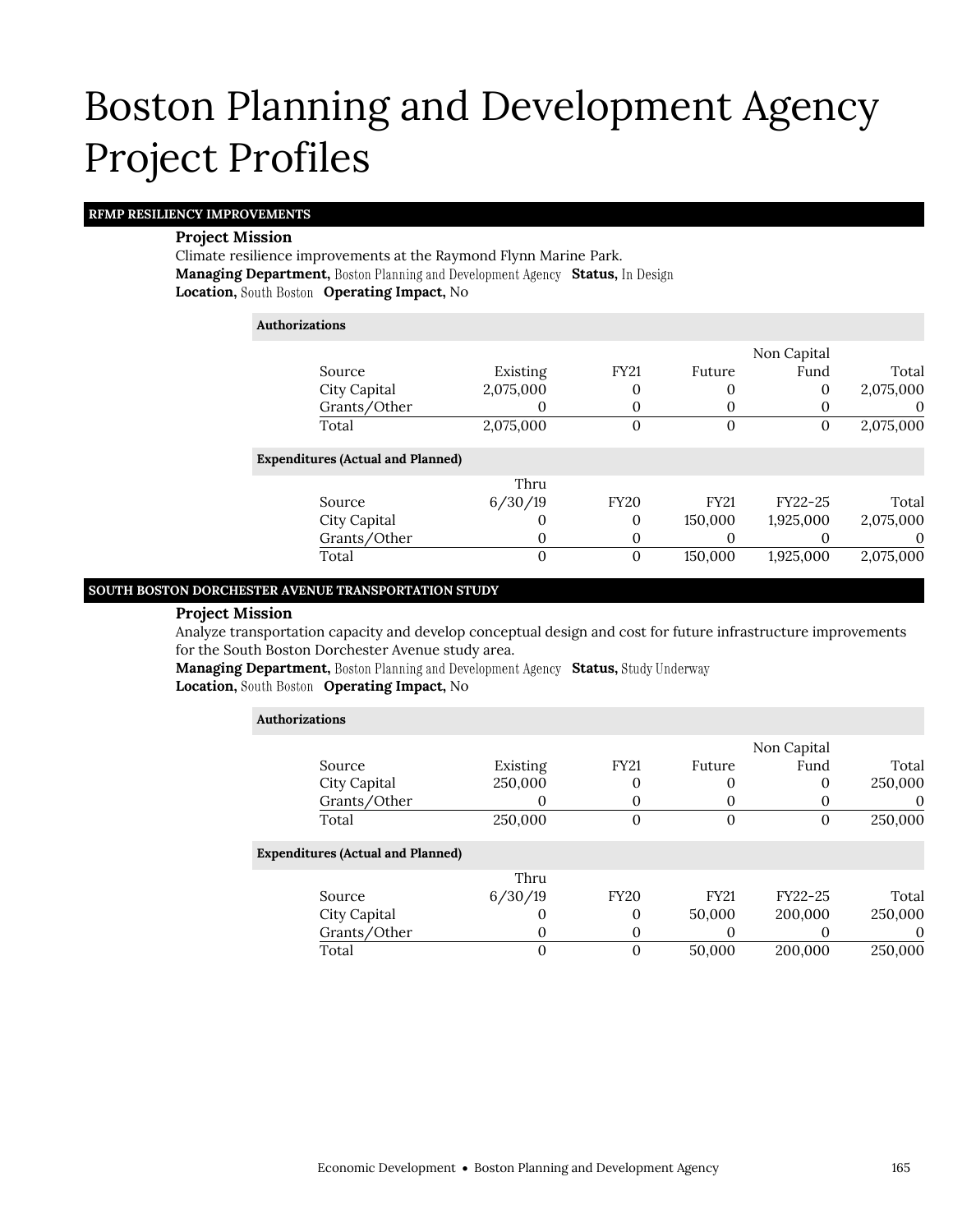### **STRATEGIC PLANNING AREA TRANSPORTATION STUDY**

#### **Project Mission**

Analyze transportation capacity and develop conceptual design and cost for future infrastructure improvements for Washington Street in Jamaica Plain/Roxbury, Glovers Corner in Dorchester, and Nubian Square in Roxbury. **Managing Department, Boston Planning and Development Agency Status, Study Underway Location, Various neighborhoods Operating Impact, No** 

#### **Authorizations**

|                                          |          |             |             | Non Capital |          |
|------------------------------------------|----------|-------------|-------------|-------------|----------|
| Source                                   | Existing | <b>FY21</b> | Future      | Fund        | Total    |
| City Capital                             | 250,000  | 0           | 0           | $\Omega$    | 250,000  |
| Grants/Other                             |          | 0           | 0           |             | 0        |
| Total                                    | 250,000  | 0           | $\theta$    | 0           | 250,000  |
| <b>Expenditures (Actual and Planned)</b> |          |             |             |             |          |
|                                          | Thru     |             |             |             |          |
| Source                                   | 6/30/19  | <b>FY20</b> | <b>FY21</b> | FY22-25     | Total    |
| City Capital                             | 146,070  | 75,000      | 28,930      | $\Omega$    | 250,000  |
| Grants/Other                             |          | 0           |             |             | $\theta$ |
| Total                                    | 146,070  | 75,000      | 28,930      |             | 250,000  |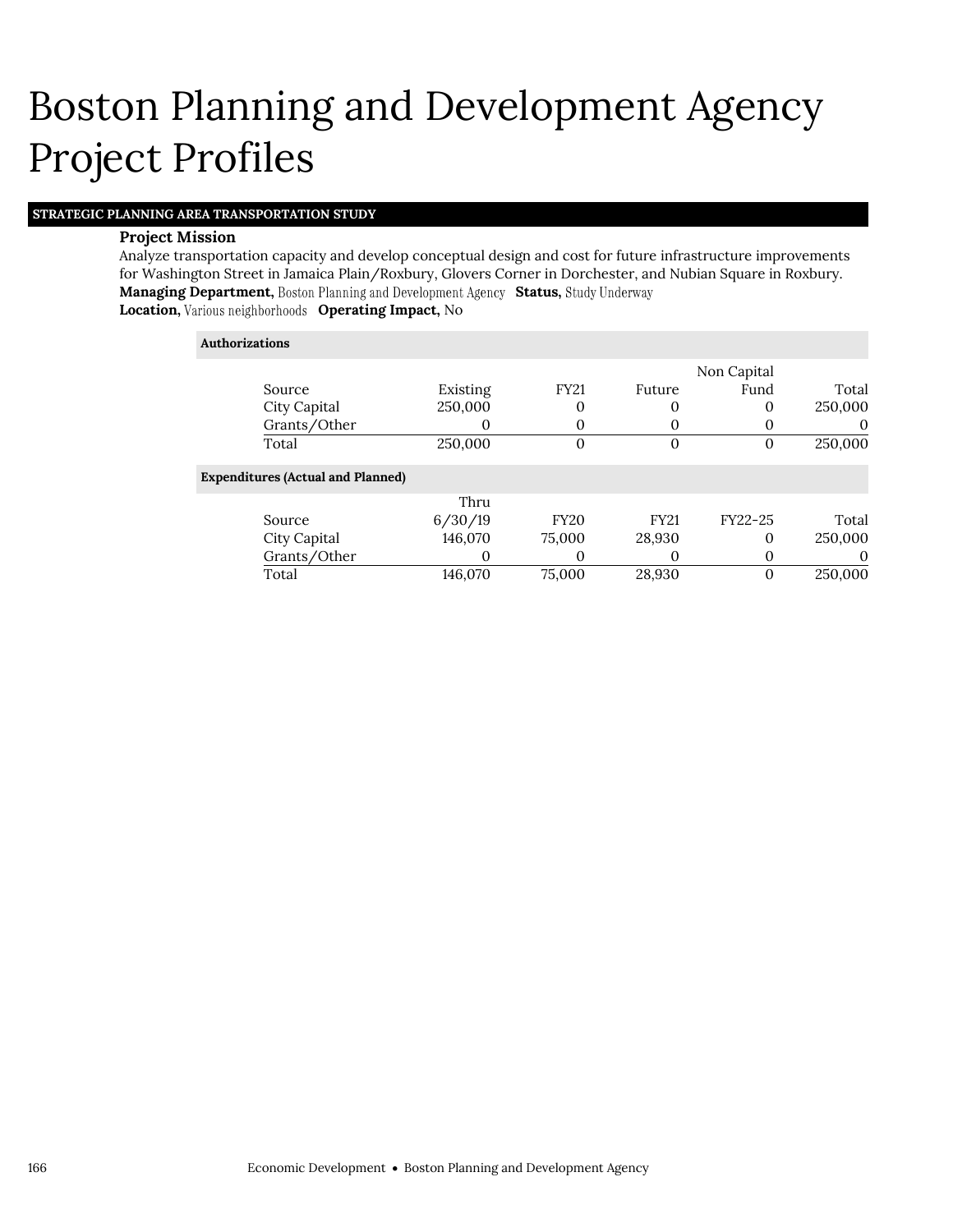# <span id="page-12-0"></span>Consumer Affairs & Licensing Operating Budget

## **Kathleen Joyce,** *Director,* **Appropriation 114000**

#### **Department Mission**

Consumer Affairs & Licensing

The Consumer Affairs & Licensing Department contributes to the overall mission of improving the quality of life in the City of Boston by maintaining safety and order in the restaurant community through the licensing of entertainment activities and monitoring compliance with relevant laws. The office also educates and mediates on behalf of Boston area consumers in order to facilitate successful resolution of consumer related complaints. The Licensing Board grants and regulates various types of alcohol, food licenses and other licenses for restaurants, nightclubs, private clubs, liquor stores. The Licensing Board consists of 3 Commissioners appointed by the Mayor. Boston Police officers support the office and report violations of the alcoholic and other laws of the Commonwealth. The Licensing Board holds hearings on these violations and issues penalties.

## **Selected Performance Goals**

#### **Consumer Affairs**

- Close cases in a short amount of time for better service to consumers.
- More resolved cases from consumer complaints filed with our department.
- To track cases closed per month.

| <b>Operating Budget</b>      | Program Name                               | <b>Total Actual '18</b> | <b>Total Actual '19</b> | <b>Total Approp</b><br>20 | <b>Total Budget 21</b>  |
|------------------------------|--------------------------------------------|-------------------------|-------------------------|---------------------------|-------------------------|
|                              | Consumer Licensing                         | 393,902                 | 498,850                 | 405,142                   | 373,007                 |
|                              | <b>Consumer Affairs</b>                    | 155,534                 | 105,605                 | 116,338                   | 194,311                 |
|                              | Licensing Board                            | 602,317                 | 617,693                 | 832,032                   | 919,135                 |
|                              | <b>Total</b>                               | 1,151,753               | 1,222,148               | 1,353,512                 | 1,486,453               |
| <b>External Funds Budget</b> | <b>Fund Name</b>                           | <b>Total Actual '18</b> | <b>Total Actual '19</b> | <b>Total Approp</b><br>20 | <b>Total Budget '21</b> |
|                              | Local Consumer Aid Fund                    | 55,193                  | 65,004                  | 64,000                    | 64,557                  |
|                              | <b>Total</b>                               | 55,193                  | 65,004                  | 64,000                    | 64,557                  |
| <b>Operating Budget</b>      |                                            | <b>Actual '18</b>       | <b>Actual 19</b>        | Approp '20                | Budget '21              |
|                              | <b>Personnel Services</b><br>Non Personnel | 1,042,041<br>109,712    | 1,174,402<br>47,746     | 1,306,487<br>47,025       | 1,441,308<br>45,145     |
|                              | Total                                      | 1,151,753               | 1,222,148               | 1,353,512                 | 1,486,453               |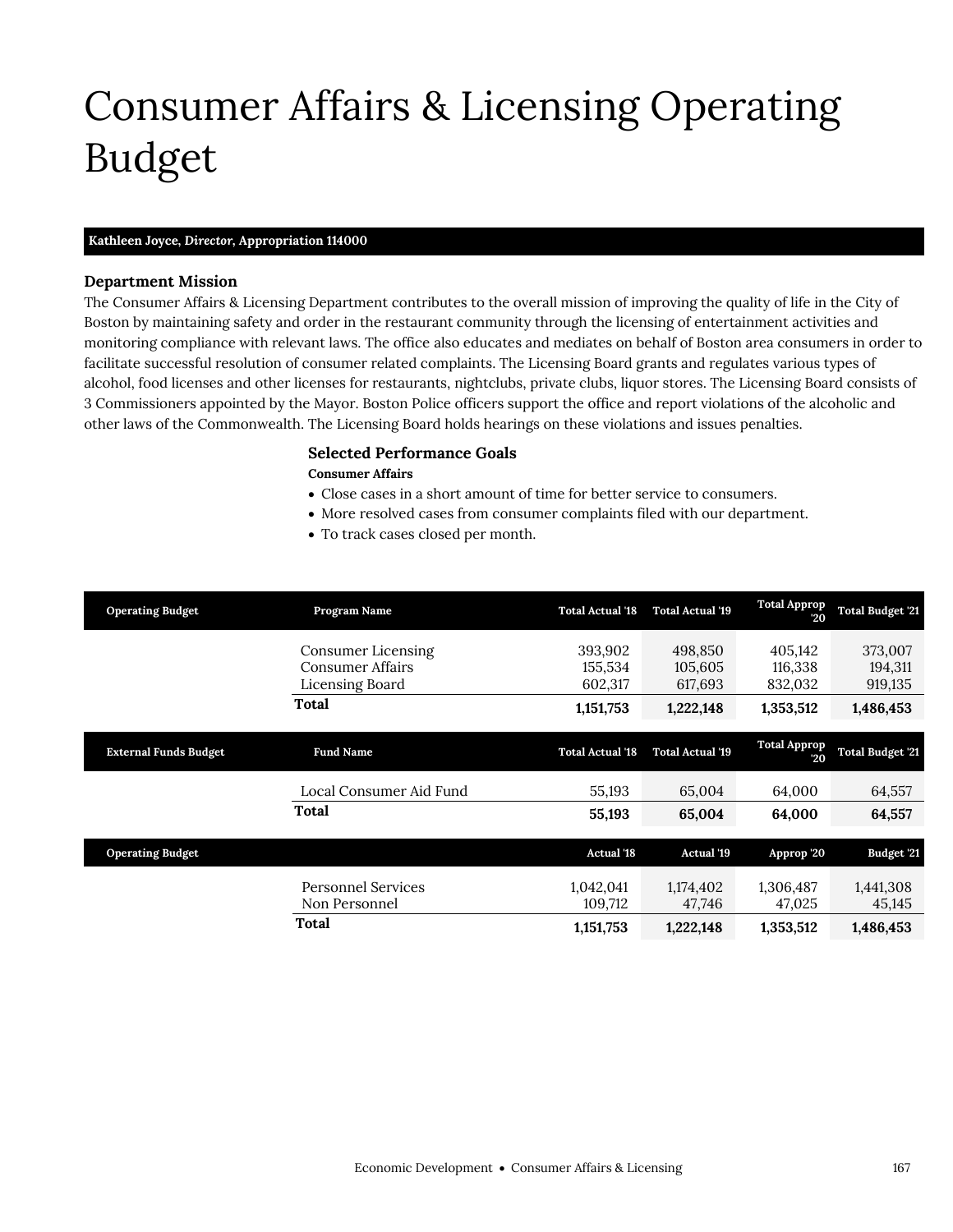## Consumer Affairs & Licensing Operating Budget



## **Authorizing Statutes**

- Enabling Legislation, CBC Ord. §§ 15-5.1- 15-5.2.
- Dancing Halls, M.G.L.A. c. 136,  $\S$  4.
- Commonly Used Provisions, M.G.L.A. c.140, §§ 177A, 181, 183A, 185H.
- Theatrical Exhibitions and Public Amusements, CBC Ord. §§ 17-13.1-17- 13.5.
- Consumer Protection, M.G.L.A. c.93A, § 9.
- 2014 Mass. Acts ch. 287 ss. 71-75B, 84-85, 119,128,130-132 (Gives Mayor appointing authority) 2014 Mass. Acts ch. 287 ss. 71- 75B, 84-85, 119,128,130-132 (Gives Mayor appointing authority).
- 2014 Mass. Acts ch. 312 ss. 1-2.
- 2015 Mass. Acts ch. 119 ss. 18-19,32-33.
- M.G.L.A. c. 138 ss. 12,14,15,17,23,34,64 67.
- M.G.L.A. c. 140 ss. 1-7,9-12,22-32,177, 185I.

#### **Description of Services**

The Consumer Affairs and Licensing Department is responsible for licensing and regulating all forms of entertainment, alcohol, cannabis and food within Boston. The Office processes new applications and renewals, inspects premises, and holds hearings on licensing requests and violations. The Office also educates and mediates on behalf of Boston area consumers.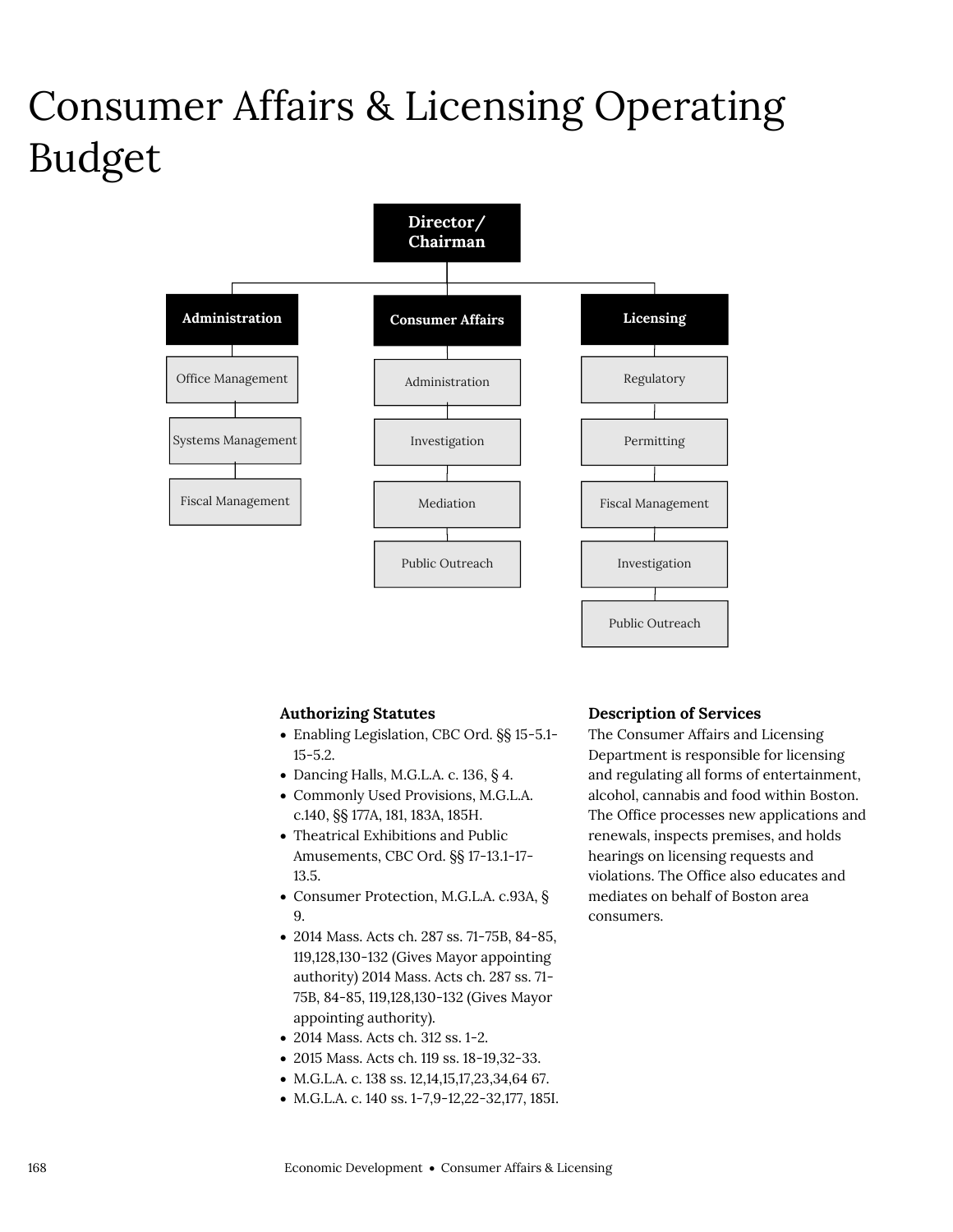# Department History

| <b>Personnel Services</b>                                                    | FY18 Expenditure                 | <b>FY19 Expenditure</b>       | <b>FY20 Appropriation</b>      | FY21 Adopted                       | Inc/Dec 20 vs 21                 |
|------------------------------------------------------------------------------|----------------------------------|-------------------------------|--------------------------------|------------------------------------|----------------------------------|
| 51000 Permanent Employees                                                    | 1,004,628                        | 1,137,086                     | 1,298,946                      | 1,433,767                          | 134,821                          |
| 51100 Emergency Employees                                                    | 0                                | 5,194                         | 7,541                          | 7,541                              | 0                                |
| 51200 Overtime                                                               | $\boldsymbol{0}$                 | 0                             | 0                              | 0                                  | $\mathbf{0}$                     |
| 51600 Unemployment Compensation<br>51700 Workers' Compensation               | $\mathbf{0}$<br>37,413           | $\mathbf{0}$<br>32,122        | 0<br>$\mathbf{0}$              | 0<br>0                             | $\overline{0}$<br>$\overline{0}$ |
| <b>Total Personnel Services</b>                                              | 1,042,041                        | 1,174,402                     | 1,306,487                      | 1,441,308                          | 134,821                          |
| <b>Contractual Services</b>                                                  | FY18 Expenditure                 | FY19 Expenditure              | FY20 Appropriation             | FY21 Adopted                       | Inc/Dec 20 vs 21                 |
| 52100 Communications                                                         | 1,269                            | 3,138                         | 1,550                          | 3,150                              | 1,600                            |
| 52200 Utilities                                                              | 0                                | 0                             | 0                              | 0                                  | 0                                |
| 52400 Snow Removal                                                           | 0                                | 0                             | 0                              | 0                                  | $\mathbf{0}$                     |
| 52500 Garbage/Waste Removal                                                  | $\mathbf{0}$                     | 0                             | $\overline{0}$                 | 0                                  | $\boldsymbol{0}$                 |
| 52600 Repairs Buildings & Structures<br>52700 Repairs & Service of Equipment | $\mathbf{0}$<br>887              | $\mathbf{0}$<br>200           | $\mathbf{0}$<br>1,000          | $\Omega$<br>1,000                  | $\overline{0}$<br>$\overline{0}$ |
| 52800 Transportation of Persons                                              | 705                              | 692                           | 800                            | 800                                | $\overline{0}$                   |
| 52900 Contracted Services                                                    | 5,006                            | 5,514                         | 8,800                          | 6,580                              | $-2,220$                         |
| <b>Total Contractual Services</b>                                            | 7,867                            | 9,544                         | 12,150                         | 11,530                             | $-620$                           |
| <b>Supplies &amp; Materials</b>                                              | <b>FY18 Expenditure</b>          | FY19 Expenditure              | <b>FY20 Appropriation</b>      | FY21 Adopted                       | Inc/Dec 20 vs 21                 |
| 53000 Auto Energy Supplies                                                   | 0                                | 0                             | 0                              | 0                                  | 0                                |
| 53200 Food Supplies                                                          | $\boldsymbol{0}$                 | 0                             | 0                              | 0                                  | $\mathbf{0}$                     |
| 53400 Custodial Supplies                                                     | $\boldsymbol{0}$                 | $\mathbf{0}$                  | 0                              | 0                                  | $\overline{0}$                   |
| 53500 Med, Dental, & Hosp Supply<br>53600 Office Supplies and Materials      | $\mathbf{0}$<br>17,726           | $\mathbf{0}$<br>19,556        | $\overline{0}$<br>22,350       | $\overline{0}$<br>19,050           | 0<br>$-3,300$                    |
| 53700 Clothing Allowance                                                     | 1,000                            | 1,000                         | 1,250                          | 1,250                              | 0                                |
| 53800 Educational Supplies & Mat                                             | $\mathbf{0}$                     | 0                             | $\mathbf{0}$                   | 0                                  | 0                                |
|                                                                              |                                  |                               |                                |                                    |                                  |
| 53900 Misc Supplies & Materials                                              | $\mathbf{0}$                     | $\mathbf{0}$                  | $\overline{0}$                 | $\overline{0}$                     | $\Omega$                         |
| <b>Total Supplies &amp; Materials</b>                                        | 18,726                           | 20,556                        | 23,600                         | 20,300                             | $-3,300$                         |
| <b>Current Chgs &amp; Oblig</b>                                              | <b>FY18 Expenditure</b>          | FY19 Expenditure              | <b>FY20 Appropriation</b>      | FY21 Adopted                       | Inc/Dec 20 vs 21                 |
| 54300 Workers' Comp Medical                                                  | 67,350                           | 3,115                         | 0                              | 0                                  | 0                                |
| 54400 Legal Liabilities                                                      | 0                                | 0                             | 0                              | 0                                  | 0                                |
| 54500 Aid To Veterans                                                        | $\boldsymbol{0}$                 | 0                             | 0                              | $\boldsymbol{0}$                   | 0                                |
| 54600 Current Charges H&I                                                    | $\mathbf{0}$                     | $\mathbf{0}$                  | $\mathbf{0}$                   | $\boldsymbol{0}$                   | $\overline{0}$                   |
| 54700 Indemnification                                                        | $\boldsymbol{0}$<br>$\mathbf{0}$ | $\boldsymbol{0}$<br>$\Omega$  | $\mathbf{0}$<br>$\overline{0}$ | $\boldsymbol{0}$<br>$\overline{0}$ | $\overline{0}$<br>$\mathbf{0}$   |
| 54800 Reserve Account<br>54900 Other Current Charges                         | 12,681                           | 11,785                        | 11,275                         | 13,315                             | 2,040                            |
| Total Current Chgs & Oblig                                                   | 80,031                           | 14,900                        | 11,275                         | 13,315                             | 2,040                            |
| Equipment                                                                    | <b>FY18 Expenditure</b>          | FY19 Expenditure              | <b>FY20 Appropriation</b>      | FY21 Adopted                       | Inc/Dec 20 vs 21                 |
| 55000 Automotive Equipment                                                   | 0                                | 0                             | 0                              | 0                                  | 0                                |
| 55400 Lease/Purchase                                                         | $\mathbf{0}$                     | $\boldsymbol{0}$              | $\mathbf{0}$                   | 0                                  | 0                                |
| 55600 Office Furniture & Equipment                                           | 2,660                            | 2,746                         | 0                              | 0                                  | 0                                |
| 55900 Misc Equipment                                                         | 428                              | $\mathbf{0}$                  | $\mathbf{0}$                   | $\boldsymbol{0}$                   | 0                                |
| <b>Total Equipment</b>                                                       | 3,088                            | 2,746                         | 0                              | 0                                  | $\mathbf{0}$                     |
| Other                                                                        | FY18 Expenditure                 | FY19 Expenditure              | <b>FY20 Appropriation</b>      | FY21 Adopted                       | Inc/Dec 20 vs 21                 |
| 56200 Special Appropriation                                                  | 0                                | 0                             | 0                              | 0                                  | 0                                |
| 57200 Structures & Improvements                                              | 0                                | $\boldsymbol{0}$              | 0                              | 0                                  | $\boldsymbol{0}$                 |
| 58000 Land & Non-Structure                                                   | $\mathbf{0}$                     | 0                             | 0                              | 0                                  | 0                                |
| <b>Total Other</b><br>Grand Total                                            | $\boldsymbol{0}$<br>1,151,753    | $\boldsymbol{0}$<br>1,222,148 | $\boldsymbol{0}$<br>1,353,512  | $\boldsymbol{0}$<br>1,486,453      | $\mathbf{0}$<br>132,941          |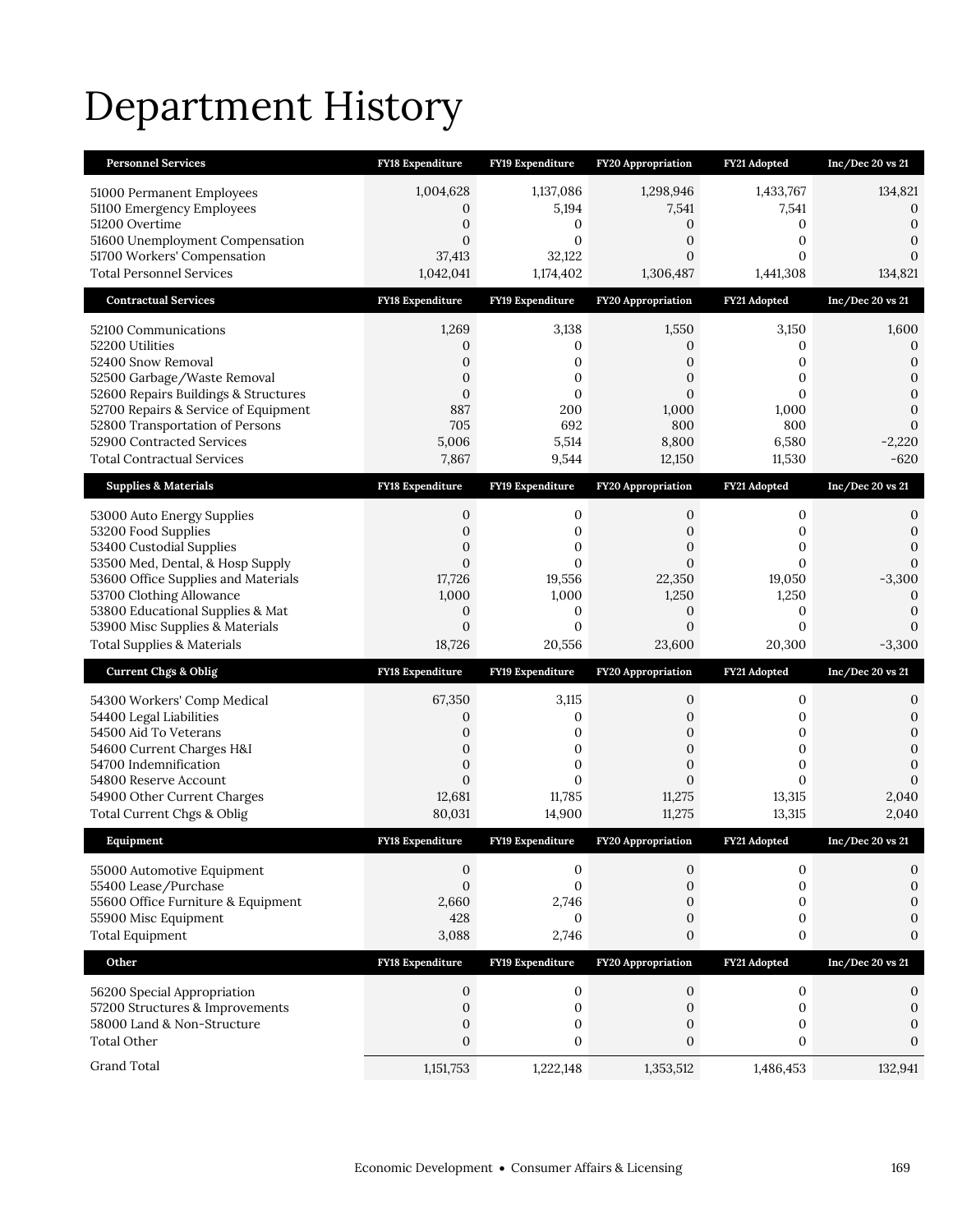## Department Personnel

| Title                               | Union<br>Code   | Grade | Position | <b>FY21 Salary</b> | Title                                       | Union<br>Code   | Grade | Position | <b>FY21 Salary</b> |
|-------------------------------------|-----------------|-------|----------|--------------------|---------------------------------------------|-----------------|-------|----------|--------------------|
|                                     |                 |       |          |                    |                                             |                 |       |          |                    |
| Adm Asst                            | SU <sub>4</sub> | 15    | 1.00     | 65,516             | Consumer Investigator                       | <b>MYG</b>      | 17    | 1.00     | 58,971             |
| Admin Asst (Law)                    | SU <sub>4</sub> | 16    | 1.00     | 63,607             | Exec Dir of Consumer Affairs &<br>Licensing | <b>CDH</b>      | NG    | 1.00     | 143,393            |
| Assistant Director of<br>Operations | <b>MYO</b>      | 08    | 1.00     | 84,970             | Head Administrative Clerk                   | SU <sub>4</sub> | 14    | 3.00     | 168,409            |
| Board Member (Cannabis)             | <b>EXO</b>      | NG    | 4.00     | 48,000             | Licensing Investigator II                   | <b>MYG</b>      | 17    | 1.00     | 58,534             |
| <b>Board Secretary</b>              | <b>EXM</b>      | NG.   | 1.00     | 92,754             | Pri Manager                                 | <b>MYO</b>      | 08    | 1.00     | 82,945             |
| Chairperson of LBD                  | <b>CDH</b>      | ΝG    | 1.00     | 130.357            | Receptionist/Secretary                      | <b>MYG</b>      | 14    | 1.00     | 44,637             |
| Chief of Staff                      | <b>MYN</b>      | NG.   | 1.00     | 86,938             | Sr Personnel Officer (PWD)                  | SE <sub>1</sub> | 06    | 1.00     | 90,319             |
| Commissioner (LBD)                  | <b>CDH</b>      | NG    | 2.00     | 170.468            | Staff - Asst                                | <b>MYN</b>      | NG    | 1.00     | 93,643             |
|                                     |                 |       |          |                    | Total                                       |                 |       | 22       | 1,483,461          |
|                                     |                 |       |          |                    | Adjustments                                 |                 |       |          |                    |

| <b>FY21 Total Request</b> | 1,433,766  |
|---------------------------|------------|
| Salary Savings            | $-114.252$ |
| Chargebacks               | $\Omega$   |
| Other                     | 64.557     |
| Differential Payments     | $\theta$   |
|                           |            |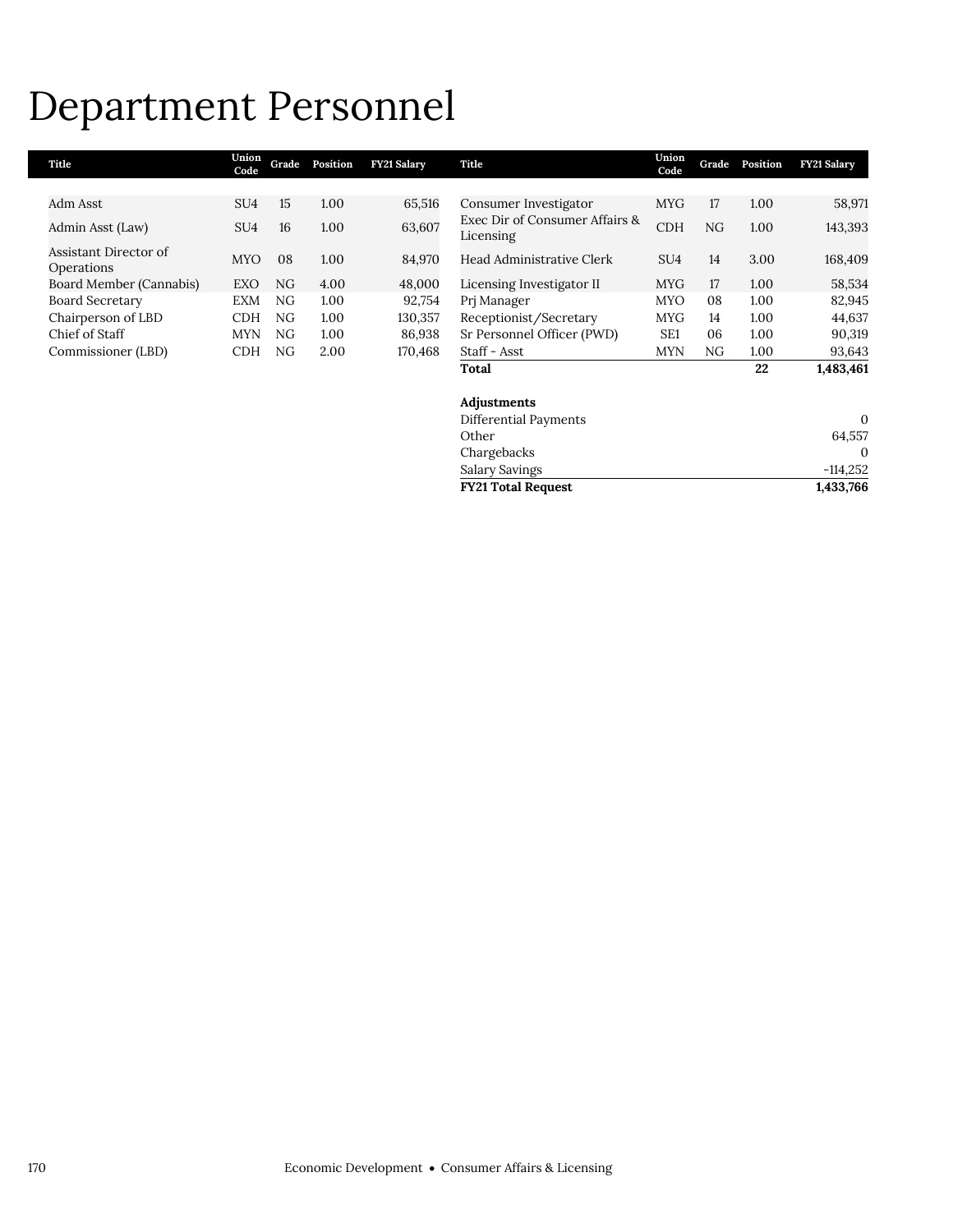# External Funds History

| <b>Personnel Services</b>                                                | FY18 Expenditure                 | FY19 Expenditure      | FY20 Appropriation        | FY21 Adopted      | Inc/Dec 20 vs 21                 |
|--------------------------------------------------------------------------|----------------------------------|-----------------------|---------------------------|-------------------|----------------------------------|
| 51000 Permanent Employees                                                | 55,339                           | 58,521                | 64,000                    | 64,557            | 557                              |
| 51100 Emergency Employees                                                | 0                                | 0                     | 0                         | 0                 | $\boldsymbol{0}$                 |
| 51200 Overtime<br>51300 Part Time Employees                              | 0<br>0                           | 0<br>0                | $\overline{0}$<br>0       | 0<br>0            | $\mathbf{0}$<br>$\boldsymbol{0}$ |
| 51400 Health Insurance                                                   | $-134$                           | 625                   | $\mathbf{0}$              | $\mathbf{0}$      | $\mathbf{0}$                     |
| 51500 Pension & Annuity                                                  | 0                                | 0                     | 0                         | 0                 | $\mathbf{0}$                     |
| 51600 Unemployment Compensation                                          | 0                                | $\mathbf{0}$          | $\overline{0}$            | $\mathbf{0}$      | $\mathbf{0}$                     |
| 51700 Workers' Compensation<br>51800 Indirect Costs                      | $\overline{0}$<br>$\overline{0}$ | $\Omega$<br>5,800     | $\overline{0}$<br>0       | $\mathbf{0}$<br>0 | $\mathbf{0}$<br>$\mathbf{0}$     |
| 51900 Medicare                                                           | $-12$                            | 58                    | $\overline{0}$            | $\Omega$          | $\Omega$                         |
| <b>Total Personnel Services</b>                                          | 55,193                           | 65,004                | 64,000                    | 64,557            | 557                              |
| <b>Contractual Services</b>                                              | <b>FY18 Expenditure</b>          | FY19 Expenditure      | <b>FY20 Appropriation</b> | FY21 Adopted      | Inc/Dec 20 vs 21                 |
| 52100 Communications                                                     | 0                                | 0                     | 0                         | 0                 | $\boldsymbol{0}$                 |
| 52200 Utilities                                                          | 0                                | 0                     | 0                         | 0                 | $\boldsymbol{0}$                 |
| 52400 Snow Removal                                                       | 0                                | 0                     | 0                         | 0                 | $\boldsymbol{0}$                 |
| 52500 Garbage/Waste Removal<br>52600 Repairs Buildings & Structures      | 0<br>$\overline{0}$              | 0<br>$\boldsymbol{0}$ | 0<br>0                    | 0<br>0            | $\mathbf{0}$<br>$\boldsymbol{0}$ |
| 52700 Repairs & Service of Equipment                                     | $\overline{0}$                   | $\boldsymbol{0}$      | $\overline{0}$            | $\overline{0}$    | $\mathbf{0}$                     |
| 52800 Transportation of Persons                                          | $\mathbf{0}$                     | $\boldsymbol{0}$      | $\boldsymbol{0}$          | 0                 | $\mathbf{0}$                     |
| 52900 Contracted Services                                                | $\mathbf{0}$                     | $\boldsymbol{0}$      | $\boldsymbol{0}$          | 0                 | $\mathbf{0}$                     |
| <b>Total Contractual Services</b>                                        | 0                                | 0                     | 0                         | 0                 | $\mathbf{0}$                     |
| <b>Supplies &amp; Materials</b>                                          | <b>FY18 Expenditure</b>          | FY19 Expenditure      | <b>FY20 Appropriation</b> | FY21 Adopted      | Inc/Dec 20 vs 21                 |
| 53000 Auto Energy Supplies                                               | 0                                | 0                     | 0                         | 0                 | 0                                |
| 53200 Food Supplies                                                      | $\overline{0}$                   | 0                     | 0                         | 0                 | $\mathbf{0}$                     |
| 53400 Custodial Supplies<br>53500 Med, Dental, & Hosp Supply             | 0<br>$\mathbf{0}$                | 0<br>$\boldsymbol{0}$ | 0<br>$\boldsymbol{0}$     | 0<br>0            | $\mathbf{0}$<br>$\mathbf{0}$     |
| 53600 Office Supplies and Materials                                      | 0                                | 0                     | 0                         | 0                 | $\mathbf{0}$                     |
| 53700 Clothing Allowance                                                 | $\mathbf{0}$                     | 0                     | $\boldsymbol{0}$          | 0                 | $\overline{0}$                   |
| 53800 Educational Supplies & Mat                                         | $\mathbf{0}$                     | 0                     | $\boldsymbol{0}$          | 0                 | $\mathbf{0}$                     |
| 53900 Misc Supplies & Materials<br><b>Total Supplies &amp; Materials</b> | $\mathbf{0}$<br>$\boldsymbol{0}$ | $\boldsymbol{0}$<br>0 | 0<br>$\boldsymbol{0}$     | 0<br>0            | $\mathbf{0}$<br>$\mathbf{0}$     |
|                                                                          |                                  |                       |                           |                   |                                  |
| <b>Current Chgs &amp; Oblig</b>                                          | <b>FY18 Expenditure</b>          | FY19 Expenditure      | <b>FY20 Appropriation</b> | FY21 Adopted      | Inc/Dec 20 vs 21                 |
| 54300 Workers' Comp Medical                                              | 0                                | 0                     | 0                         | 0                 | 0                                |
| 54400 Legal Liabilities<br>54600 Current Charges H&I                     | 0<br>0                           | 0<br>0                | 0<br>0                    | 0<br>0            | $\mathbf{0}$<br>$\mathbf{0}$     |
| 54700 Indemnification                                                    | 0                                | 0                     | 0                         | 0                 | $\mathbf{0}$                     |
| 54800 Reserve Account                                                    | $\Omega$                         | $\Omega$              | $\Omega$                  | $\Omega$          | $\Omega$                         |
| 54900 Other Current Charges                                              | 0                                | $\boldsymbol{0}$      | 0                         | $\boldsymbol{0}$  | 0                                |
| Total Current Chgs & Oblig                                               | $\mathbf{0}$                     | 0                     | 0                         | 0                 | 0                                |
| Equipment                                                                | FY18 Expenditure                 | FY19 Expenditure      | FY20 Appropriation        | FY21 Adopted      | Inc/Dec 20 vs 21                 |
| 55000 Automotive Equipment                                               | 0                                | $\boldsymbol{0}$      | 0                         | $\boldsymbol{0}$  | 0                                |
| 55400 Lease/Purchase                                                     | 0                                | 0                     | 0                         | 0                 | 0                                |
| 55600 Office Furniture & Equipment<br>55900 Misc Equipment               | $\overline{0}$<br>0              | 0<br>0                | $\mathbf{0}$<br>0         | 0<br>0            | $\Omega$                         |
| <b>Total Equipment</b>                                                   | $\boldsymbol{0}$                 | 0                     | $\boldsymbol{0}$          | 0                 | $\mathbf{0}$                     |
| Other                                                                    | FY18 Expenditure                 | FY19 Expenditure      | <b>FY20 Appropriation</b> | FY21 Adopted      | Inc/Dec 20 vs 21                 |
| 56200 Special Appropriation                                              | 0                                | 0                     | 0                         | 0                 | 0                                |
| 57200 Structures & Improvements                                          | 0                                | 0                     | 0                         | $\mathbf{0}$      | 0                                |
| 58000 Land & Non-Structure                                               | 0                                | 0                     | 0                         | 0                 | 0                                |
| <b>Total Other</b>                                                       | $\boldsymbol{0}$                 | 0                     | 0                         | 0                 | 0                                |
| Grand Total                                                              | 55,193                           | 65,004                | 64,000                    | 64,557            | 557                              |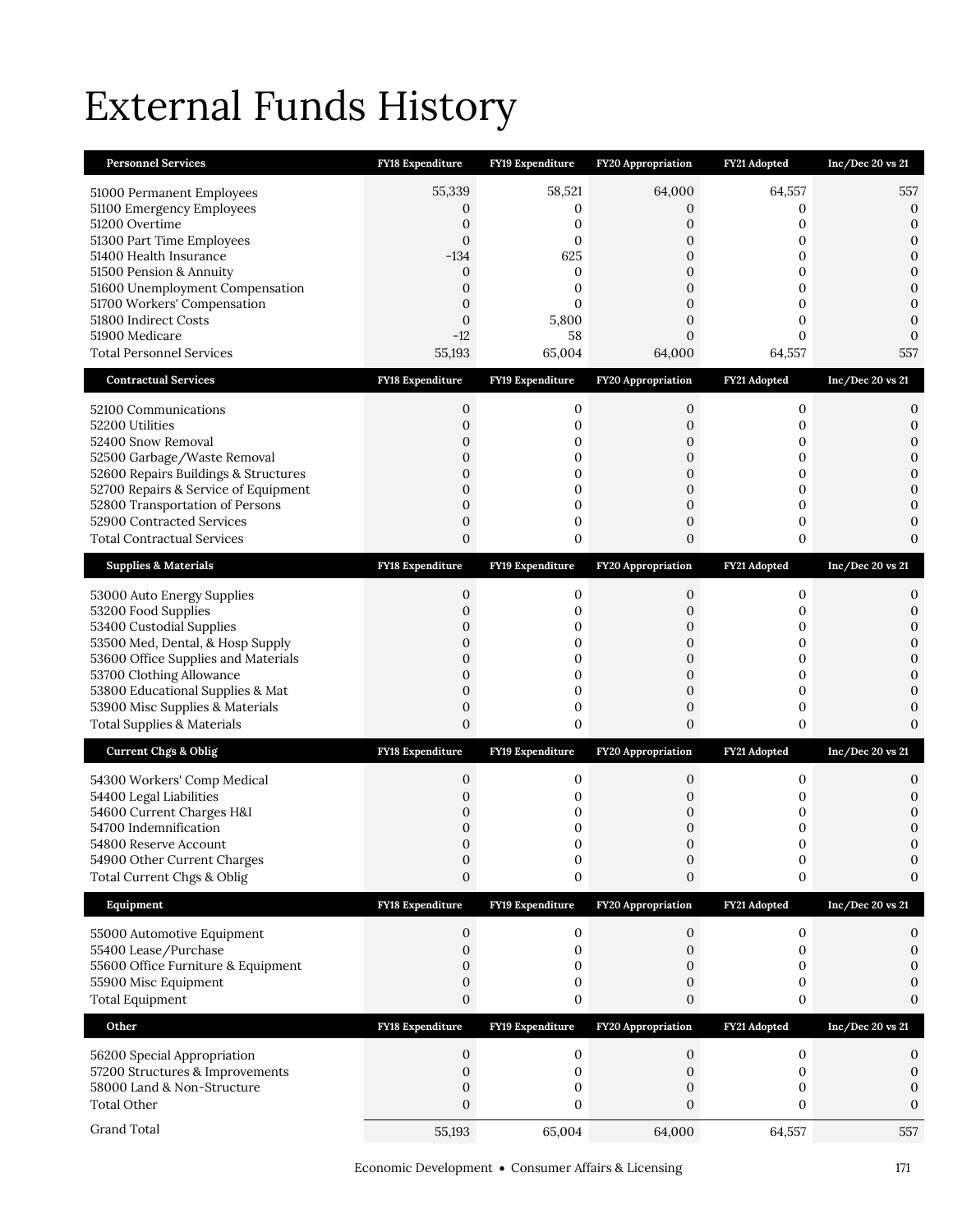## External Funds Personnel

| Title | Union<br>Code | Grade Position | FY21 Salary | Title                     | Union<br>Code |    | Grade Position | <b>FY21 Salary</b> |
|-------|---------------|----------------|-------------|---------------------------|---------------|----|----------------|--------------------|
|       |               |                |             |                           |               |    |                |                    |
|       |               |                |             | <b>Staff Asst</b>         | <b>MYO</b>    | 05 | 1.00           | 64,557             |
|       |               |                |             | <b>Total</b>              |               |    |                | 64,557             |
|       |               |                |             | Adjustments               |               |    |                |                    |
|       |               |                |             | Differential Payments     |               |    |                | $\mathbf{0}$       |
|       |               |                |             | Other                     |               |    |                | $\mathbf{0}$       |
|       |               |                |             | Chargebacks               |               |    |                | $\mathbf{0}$       |
|       |               |                |             | Salary Savings            |               |    |                | $\mathbf{0}$       |
|       |               |                |             | <b>FY21 Total Request</b> |               |    |                | 64,557             |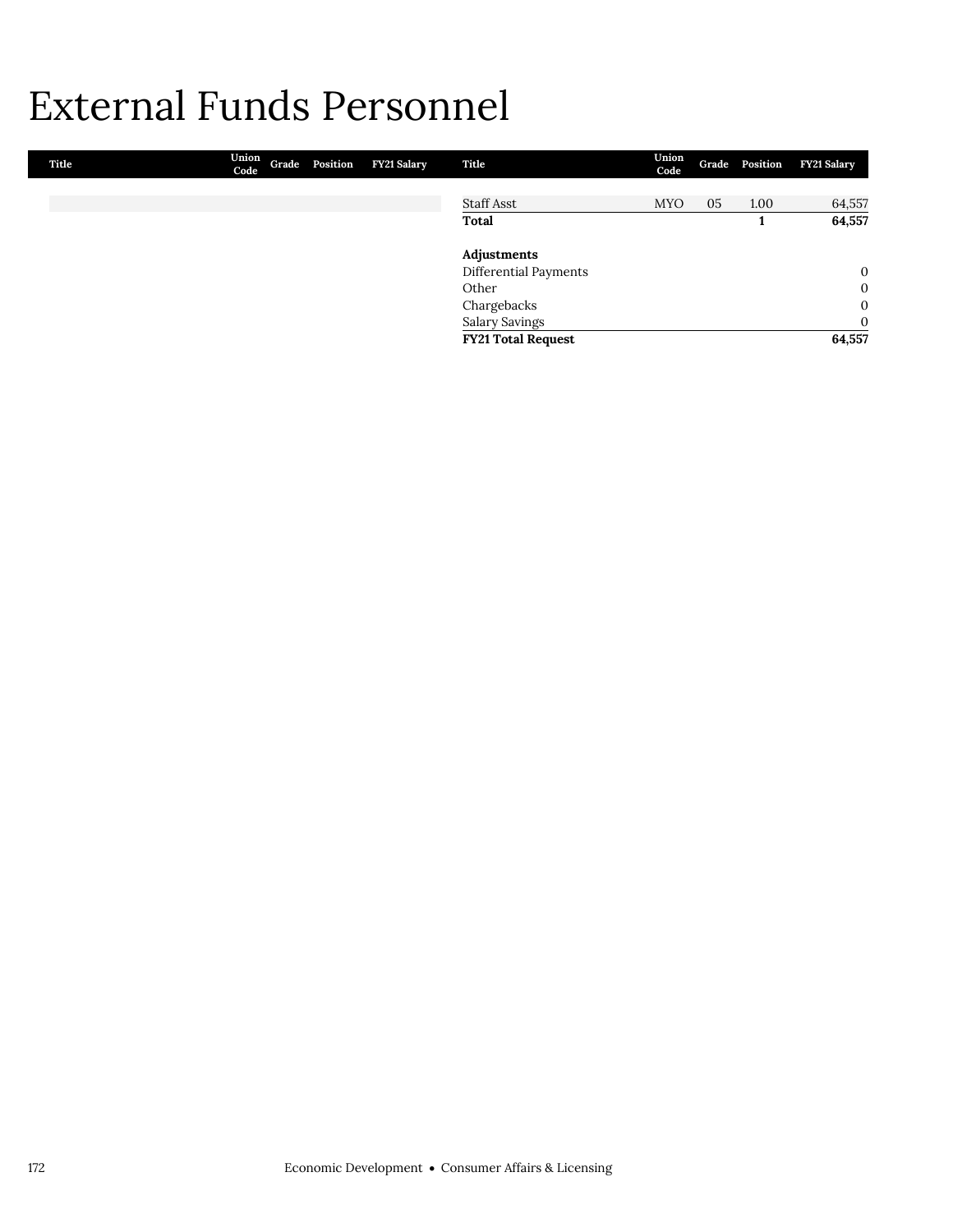# <span id="page-18-0"></span>Program 1. Consumer Licensing

### **Kathleen Joyce,** *Director,* **Organization 114100**

### **Program Description**

The Licensing Program maintains safety and order throughout the City neighborhoods by licensing entertainment activities and maintaining compliance with relevant laws. The Licensing Division processes new applications and renewals, inspects premises and holds hearings on licensing requests and violations. The Licensing Division works closely with the Boston Police Department and neighborhood organizations.

| <b>Operating Budget</b> |                                     | <b>Actual '18</b> | <b>Actual</b> '19 | Approp 20         | <b>Budget '21</b> |
|-------------------------|-------------------------------------|-------------------|-------------------|-------------------|-------------------|
|                         | Personnel Services<br>Non Personnel | 383,657<br>10.245 | 491.394<br>7.456  | 393.467<br>11.675 | 364,167<br>8.840  |
| Total                   |                                     | 393,902           | 498.850           | 405.142           | 373,007           |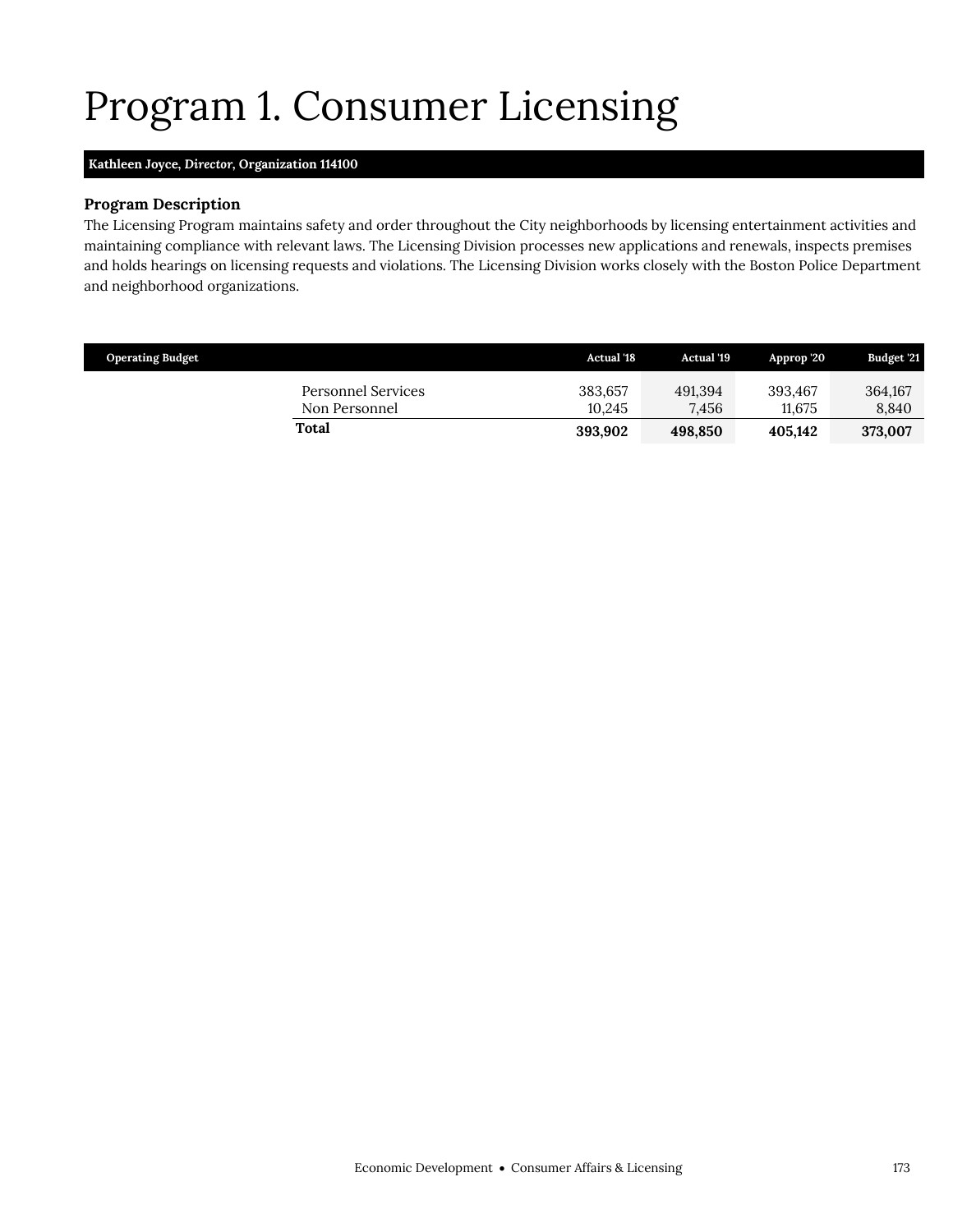## <span id="page-19-0"></span>Program 2. Consumer Affairs

## **Kathleen Joyce,** *Director,* **Organization 114200**

## **Program Description**

The Consumer Affairs Program educates, advocates and mediates on behalf of Boston consumers. The office monitors businesses to deter unfair and deceptive business practices affecting consumers and serves as a resource to the Mayor's Office on consumer issues. The office works closely with the Office of the Attorney General.

|              | <b>Operating Budget</b>         |                                                                        | <b>Actual '18</b> | <b>Actual</b> '19 | Approp '20       | <b>Budget '21</b> |
|--------------|---------------------------------|------------------------------------------------------------------------|-------------------|-------------------|------------------|-------------------|
|              |                                 | <b>Personnel Services</b><br>Non Personnel                             | 88,083<br>67,451  | 102,490<br>3,115  | 114,938<br>1,400 | 193,111<br>1,200  |
|              |                                 | Total                                                                  | 155,534           | 105,605           | 116,338          | 194,311           |
|              | Performance                     |                                                                        |                   |                   |                  |                   |
| <b>Goal:</b> |                                 | Close cases in a short amount of time for better service to consumers  |                   |                   |                  |                   |
|              |                                 | <b>Performance Measures</b>                                            | <b>Actual</b> '18 | <b>Actual '19</b> | Projected '20    | Target '21        |
|              |                                 | Average days until case results are<br>communicated                    | 43.1              | 60                | 49               | 40                |
| <b>Goal:</b> |                                 | More resolved cases from consumer complaints filed with our department |                   |                   |                  |                   |
|              |                                 | <b>Performance Measures</b>                                            | <b>Actual</b> '18 | <b>Actual</b> '19 | Projected '20    | Target '21        |
|              |                                 | Money refunded to consumers<br>through CAL mediation                   | 369,881           | 83,461            | 285,206          | 200,000           |
| Goal:        | To track cases closed per month |                                                                        |                   |                   |                  |                   |
|              |                                 | <b>Performance Measures</b>                                            | <b>Actual</b> '18 | <b>Actual</b> '19 | Projected '20    | Target '21        |
|              |                                 | Number of consumer cases closed                                        | 432               | 799               | 915              | 600               |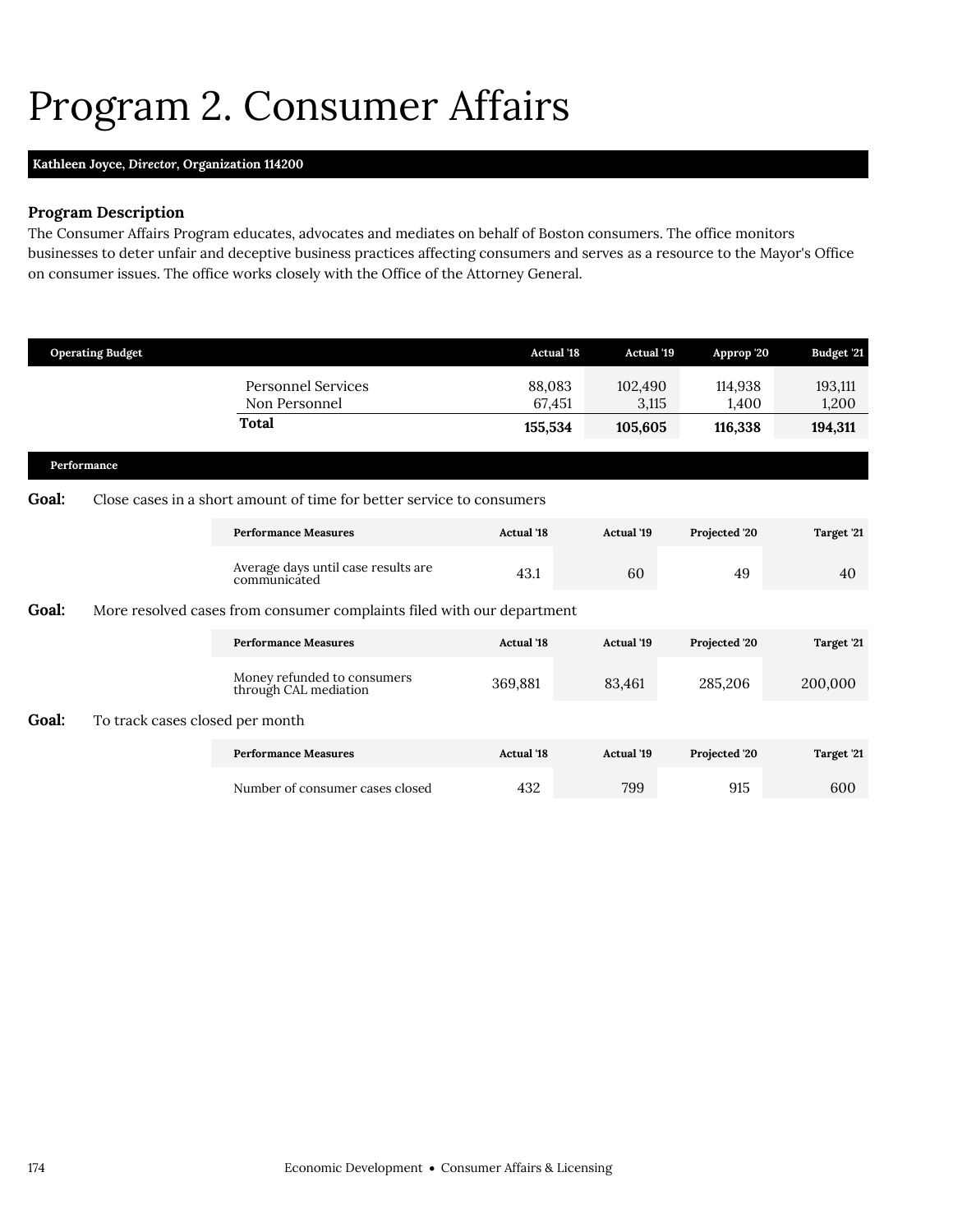# <span id="page-20-0"></span>Program 3. Licensing Board

## **Kathleen Joyce,** *Director,* **Organization 114300**

### **Program Description**

The Licensing Program regulates all licenses for retail sales of alcoholic and non-alcoholic beverages, restaurant food, and lodgings. The Licensing Board conducts business hearings, disciplinary hearings, and public meetings. This program performs outreach to the community to inform citizens of the work of the Licensing Board. This program also includes the Boston Cannabis Board.

| <b>Operating Budget</b>                    | <b>Actual '18</b> | <b>Actual '19</b> | Approp 20         | <b>Budget '21</b> |
|--------------------------------------------|-------------------|-------------------|-------------------|-------------------|
| <b>Personnel Services</b><br>Non Personnel | 570,301<br>32.016 | 580.518<br>37.175 | 798.082<br>33.950 | 884,030<br>35,105 |
| Total                                      | 602,317           | 617,693           | 832.032           | 919,135           |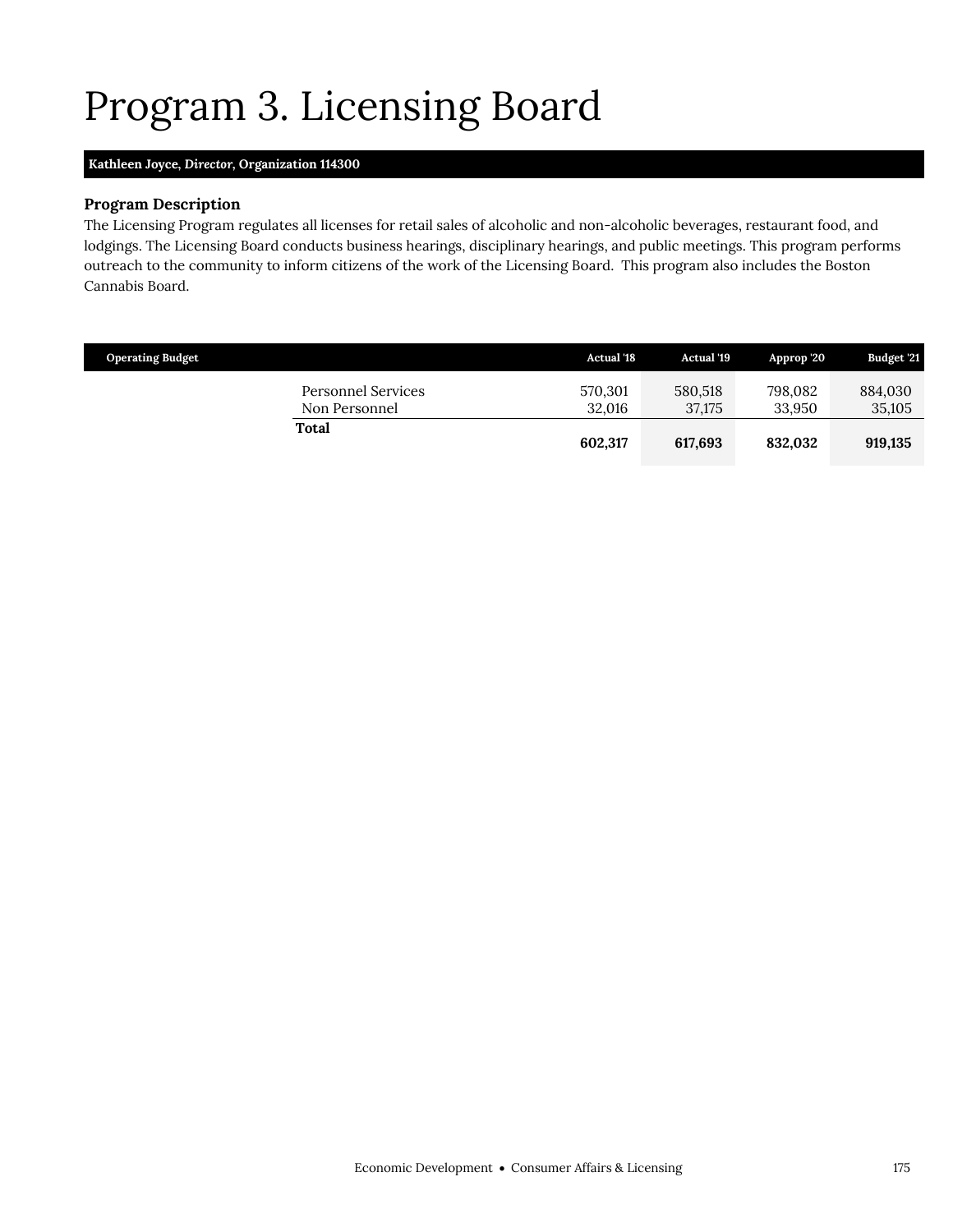## External Funds Projects

### **Local Consumer Aid Fund Grant**

## **Project Mission**

This grant from the Massachusetts Attorney General's Office is issued annually to the Mayor's Office of Consumer Affairs and Licensing for mediation and resolution of consumer complaints for residents of the City of Boston.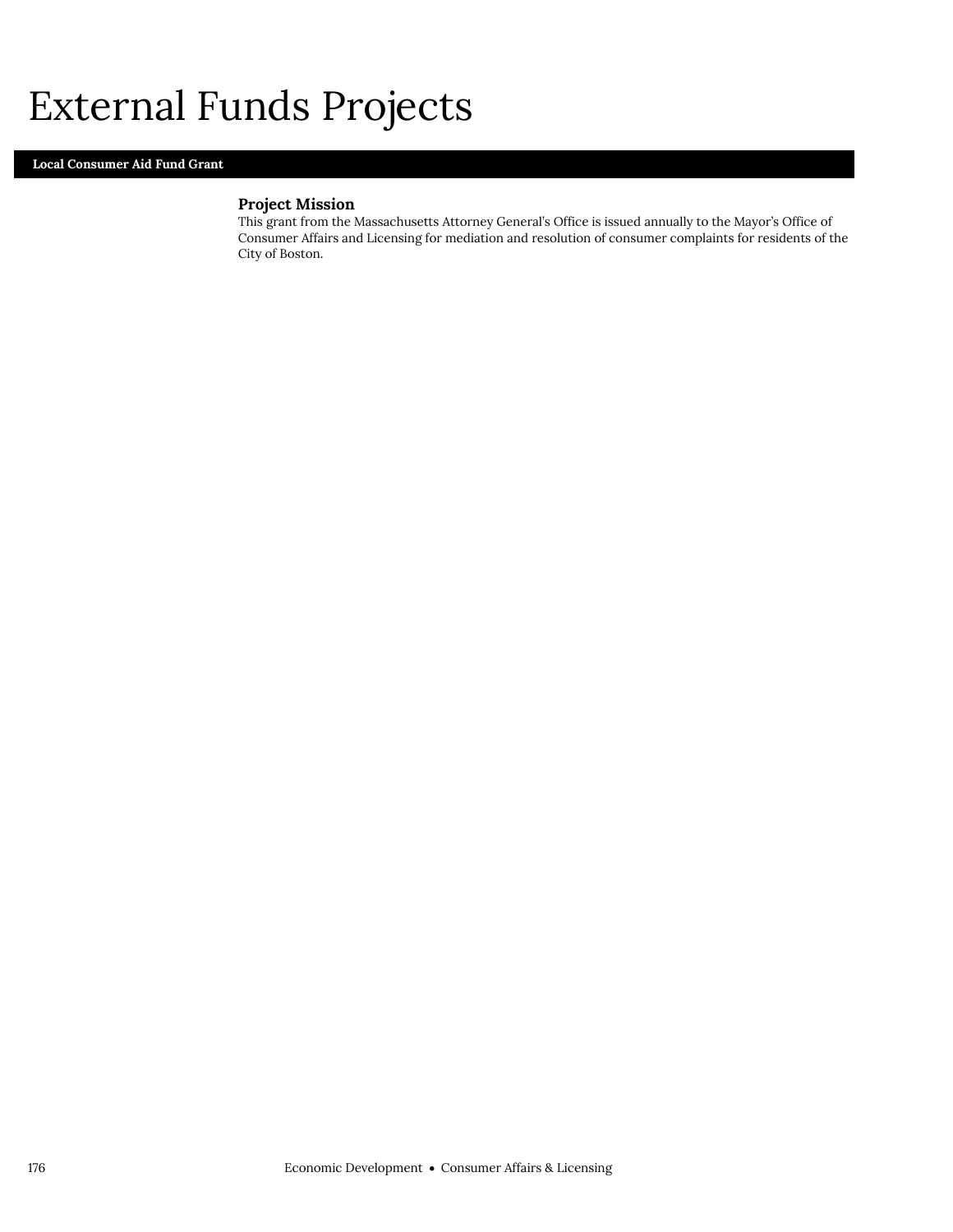# <span id="page-22-0"></span>Office of Economic Development Operating Budget

### **John F. Barros,** *Director,* **Appropriation 182000**

#### **Department Mission**

Office of Economic Development

The mission of the Office of Economic Development is to increase accessibility for all Bostonians to share in and benefit from the economic boom in Boston. This includes increasing construction employment opportunities for Boston's residents, minorities and women as well as advocating on behalf of minority and women-owned business enterprises (MWBEs) and small and Bostonbased business enterprises (SLBEs) to help them compete for City contracts.

#### **Selected Performance Goals**

#### **Equity & Inclusion**

- Develop Pathways to Overcome Income and Wealth Disparity.
- **Small & Local Business**
- Create an ecosystem that is Open for Business by Attracting, Retaining and helping Companies to Grow.
- Develop Pathways to Overcome Income and Wealth Disparity.

| <b>Operating Budget</b> | Program Name                                                         | <b>Total Actual '18</b>       | <b>Total Actual '19</b>           | <b>Total Approp</b><br>$20^{\circ}$ | <b>Total Budget '21</b>           |
|-------------------------|----------------------------------------------------------------------|-------------------------------|-----------------------------------|-------------------------------------|-----------------------------------|
|                         | Economic Development<br>Equity & Inclusion<br>Small & Local Business | 803,032<br>601,642<br>934,455 | 1,773,590<br>705,653<br>1,027,096 | 1,187,045<br>1,147,738<br>1,111,427 | 1,031,032<br>3,615,901<br>756,666 |
|                         | Total                                                                | 2,339,129                     | 3,506,339                         | 3,446,210                           | 5,403,599                         |
| <b>Operating Budget</b> |                                                                      | <b>Actual '18</b>             | <b>Actual</b> '19                 | Approp '20                          | Budget '21                        |
|                         | Personnel Services<br>Non Personnel                                  | 1,831,339<br>507.790          | 2,566,251<br>940.088              | 2,596,271<br>849.939                | 3,518,159<br>1,885,440            |
|                         | <b>Total</b>                                                         | 2,339,129                     | 3,506,339                         | 3,446,210                           | 5,403,599                         |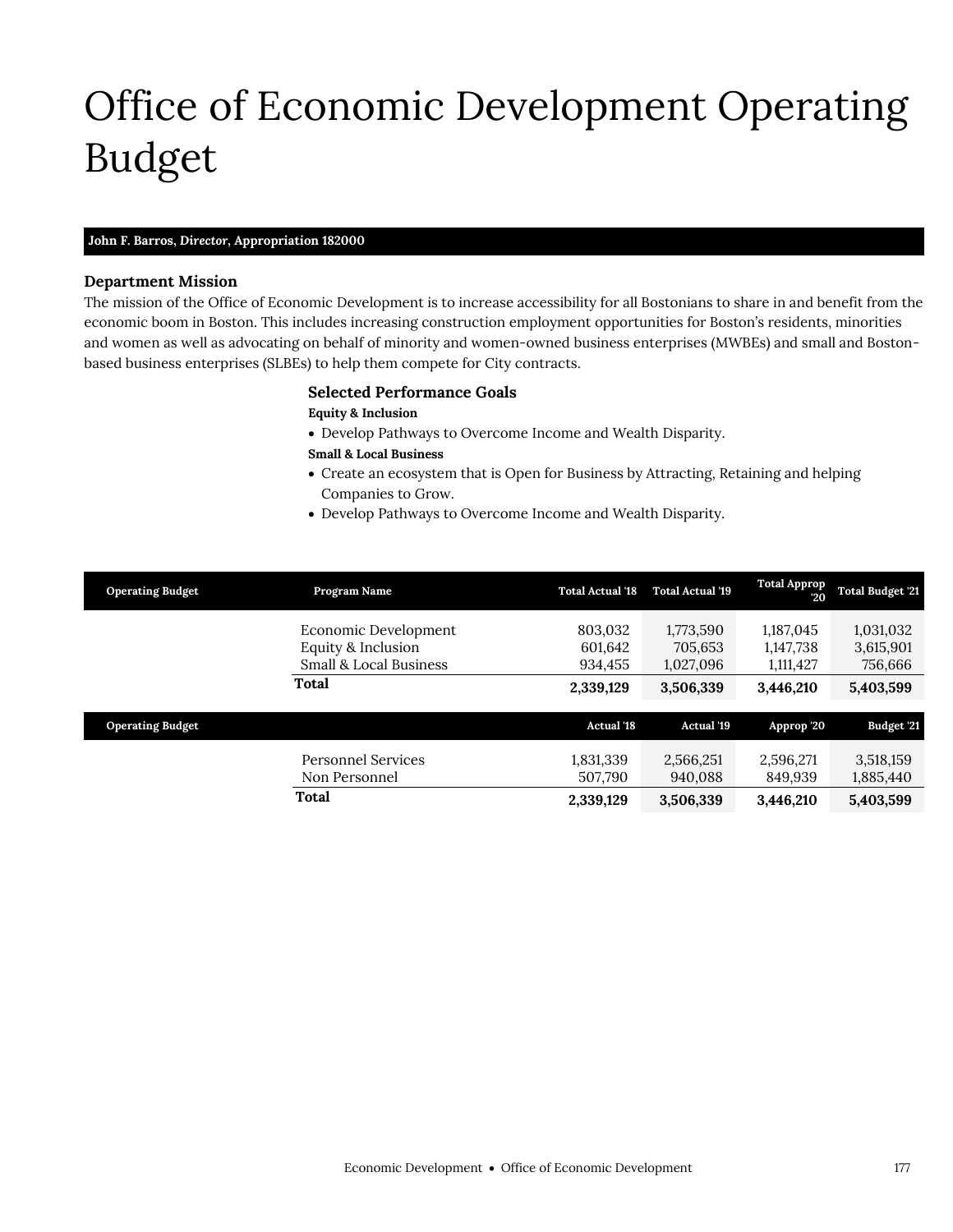# Office of Economic Development Operating Budget



## **Description of Services**

The Office of Economic Development helps support new business development, ensures pathways to careers and seeks to streamline business permitting and licensing. The Office monitors compliance with Equity & Inclusion to increase the level of Boston residents working on construction projects. The Jobs Bank assists Boston residents, minorities and women who are seeking construction employment and contractors who are seeking to employ Boston residents, minorities and women on monitored projects. The Small and Local Business Enterprise program assists City departments to contract with minority and women-owned businesses and small and Boston-based businesses. The Office provides outreach to minority, women, small and local businesses and assistance to City departments. It also monitors the performance of City departments and produces quarterly and annual performance reports. The Office promotes MWBE and SLBE participation on all City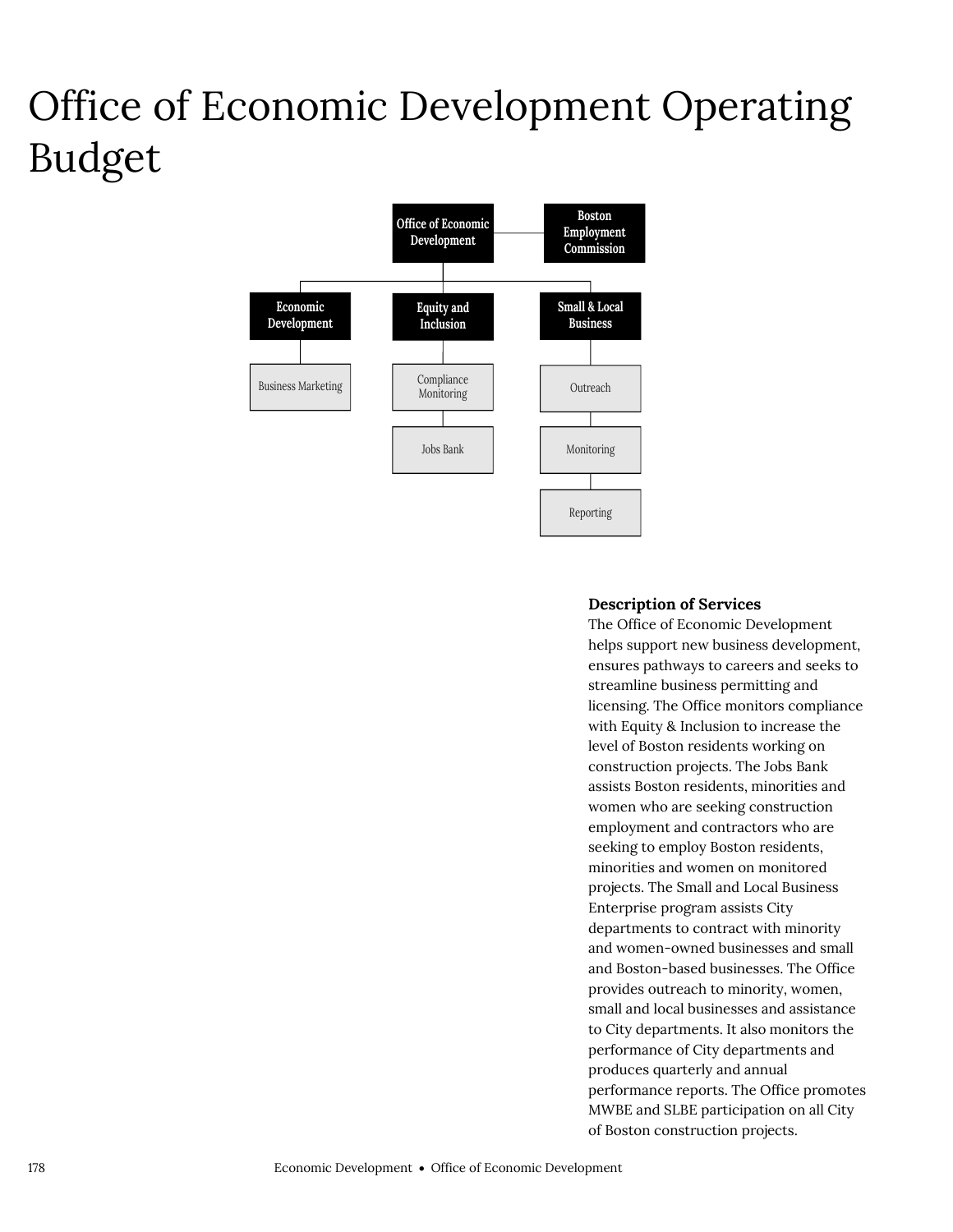# Department History

| <b>Personnel Services</b>                                                | FY18 Expenditure               | FY19 Expenditure             | <b>FY20 Appropriation</b>      | FY21 Adopted                 | Inc/Dec 20 vs 21                     |
|--------------------------------------------------------------------------|--------------------------------|------------------------------|--------------------------------|------------------------------|--------------------------------------|
| 51000 Permanent Employees                                                | 1,810,904                      | 2,566,251                    | 2,572,690                      | 3,465,628                    | 892,938                              |
| 51100 Emergency Employees                                                | 13,590                         | 0                            | 23,581                         | 16,516                       | $-7,065$                             |
| 51200 Overtime<br>51600 Unemployment Compensation                        | 0<br>6,845                     | 0<br>0                       | 0<br>$\mathbf{0}$              | 0<br>$\overline{0}$          | 0<br>$\Omega$                        |
| 51700 Workers' Compensation                                              | $\mathbf{0}$                   | $\mathbf{0}$                 | $\mathbf{0}$                   | 36,015                       | 36,015                               |
| <b>Total Personnel Services</b>                                          | 1,831,339                      | 2,566,251                    | 2,596,271                      | 3,518,159                    | 921,888                              |
| <b>Contractual Services</b>                                              | FY18 Expenditure               | FY19 Expenditure             | FY20 Appropriation             | FY21 Adopted                 | Inc/Dec 20 vs 21                     |
| 52100 Communications                                                     | 7,206                          | 10,323                       | 8,064                          | 15,714                       | 7,650                                |
| 52200 Utilities                                                          | 0                              | 0                            | 0                              | 0                            | 0                                    |
| 52400 Snow Removal<br>52500 Garbage/Waste Removal                        | 0<br>$\boldsymbol{0}$          | 0<br>$\mathbf{0}$            | $\mathbf{0}$<br>$\mathbf{0}$   | 0<br>0                       | $\boldsymbol{0}$<br>$\boldsymbol{0}$ |
| 52600 Repairs Buildings & Structures                                     | $\mathbf{0}$                   | 21,677                       | 23,061                         | 23,061                       | $\overline{0}$                       |
| 52700 Repairs & Service of Equipment                                     | 8,216                          | 4,628                        | 9,400                          | 9,400                        | $\Omega$                             |
| 52800 Transportation of Persons                                          | 21,978                         | 26,877                       | 43,222                         | 5,790                        | $-37,432$                            |
| 52900 Contracted Services<br><b>Total Contractual Services</b>           | 406,729<br>444,129             | 760,839<br>824,344           | 706,593<br>790,340             | 1,770,880<br>1,824,845       | 1,064,287<br>1,034,505               |
| <b>Supplies &amp; Materials</b>                                          |                                |                              |                                |                              |                                      |
|                                                                          | <b>FY18 Expenditure</b>        | FY19 Expenditure             | <b>FY20 Appropriation</b>      | FY21 Adopted                 | Inc/Dec 20 vs 21                     |
| 53000 Auto Energy Supplies                                               | 0<br>3,649                     | 0                            | $\mathbf{0}$                   | 0                            | 0                                    |
| 53200 Food Supplies<br>53400 Custodial Supplies                          | 0                              | 14,878<br>0                  | 16,685<br>0                    | 13,685<br>0                  | $-3,000$<br>$\theta$                 |
| 53500 Med, Dental, & Hosp Supply                                         | $\mathbf{0}$                   | $\mathbf{0}$                 | $\overline{0}$                 | $\overline{0}$               | 0                                    |
| 53600 Office Supplies and Materials                                      | 21,142                         | 11,798                       | 10,000                         | 10,000                       | 0                                    |
| 53700 Clothing Allowance<br>53800 Educational Supplies & Mat             | 5,250<br>$\mathbf{0}$          | 2,800<br>0                   | 3,125<br>$\mathbf{0}$          | 3,125<br>$\mathbf{0}$        | 0<br>0                               |
|                                                                          |                                |                              |                                |                              |                                      |
|                                                                          |                                | $\mathbf{0}$                 | 1,430                          | 1,430                        | $\Omega$                             |
| 53900 Misc Supplies & Materials<br><b>Total Supplies &amp; Materials</b> | 1,213<br>31,254                | 29,476                       | 31,240                         | 28,240                       | $-3,000$                             |
| <b>Current Chgs &amp; Oblig</b>                                          | <b>FY18 Expenditure</b>        | FY19 Expenditure             | <b>FY20 Appropriation</b>      | FY21 Adopted                 | Inc/Dec 20 vs 21                     |
| 54300 Workers' Comp Medical                                              | 0                              | 4,431                        | 0                              | 0                            | 0                                    |
| 54400 Legal Liabilities                                                  | $\mathbf{0}$                   | 0                            | 0                              | 0                            | 0                                    |
| 54500 Aid To Veterans                                                    | $\mathbf{0}$                   | 0                            | 0                              | $\boldsymbol{0}$             | $\boldsymbol{0}$                     |
| 54600 Current Charges H&I                                                | $\mathbf{0}$                   | $\boldsymbol{0}$             | $\overline{0}$                 | $\boldsymbol{0}$             | $\overline{0}$                       |
| 54700 Indemnification<br>54800 Reserve Account                           | $\mathbf{0}$<br>$\overline{0}$ | $\boldsymbol{0}$<br>$\Omega$ | $\mathbf{0}$<br>$\overline{0}$ | $\boldsymbol{0}$<br>$\Omega$ | $\overline{0}$<br>$\mathbf{0}$       |
| 54900 Other Current Charges                                              | 21,214                         | 36,070                       | 24,359                         | 28,155                       | 3,796                                |
| Total Current Chgs & Oblig                                               | 21,214                         | 40,501                       | 24,359                         | 28,155                       | 3,796                                |
| Equipment                                                                | <b>FY18 Expenditure</b>        | FY19 Expenditure             | <b>FY20 Appropriation</b>      | FY21 Adopted                 | Inc/Dec 20 vs 21                     |
| 55000 Automotive Equipment                                               | 0                              | 0                            | 0                              | 0                            | 0                                    |
| 55400 Lease/Purchase                                                     | $\boldsymbol{0}$               | $\boldsymbol{0}$             | 0                              | $\boldsymbol{0}$             | $\boldsymbol{0}$                     |
| 55600 Office Furniture & Equipment                                       | $\overline{0}$                 | 12,426                       | $\overline{0}$                 | $\overline{0}$               | $\boldsymbol{0}$                     |
| 55900 Misc Equipment<br><b>Total Equipment</b>                           | 11,193<br>11,193               | 33,341<br>45,767             | 4,000<br>4,000                 | 4,200<br>4,200               | 200<br>200                           |
| Other                                                                    | FY18 Expenditure               | FY19 Expenditure             | FY20 Appropriation             | FY21 Adopted                 | Inc/Dec 20 vs 21                     |
|                                                                          |                                |                              |                                |                              |                                      |
| 56200 Special Appropriation                                              | 0<br>$\boldsymbol{0}$          | 0<br>$\boldsymbol{0}$        | 0<br>0                         | $\boldsymbol{0}$<br>0        | 0<br>$\boldsymbol{0}$                |
| 57200 Structures & Improvements<br>58000 Land & Non-Structure            | $\boldsymbol{0}$               | $\boldsymbol{0}$             | $\mathbf{0}$                   | $\boldsymbol{0}$             | $\boldsymbol{0}$                     |
| <b>Total Other</b>                                                       | $\boldsymbol{0}$               | $\boldsymbol{0}$             | $\boldsymbol{0}$               | $\boldsymbol{0}$             | $\mathbf{0}$                         |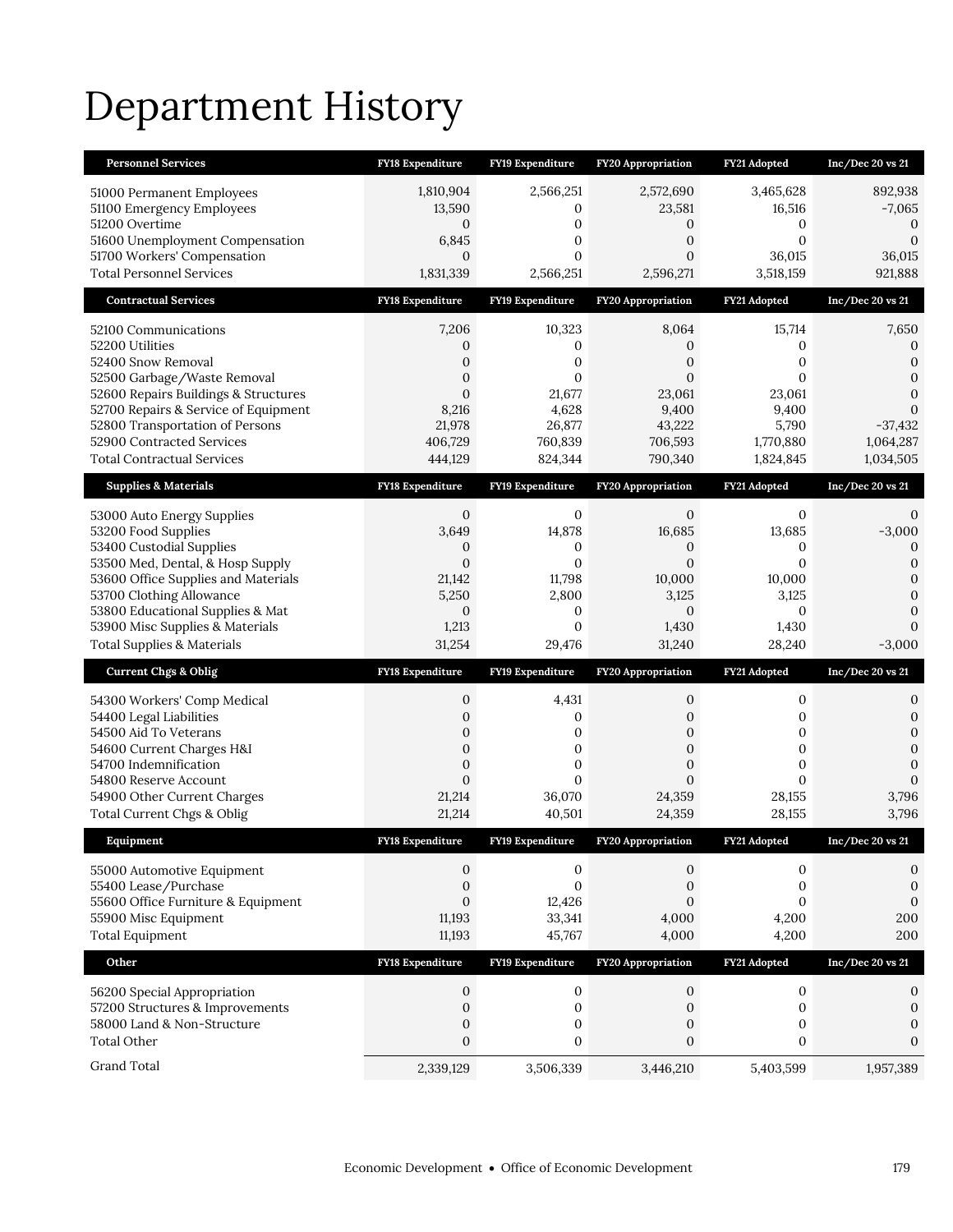## Department Personnel

| Title                              | Union<br>Code   | Grade | Position | <b>FY21 Salary</b> | Title                      | Union<br>Code   | Grade | Position | <b>FY21 Salary</b> |
|------------------------------------|-----------------|-------|----------|--------------------|----------------------------|-----------------|-------|----------|--------------------|
|                                    |                 |       |          |                    |                            |                 |       |          |                    |
| Adm Asst                           | SU <sub>4</sub> | 15    | 1.00     | 59,391             | Prin Accountant            | SU <sub>4</sub> | 16    | 1.00     | 54,926             |
| Admin Asst (M/Wbe)                 | SU <sub>4</sub> | 16    | 2.00     | 148,416            | Prin Admin Assistant       | SE <sub>1</sub> | 08    | 1.00     | 108,468            |
| Administ.Assist                    | <b>EXM</b>      | 19    | 0.10     | 6,189              | Prin AdminAsst             | <b>EXM</b>      | 08    | 1.00     | 105,822            |
| Dep Dir                            | <b>EXM</b>      | NG    | 0.50     | 48,418             | Prin Research Analyst      | SE1             | 06    | 1.00     | 90,319             |
| Design Services Manager            | SU <sub>2</sub> | 24    | 0.10     | 10,545             | Principal_Clerk            | SU <sub>4</sub> | 10    | 1.00     | 51,837             |
| Dir of Outreach & Engagement MYN   |                 | NG    | 1.00     | 103,079            | Prog_Asst                  | SU <sub>2</sub> | 19    | 0.30     | 21,345             |
| Director of Operations             | <b>MYO</b>      | 12    | 1.00     | 87,023             | Program Assistant I        | SU <sub>5</sub> | 03    | 1.00     | 71,435             |
| Economic Development Chief         | <b>CDH</b>      | NG    | 1.00     | 161,442            | Sr Adm Analyst             | SE <sub>1</sub> | 06    | 1.00     | 82,896             |
| International Partnerships Mgr EXM |                 | NG    | 1.00     | 90,180             | Sr Adm Asst (WC)           | SE <sub>1</sub> | 06    | 1.00     | 90,319             |
| Mobile Enterprises Mgr             | <b>MYO</b>      | 09    | 1.00     | 67,132             | Sr Business Manager        | SU <sub>2</sub> | 23    | 0.10     | 8,791              |
| Neighborhood Business<br>Manager   | SU <sub>2</sub> | 22    | 0.60     | 45,734             | Sr Neigh Business Mgr      | SU <sub>2</sub> | 24    | 0.10     | 10,545             |
| <b>Operations Manager</b>          | <b>EXM</b>      | 25    | 0.10     | 9,435              | Sr Program Manager         | SU <sub>2</sub> | 23    | 0.10     | 9,755              |
| Operations Mgr                     | <b>EXM</b>      | NG    | 1.00     | 63,847             | Sr Research Analyst (BRJP) | SU <sub>4</sub> | 18    | 5.00     | 448,515            |
| <b>Operations Specialist</b>       | <b>MYN</b>      | NG    | 0.10     | 11,476             | <b>Staff Assist I</b>      | <b>MYO</b>      | 04    | 1.00     | 59,613             |
|                                    |                 |       |          |                    | <b>Staff Asst IV</b>       | <b>MYO</b>      | 12    | 2.00     | 198,574            |
|                                    |                 |       |          |                    | Total                      |                 |       | 27       | 2,325,467          |

| $-10,000$ |
|-----------|
| 0         |
| 1,150,163 |
| $\Omega$  |
|           |
|           |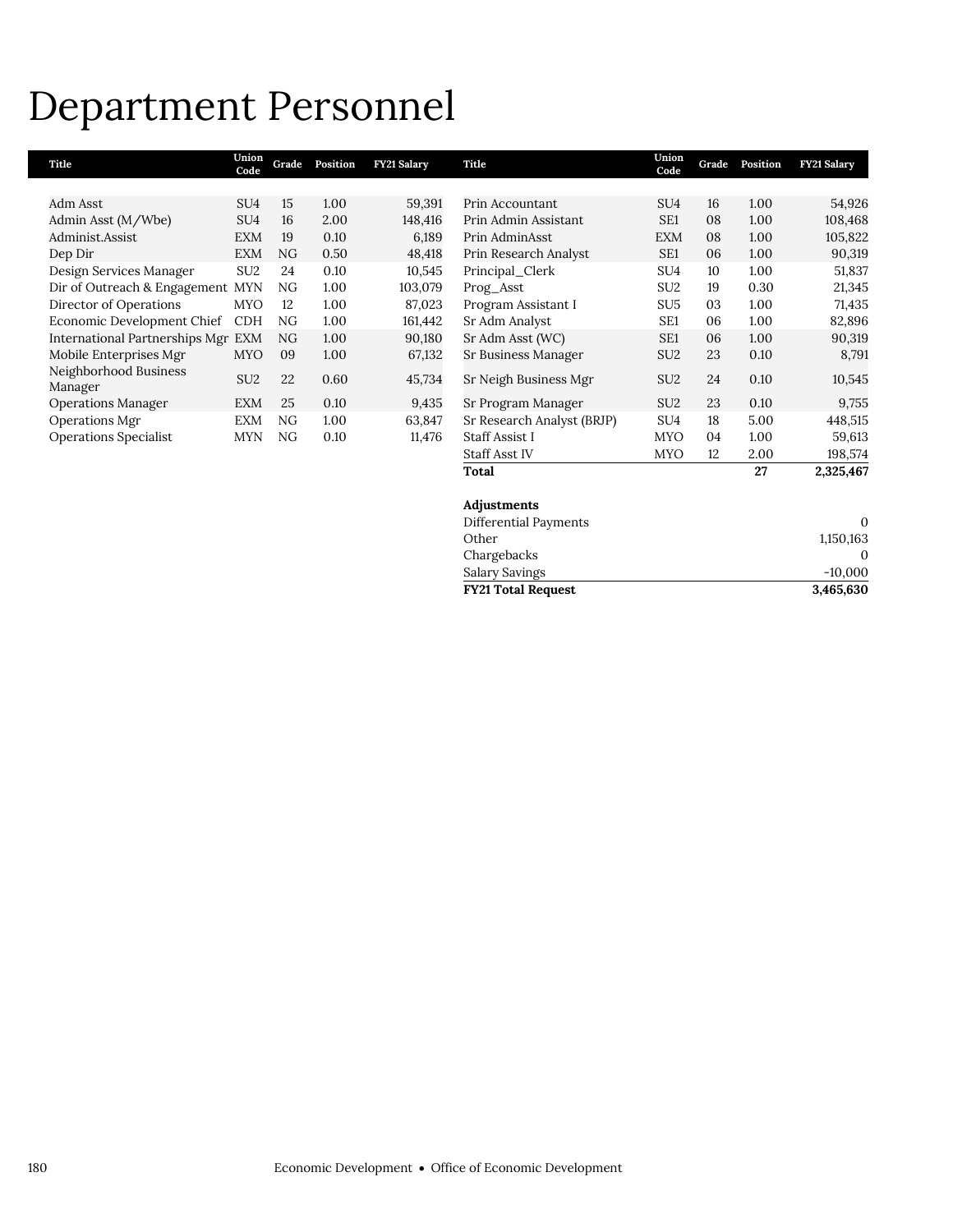# External Funds History

| <b>Personnel Services</b>                                               | FY18 Expenditure              | FY19 Expenditure   | FY20 Appropriation                 | FY21 Adopted          | Inc/Dec 20 vs 21             |
|-------------------------------------------------------------------------|-------------------------------|--------------------|------------------------------------|-----------------------|------------------------------|
| 51000 Permanent Employees                                               | 1,309,792                     | 1,080,208          | 1,752,951                          | 2,050,629             | 297,678                      |
| 51100 Emergency Employees                                               | 0                             | 0                  | 0                                  | 0                     | 0                            |
| 51200 Overtime                                                          | $\overline{0}$                | 0                  | 0                                  | 0                     | $\mathbf{0}$                 |
| 51300 Part Time Employees<br>51400 Health Insurance                     | $\overline{0}$<br>158,067     | 0<br>145,839       | 0<br>$\overline{0}$                | 0<br>$\mathbf{0}$     | $\mathbf{0}$<br>$\mathbf{0}$ |
| 51500 Pension & Annuity                                                 | 112,405                       | 103,421            | 0                                  | 0                     | $\mathbf{0}$                 |
| 51600 Unemployment Compensation                                         | 0                             | 0                  | $\overline{0}$                     | 0                     | $\mathbf{0}$                 |
| 51700 Workers' Compensation                                             | $\overline{0}$                | 0                  | $\overline{0}$                     | 0                     | $\mathbf{0}$                 |
| 51800 Indirect Costs<br>51900 Medicare                                  | $\Omega$<br>14,932            | $\Omega$<br>12,549 | 0<br>$\overline{0}$                | 0<br>$\Omega$         | $\Omega$<br>$\Omega$         |
| <b>Total Personnel Services</b>                                         | 1,595,196                     | 1,342,017          | 1,752,951                          | 2,050,629             | 297,678                      |
|                                                                         |                               |                    |                                    |                       |                              |
| <b>Contractual Services</b>                                             | <b>FY18 Expenditure</b>       | FY19 Expenditure   | <b>FY20 Appropriation</b>          | FY21 Adopted          | $Inc/Dec$ 20 vs 21           |
| 52100 Communications                                                    | 0                             | 0                  | 0                                  | $\mathbf{0}$          | 0                            |
| 52200 Utilities                                                         | $\overline{0}$                | 0                  | 0                                  | 0                     | 0                            |
| 52400 Snow Removal<br>52500 Garbage/Waste Removal                       | $\mathbf 0$<br>$\overline{0}$ | 0<br>0             | 0<br>$\overline{0}$                | 0<br>0                | $\mathbf{0}$<br>$\Omega$     |
| 52600 Repairs Buildings & Structures                                    | $\overline{0}$                | 0                  | $\overline{0}$                     | 0                     | $\mathbf{0}$                 |
| 52700 Repairs & Service of Equipment                                    | $\overline{0}$                | $\Omega$           | $\mathbf{0}$                       | $\Omega$              | $\Omega$                     |
| 52800 Transportation of Persons                                         | 2,366                         | 2,829              | 2,520                              | 2,520                 | $\Omega$                     |
| 52900 Contracted Services                                               | 2,553,229                     | 2,426,589          | 3,033,720                          | 3,714,216             | 680,496                      |
| <b>Total Contractual Services</b>                                       | 2,555,595                     | 2,429,418          | 3,036,240                          | 3,716,736             | 680,496                      |
| <b>Supplies &amp; Materials</b>                                         | <b>FY18 Expenditure</b>       | FY19 Expenditure   | FY20 Appropriation                 | FY21 Adopted          | Inc/Dec 20 vs 21             |
| 53000 Auto Energy Supplies                                              | 0                             | 0                  | 0                                  | $\mathbf{0}$          | 0                            |
| 53200 Food Supplies                                                     | $\overline{0}$                | 0                  | 0                                  | 0                     | $\mathbf{0}$                 |
| 53400 Custodial Supplies                                                | 0                             | 0                  | 0                                  | 0                     | $\mathbf{0}$                 |
| 53500 Med, Dental, & Hosp Supply<br>53600 Office Supplies and Materials | $\mathbf{0}$<br>810           | $\mathbf{0}$<br>0  | $\boldsymbol{0}$<br>$\overline{0}$ | 0<br>0                | $\mathbf{0}$<br>$\mathbf{0}$ |
|                                                                         |                               |                    |                                    |                       |                              |
|                                                                         | $\mathbf{0}$                  |                    | $\boldsymbol{0}$                   | 0                     | $\mathbf{0}$                 |
| 53700 Clothing Allowance<br>53800 Educational Supplies & Mat            | $\mathbf{0}$                  | 2,700<br>0         | $\overline{0}$                     | 0                     | $\Omega$                     |
| 53900 Misc Supplies & Materials                                         | $\overline{0}$                | $\overline{0}$     | 500                                | 0                     | -500                         |
| <b>Total Supplies &amp; Materials</b>                                   | 810                           | 2,700              | 500                                | 0                     | $-500$                       |
| <b>Current Chgs &amp; Oblig</b>                                         | FY18 Expenditure              | FY19 Expenditure   | FY20 Appropriation                 | FY21 Adopted          | Inc/Dec 20 vs 21             |
|                                                                         |                               | 0                  |                                    |                       | 0                            |
| 54300 Workers' Comp Medical<br>54400 Legal Liabilities                  | 0<br>0                        | 0                  | 0<br>0                             | 0<br>0                | $\mathbf{0}$                 |
| 54600 Current Charges H&I                                               | $\mathbf 0$                   | 0                  | 0                                  | 0                     | $\mathbf{0}$                 |
| 54700 Indemnification                                                   | 0                             | 0                  | 0                                  | 0                     | $\boldsymbol{0}$             |
| 54800 Reserve Account                                                   | $\Omega$                      | $\Omega$           | $\Omega$                           | $\Omega$              | $\Omega$                     |
| 54900 Other Current Charges<br>Total Current Chgs & Oblig               | 1,279<br>1,279                | $-34$<br>$-34$     | 11,000<br>11,000                   | 5,000<br>5,000        | $-6,000$<br>$-6,000$         |
|                                                                         | <b>FY18 Expenditure</b>       | FY19 Expenditure   |                                    |                       | Inc/Dec 20 vs 21             |
| Equipment                                                               |                               |                    | FY20 Appropriation                 | FY21 Adopted          |                              |
| 55000 Automotive Equipment                                              | $\boldsymbol{0}$              | $\boldsymbol{0}$   | $\boldsymbol{0}$                   | $\boldsymbol{0}$      | 0                            |
| 55400 Lease/Purchase                                                    | $\boldsymbol{0}$<br>0         | 0                  | $\mathbf{0}$<br>0                  | $\mathbf{0}$<br>0     | 0<br>$\mathbf{0}$            |
| 55600 Office Furniture & Equipment<br>55900 Misc Equipment              | $\boldsymbol{0}$              | 2,095<br>1,510     | 0                                  | 0                     | $\mathbf{0}$                 |
| <b>Total Equipment</b>                                                  | $\boldsymbol{0}$              | 3,605              | 0                                  | 0                     | $\boldsymbol{0}$             |
| Other                                                                   | <b>FY18 Expenditure</b>       | FY19 Expenditure   | <b>FY20 Appropriation</b>          | FY21 Adopted          | Inc/Dec 20 vs 21             |
|                                                                         |                               |                    |                                    |                       |                              |
| 56200 Special Appropriation                                             | 0                             | 0<br>0             | 0                                  | $\boldsymbol{0}$      | 0                            |
| 57200 Structures & Improvements<br>58000 Land & Non-Structure           | 0<br>0                        | 0                  | 0<br>0                             | $\boldsymbol{0}$<br>0 | 0<br>0                       |
| <b>Total Other</b>                                                      | $\mathbf{0}$                  | 0                  | $\mathbf{0}$                       | 0                     | $\mathbf{0}$                 |
| Grand Total                                                             | 4,152,880                     | 3,777,706          | 4,800,691                          | 5,772,365             | 971,674                      |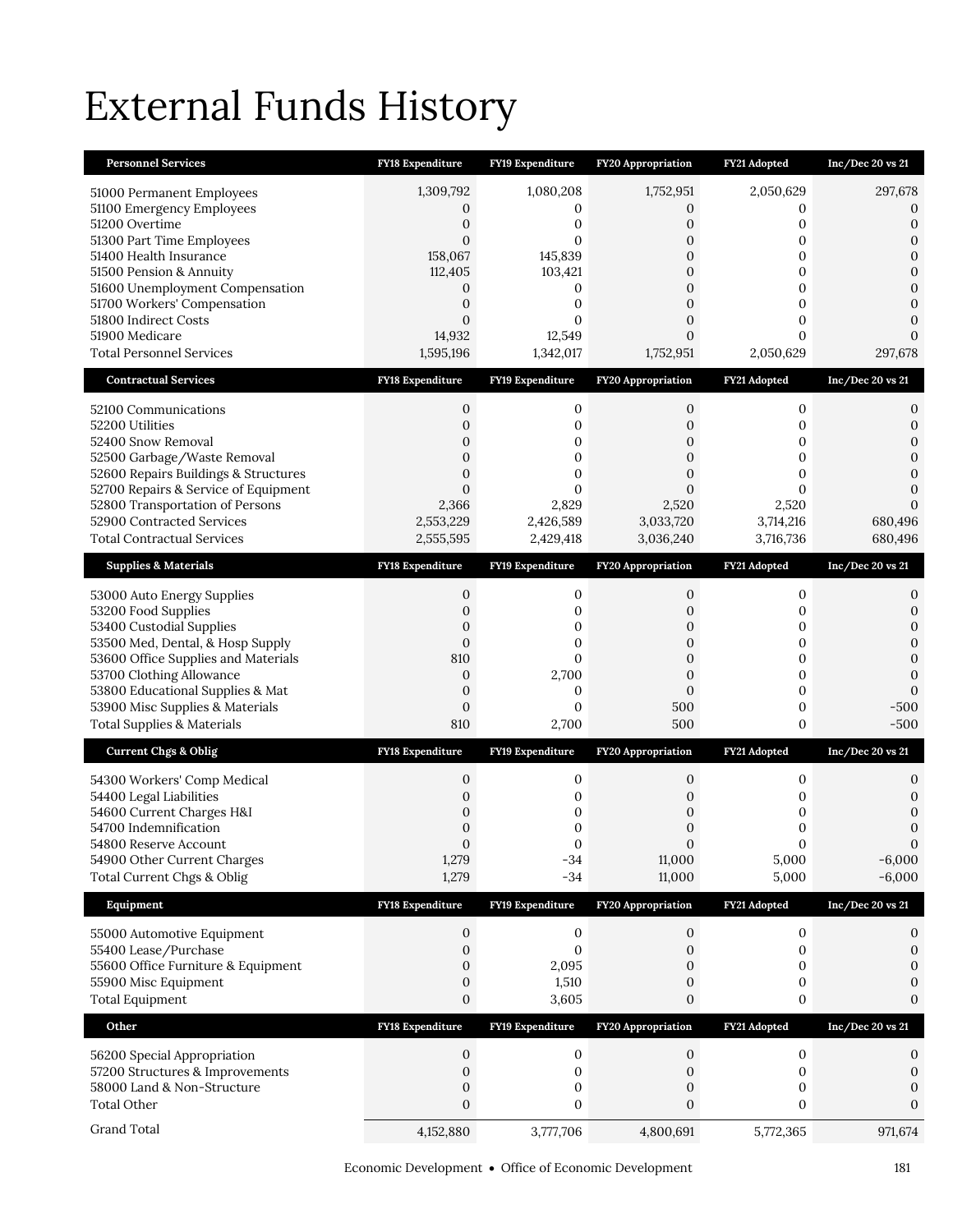# External Funds Personnel

| Title                                     | Union<br>Code   | Grade | Position | <b>FY21 Salary</b> | Title                            | Union<br>Code   | Grade | Position | <b>FY21 Salary</b> |
|-------------------------------------------|-----------------|-------|----------|--------------------|----------------------------------|-----------------|-------|----------|--------------------|
|                                           |                 |       |          |                    |                                  |                 |       |          |                    |
| Admin Assist                              | <b>EXM</b>      | 19    | 0.90     | 55,698             | Life Sciences Industry Mgr       | EXM             | NG    | 1.00     | 74,664             |
| Admin Manager                             | <b>MYO</b>      | 09    | 1.00     | 67,132             | Neighborhood Business<br>Manager | SU <sub>2</sub> | 22    | 5.40     | 400,317            |
| Deputy Director                           | <b>EXM</b>      | NG    | 0.50     | 48,418             | <b>Operations Manager</b>        | <b>EXM</b>      | 25    | 0.90     | 84,917             |
| Design Services Manager                   | SU <sub>2</sub> | 24    | 0.90     | 94,904             | <b>Operations Specialist</b>     | <b>MYN</b>      | NG    | 0.90     | 103,283            |
| Director                                  | <b>EXM</b>      | NG.   | 1.00     | 117,622            | Prog Asst                        | SU <sub>2</sub> | 19    | 2.70     | 192,106            |
| Director of Business Strategy             | <b>MYO</b>      | 13    | 1.00     | 113,686            | Sr Business Manager              | SU <sub>2</sub> | 23    | 0.90     | 76,097             |
| <b>Economic Develop Policy</b><br>Analyst | EXM             | NG.   | 1.00     | 69,551             | Sr Neigh Business Mgr            | SU <sub>2</sub> | 24    | 0.90     | 94,904             |
| International Bus Strategy Mgr EXM        |                 | NG    | 1.00     | 79,809             | Sr Program Manager               | SU <sub>2</sub> | 23    | 0.90     | 87,795             |
|                                           |                 |       |          |                    | Staff Asstistant I               | <b>MYN</b>      | NG.   | 1.00     | 51,140             |
|                                           |                 |       |          |                    | Total                            |                 |       | 22       | 1,812,043          |
|                                           |                 |       |          |                    | Adjustments                      |                 |       |          |                    |
|                                           |                 |       |          |                    | Differential Payments            |                 |       |          | $\mathbf{0}$       |
|                                           |                 |       |          |                    | Other                            |                 |       |          | 287,000            |

**FY21 Total Request** 

Chargebacks 0 Salary Savings 0<br>
FY21 Total Request 2,099,043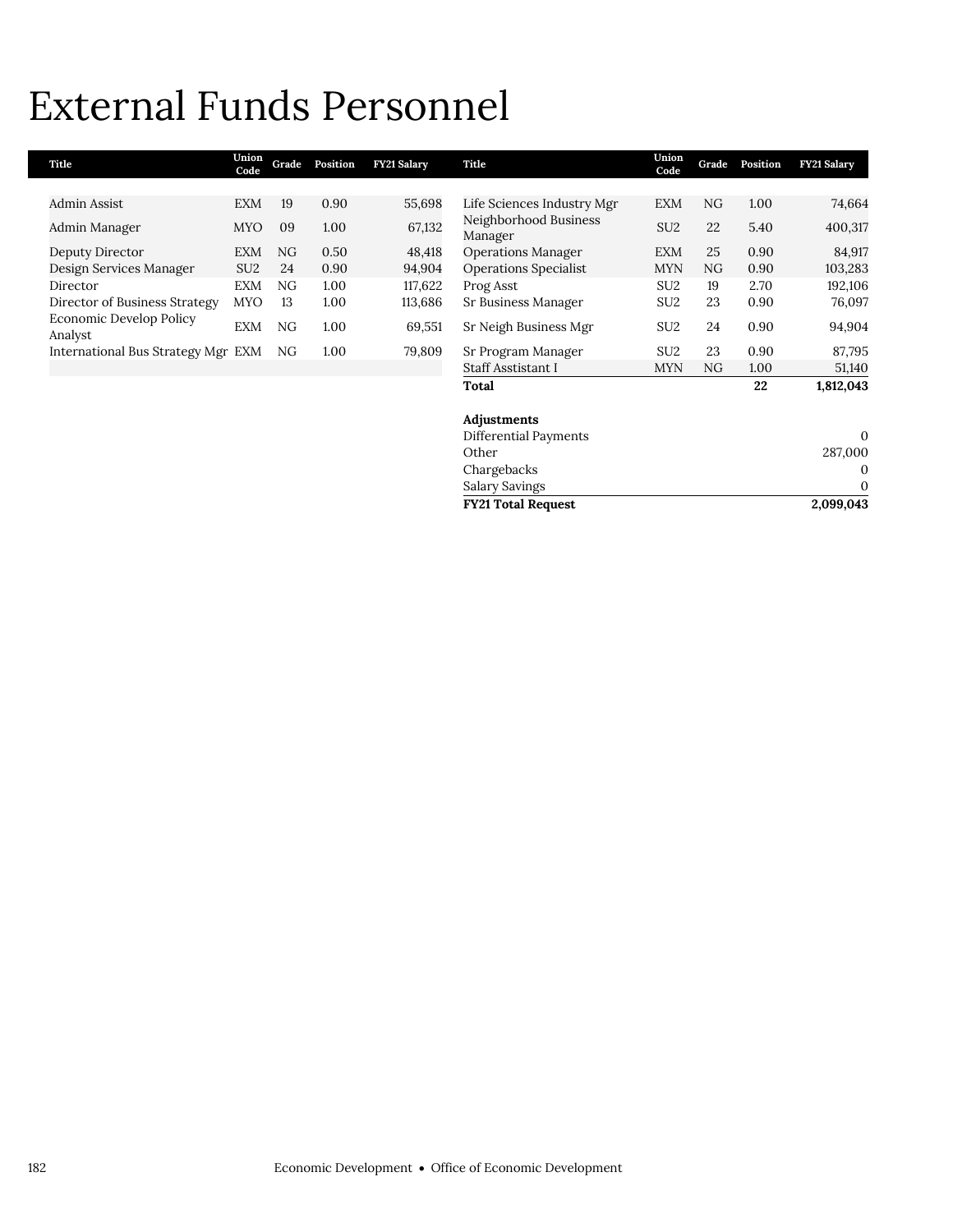## Program 1. Economic Development

### <span id="page-28-0"></span>**John Barros,** *Manager,* **Organization 182100**

### **Program Description**

The Economic Development Program will focus on fostering economic development in all of Boston's neighborhoods through marketing Boston on a national and international scale; ensuring access to employment, pathways to careers, and strong job growth; streamlining licensing and permitting processes; and supporting small businesses.

| <b>Operating Budget</b>             | <b>Actual</b> '18 | Actual '19           | Approp '20           | Budget '21        |
|-------------------------------------|-------------------|----------------------|----------------------|-------------------|
| Personnel Services<br>Non Personnel | 706,334<br>96.698 | 1,319,201<br>454.389 | 1.066.072<br>120.973 | 938,093<br>92,939 |
| Total                               | 803.032           | 1,773,590            | 1,187,045            | 1,031,032         |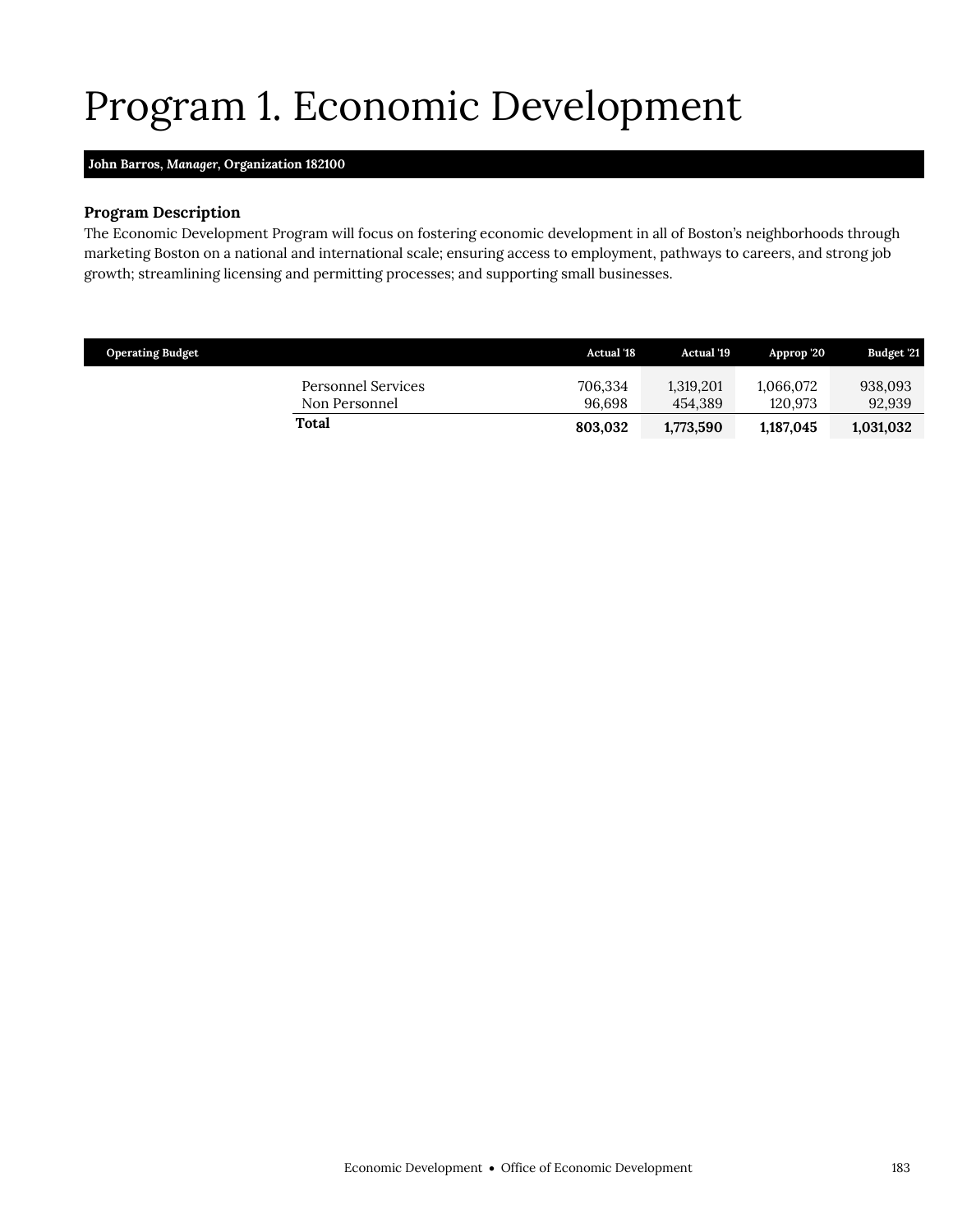# <span id="page-29-0"></span>Program 2. Equity & Inclusion

## **Celina Barrios-Millner,** *Manager,* **Organization 182200**

### **Program Description**

The mission of Equity & Inclusion is to increase the employment opportunities for Boston's residents, minorities, and women. The Boston Residents Jobs Ordinance sets goals on construction-related projects funded by or approved by the City. The ordinance stated goals aim to have 51% of the work hours performed by Boston residents, 40% by people of color, and 12% by women on a trade-by-trade basis.

|       | <b>Operating Budget</b> |                                                          | <b>Actual '18</b>           | Actual '19                   | Approp '20                      | Budget '21                          |
|-------|-------------------------|----------------------------------------------------------|-----------------------------|------------------------------|---------------------------------|-------------------------------------|
|       | Performance             | Personnel Services<br>Non Personnel<br>Total             | 593,191<br>8,451<br>601,642 | 677,403<br>28,250<br>705,653 | 866,415<br>281,323<br>1,147,738 | 2,271,691<br>1,344,210<br>3,615,901 |
| Goal: |                         | Develop Pathways to Overcome Income and Wealth Disparity |                             |                              |                                 |                                     |
|       |                         | <b>Performance Measures</b>                              | <b>Actual</b> '18           | Actual '19                   | Projected '20                   | Target '21                          |

| % of work hours performed by<br>Boston residents <sup>-</sup> | 28% | 31%   | 26% | 51% |
|---------------------------------------------------------------|-----|-------|-----|-----|
| % of work hours performed by<br>people of color               | 34% | 50.3% | 37% | 40% |
| % of work hours performed by<br>women                         | 5%  | 5.1%  | 7%  | 12% |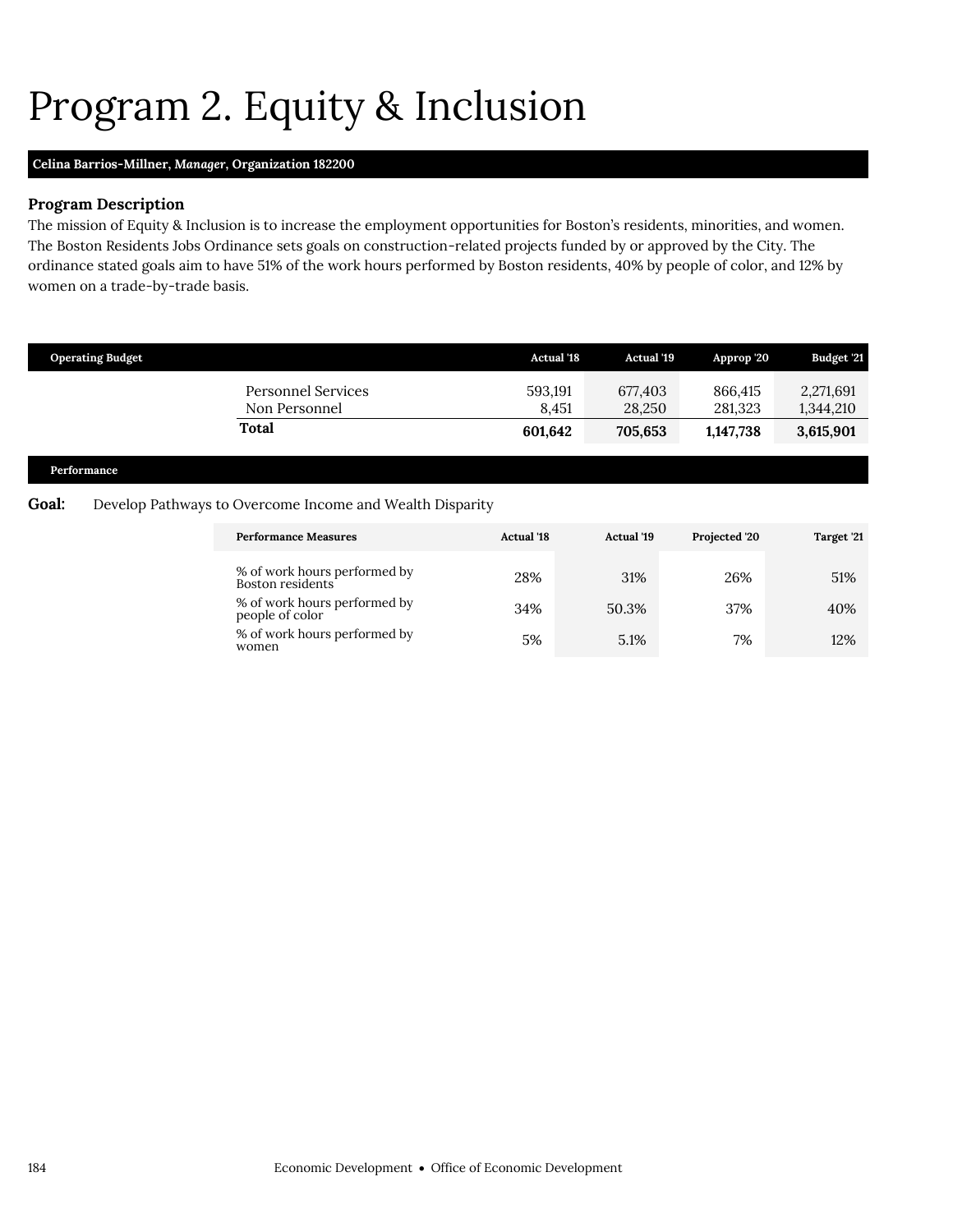## Program 3. Small & Local Business

### **Natalia Urtubey,** *Manager,* **Organization 182300**

### **Program Description**

The Small and Local Business Program encourages, assists, and provides opportunities for minority and women-owned businesses and small and Boston-based businesses to participate in the City's contracting arena as well as in the broader Boston area economy. The program assists City departments to increase both the number of City contracts and the dollars awarded to those businesses on goods and services contracts and construction contracts.

| <b>Operating Budget</b>                    | <b>Actual '18</b>  | <b>Actual '19</b>  | Approp '20         | <b>Budget '21</b>  |
|--------------------------------------------|--------------------|--------------------|--------------------|--------------------|
| <b>Personnel Services</b><br>Non Personnel | 531.814<br>402.641 | 569.647<br>457.449 | 663.784<br>447.643 | 308,375<br>448,291 |
| Total                                      | 934.455            | 1,027,096          | 1,111,427          | 756,666            |

#### **Performance**

### Goal: Create an ecosystem that is Open for Business by Attracting, Retaining and helping Companies to Grow

<span id="page-30-0"></span>

| <b>Performance Measures</b>                                          | <b>Actual</b> '18 | <b>Actual</b> '19 | Projected '20 | Target '21 |
|----------------------------------------------------------------------|-------------------|-------------------|---------------|------------|
| # of businesses assisted                                             | 4.921             | 5,112             | 3,577         | 5,000      |
| # of new businesses open as a<br>result of Small Business Assistance | 145               | 116               | 24            | 150        |
| # of projects completed                                              | 10 <sub>5</sub>   | 85                | 62            | 135        |
| % Main Streets storefronts<br>occupied                               | 94%               | 95%               | 94.5%         | 95%        |
| Funds leveraged - private dollars<br>invested                        | 1,447,909         | 1,441,187         | 643,857       | 300,000    |

#### **Goal:** Develop Pathways to Overcome Income and Wealth Disparity

| <b>Performance Measures</b>                          | <b>Actual</b> '18 | <b>Actual</b> '19 | Projected '20 | Target '21 |
|------------------------------------------------------|-------------------|-------------------|---------------|------------|
|                                                      |                   |                   |               |            |
| # of jobs created through Small<br>Business Programs | 640               | 540               | 166           | 150        |
| # of M/WBE firms certified                           | 52                | 32                | 15            | 40         |
| # of MBE firms certified                             | 8                 | 16                | 22            | 25         |
| # of MWBE companies with City of<br>Boston Contracts | 52                | 191               | 187           | 80         |
| # of VBE firms recognized                            |                   | 1                 |               | റ          |
| # of WBE firms certified                             |                   | 15                | 16            | 15         |
| City of Boston money spent with<br>MWBE contracts    | 7,500,000         | 36,298,457        | 51,611,091    |            |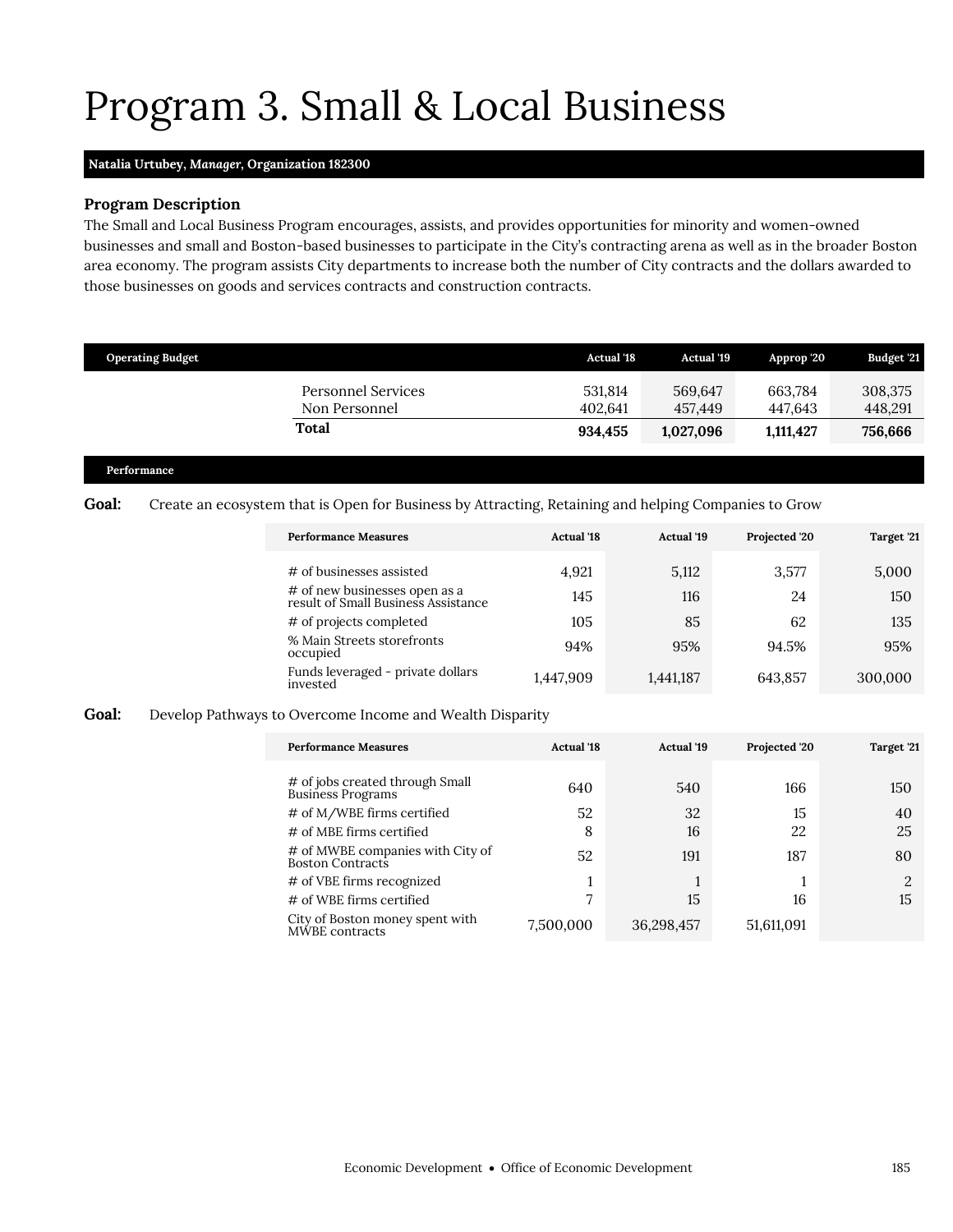## External Funds Projects

#### **Project Mission**

The Community Development Block Grant (CDBG) is an annual entitlement grant from the U.S. Department of Housing and Urban Development to the City of Boston designed to fund a variety of neighborhood development activities. At least 70 percent of CDBG funds must be used to benefit low- and moderate-income households. CDBG funds are used to produce and preserve affordable housing, revitalize neighborhood commercial districts, assist the renovation of non-profit facilities, improve vacant lots, promote and monitor fair housing activities, and assist non-profit organizations in the operation of emergency shelters, health care, child care, youth and adult literacy programs. CDBG funds cannot be used for general government services or to replace funding cuts from existing public service activities. The CDBG awards for FY17, FY18, and FY19 were \$15,958,081, \$15,761,309, and \$17,229,498 respectively. The FY20 award was \$17,146,361, and the FY21 award is \$17,437,636.

#### **Choice Neighborhoods Implementation Grant**

#### **Project Mission**

The Choice Neighborhood Implementation Grant is a competitive grant from the U.S. Department of Housing and Urban Development. The \$30 million grant was awarded to the Boston Housing Authority (BHA) for the redevelopment of the Whittier Street public housing development. With DND as the lead, several City of Boston departments are responsible for administering the \$4 million neighborhood improvements portion of the grant, which includes road improvements, open space projects, art projects, first-time homebuyer assistance, business assistance, and educational assistance. The grant started on 8/15/17 and ends on 9/30/23.

#### **EDIC**

#### **Project Mission**

Funded by the Economic Development and Industrial Corporation (EDIC), this program will support the operational needs of the Office of Economic Development. This multi-year project will award the department \$500,000 each year over the next three years.

**Neighborhood Development Fund**

#### **Project Mission**

The Neighborhood Development Fund receives revenue from the repayment of Urban Development Action Grant (UDAG) loans to the City. Funds can be used for eligible HUD Title I activities which are somewhat less restrictive than CDBG regulations.

#### **Section 108 (Unrestricted)**

#### **Project Mission**

Section 108 funds are available to eligible cities from the U.S. Department of Housing and Urban Development (HUD) on an application basis. Section 108 funds are secured by the City through a pledge of its current and future CDBG grant awards. These funds are used for economic development projects. The Boston Invests in Growth Loan Fund is a \$40 million HUD Section 108 funded loan pool designed to jumpstart well-financed construction projects, create jobs, and strengthen Boston's economy. This program is designed for large commercial projects in Boston that have both permanent financing and equity in place. Boston Invests will finance the gap that remains between the financing and equity and the total project cost, known as mezzanine financing. In addition, up to 10% of the loan pool will be set aside for smaller neighborhood based projects of at least 5,000 square feet, the underwriting criteria for which will be the same as for the larger loans but the interest rate charged as well as the additional interest paid at the end will be lower. Additionally, \$2.5 million HUD Section 108 funded loan pool will be used for energy efficiency and to promote job creation. The Section 108 Spread Unrestricted Fund is income earned as a result of the interest spread between Section 108 loan repayments owed to DND by its borrowers and Section 108 repayments DND owes to HUD.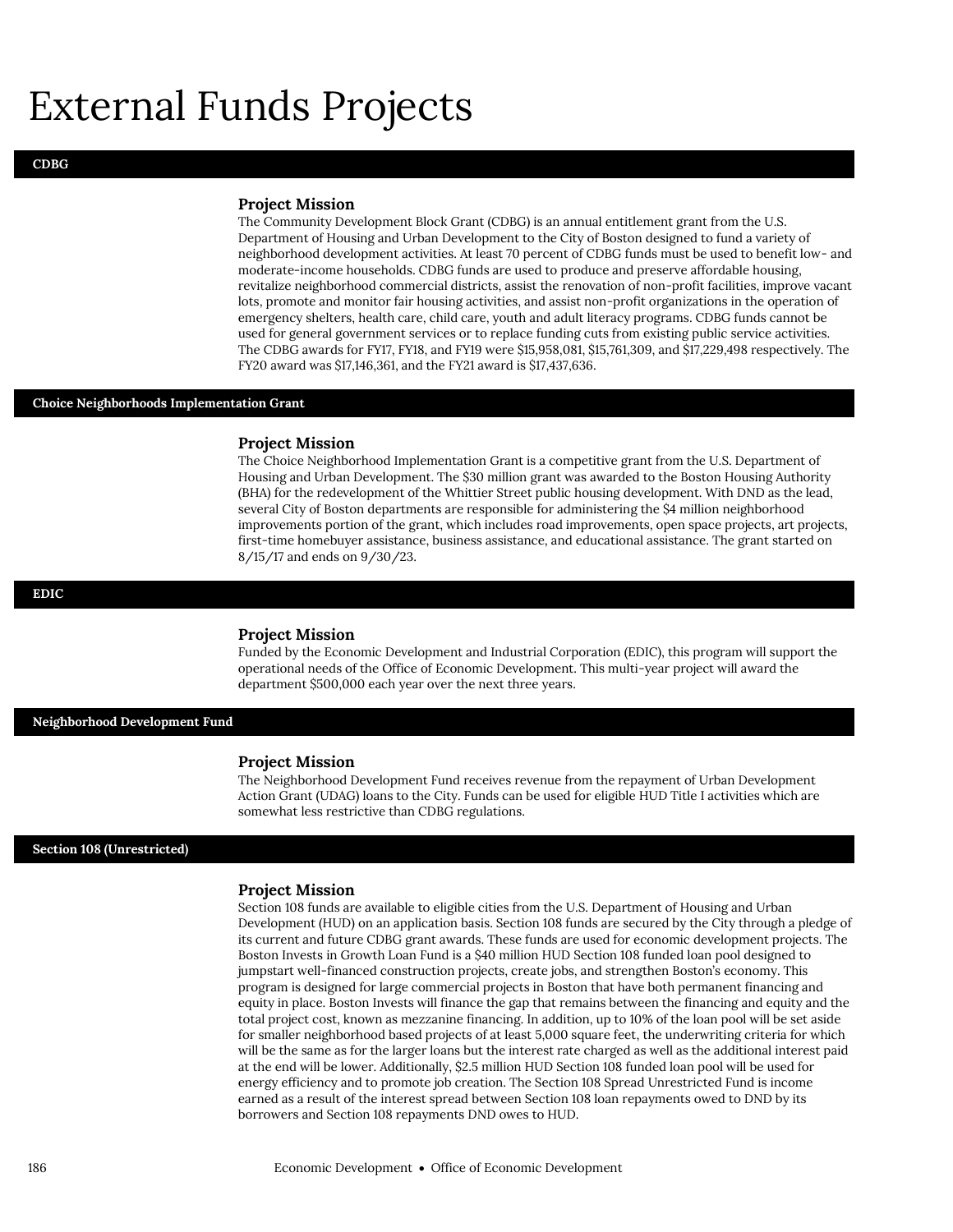# <span id="page-32-0"></span>Office of Tourism Operating Budget

## **Kate Davis,** *Director,* **Appropriation 416000**

## **Department Mission**

The mission of the Office of Tourism is to advance tourism in Boston and promote participation in public celebrations.

| <b>Operating Budget</b>      | Program Name                                       | <b>Total Actual '18</b>      | <b>Total Actual '19</b>      | <b>Total Approp</b><br>20    | <b>Total Budget '21</b>         |
|------------------------------|----------------------------------------------------|------------------------------|------------------------------|------------------------------|---------------------------------|
|                              | Administration<br>Film & Special Events<br>Tourism | 465,608<br>598,796<br>70,156 | 501,048<br>740,761<br>92,000 | 533,923<br>915,312<br>96,619 | 505,606<br>1,033,385<br>112,982 |
|                              | Total                                              | 1,134,560                    | 1,333,809                    | 1,545,854                    | 1,651,973                       |
| <b>External Funds Budget</b> | <b>Fund Name</b>                                   | <b>Total Actual '18</b>      | <b>Total Actual '19</b>      | <b>Total Approp</b><br>20    | <b>Total Budget '21</b>         |
|                              | City Hall Plaza Fund<br>Special Events Fund        | 90,898<br>0                  | 45,010<br>$\Omega$           | 150,000<br>$\Omega$          | 150,000<br>0                    |
|                              | <b>Total</b>                                       | 90,898                       | 45,010                       | 150,000                      | 150,000                         |
| <b>Operating Budget</b>      |                                                    | <b>Actual '18</b>            | <b>Actual '19</b>            | Approp '20                   | Budget '21                      |
|                              | <b>Personnel Services</b><br>Non Personnel         | 794,850<br>339,710           | 765,217<br>568,592           | 937,804<br>608,050           | 842,233<br>809,740              |
|                              | Total                                              | 1,134,560                    | 1,333,809                    | 1,545,854                    | 1,651,973                       |
|                              |                                                    |                              |                              |                              |                                 |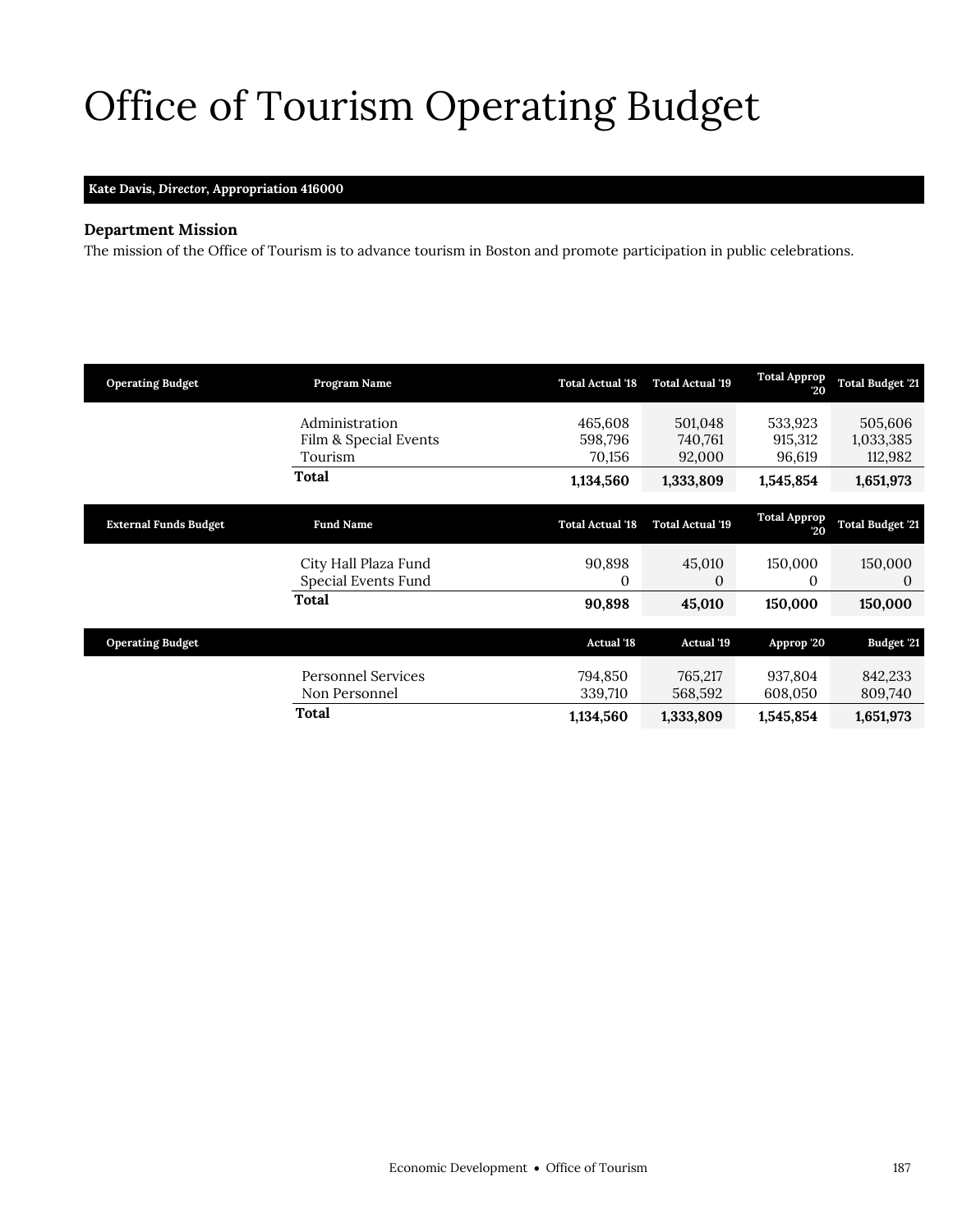# Office of Tourism Operating Budget



## **Authorizing Statutes**

 Enabling Legislation, CBC Ord. §§ 15-3.1- 15-3.2.

## **Description of Services**

The Office of Tourism serves Boston's residents, visitors, and the tourism industry in the following ways: producing year-round events including festivals, concerts, exhibitions, and public celebrations both downtown and in Boston's neighborhoods; supporting film and television production through Boston Film Bureau with permitting, location assistance, and coordination with local and state agencies; providing technical assistance to neighborhood based groups with event production; promoting Boston as a desirable destination for visitors, conventions, and family-oriented sporting events such as amateur collegiate, and Olympic tournaments.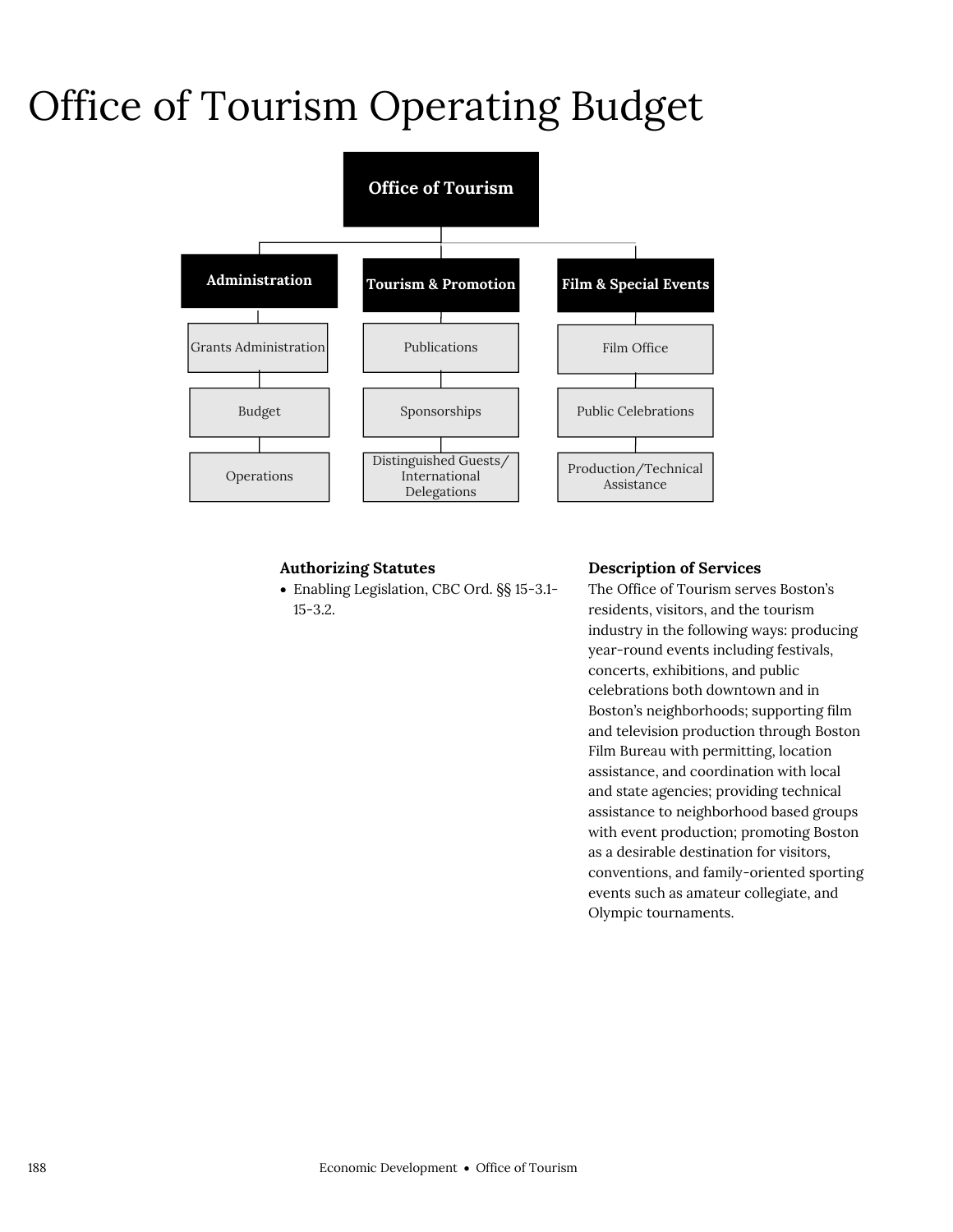# Department History

| <b>Personnel Services</b>                                                    | <b>FY18 Expenditure</b>            | FY19 Expenditure             | <b>FY20 Appropriation</b> | FY21 Adopted         | Inc/Dec 20 vs 21                 |
|------------------------------------------------------------------------------|------------------------------------|------------------------------|---------------------------|----------------------|----------------------------------|
| 51000 Permanent Employees                                                    | 718,036                            | 722,886                      | 840,804                   | 745,233              | $-95,571$                        |
| 51100 Emergency Employees                                                    | 59,802                             | 42,331                       | 97,000                    | 97,000               | 0                                |
| 51200 Overtime                                                               | 0                                  | 0                            | 0                         | 0                    | 0                                |
| 51600 Unemployment Compensation<br>51700 Workers' Compensation               | $\mathbf{0}$<br>17,012             | $\mathbf{0}$<br>$\mathbf{0}$ | 0<br>$\overline{0}$       | 0<br>0               | $\overline{0}$<br>$\overline{0}$ |
| <b>Total Personnel Services</b>                                              | 794,850                            | 765,217                      | 937,804                   | 842,233              | $-95,571$                        |
| <b>Contractual Services</b>                                                  | <b>FY18 Expenditure</b>            | FY19 Expenditure             | <b>FY20 Appropriation</b> | FY21 Adopted         | Inc/Dec 20 vs 21                 |
| 52100 Communications                                                         | 11,513                             | 17,490                       | 8,700                     | 18,400               | 9,700                            |
| 52200 Utilities                                                              | 0                                  | 0                            | 0                         | 0                    | 0                                |
| 52400 Snow Removal                                                           | 0                                  | 0                            | 0                         | 0                    | $\boldsymbol{0}$                 |
| 52500 Garbage/Waste Removal                                                  | $\boldsymbol{0}$                   | $\mathbf{0}$                 | $\overline{0}$            | 0                    | $\boldsymbol{0}$                 |
| 52600 Repairs Buildings & Structures<br>52700 Repairs & Service of Equipment | $\mathbf{0}$<br>3,061              | 0<br>2,663                   | $\mathbf{0}$<br>4,750     | $\Omega$<br>3,440    | $\mathbf{0}$<br>$-1,310$         |
| 52800 Transportation of Persons                                              | 8,739                              | 3,800                        | 8,500                     | $\mathbf{0}$         | $-8,500$                         |
| 52900 Contracted Services                                                    | 12,746                             | 216,483                      | 267,400                   | 470,520              | 203,120                          |
| <b>Total Contractual Services</b>                                            | 36,059                             | 240,436                      | 289,350                   | 492,360              | 203,010                          |
| <b>Supplies &amp; Materials</b>                                              | FY18 Expenditure                   | FY19 Expenditure             | <b>FY20 Appropriation</b> | FY21 Adopted         | Inc/Dec 20 vs 21                 |
| 53000 Auto Energy Supplies                                                   | 1,056                              | 1,160                        | 2,500                     | 1,180                | $-1,320$                         |
| 53200 Food Supplies                                                          | 17,465                             | 9,870                        | 12,500                    | 12,500               | $\mathbf{0}$                     |
| 53400 Custodial Supplies                                                     | $\mathbf{0}$                       | 0                            | 0                         | 0                    | $\mathbf{0}$                     |
| 53500 Med, Dental, & Hosp Supply<br>53600 Office Supplies and Materials      | $\mathbf{0}$<br>1,935              | $\mathbf{0}$<br>2,099        | $\mathbf{0}$<br>2,400     | 0<br>2,400           | 0<br>$\overline{0}$              |
| 53700 Clothing Allowance                                                     | 0                                  | 0                            | 0                         | 0                    | $\Omega$                         |
| 53800 Educational Supplies & Mat                                             | $\boldsymbol{0}$                   | 0                            | $\boldsymbol{0}$          | 0                    | 0                                |
|                                                                              |                                    |                              |                           |                      |                                  |
| 53900 Misc Supplies & Materials                                              | $\mathbf{0}$                       | $\mathbf{0}$                 | $\overline{0}$            | 0                    | $\Omega$                         |
| <b>Total Supplies &amp; Materials</b>                                        | 20,456                             | 13,129                       | 17,400                    | 16,080               | $-1,320$                         |
| <b>Current Chgs &amp; Oblig</b>                                              | <b>FY18 Expenditure</b>            | FY19 Expenditure             | <b>FY20 Appropriation</b> | FY21 Adopted         | Inc/Dec 20 vs 21                 |
| 54300 Workers' Comp Medical                                                  | 3,116                              | 0                            | 0                         | 0                    | 0                                |
| 54400 Legal Liabilities                                                      | $\mathbf{0}$                       | 0                            | 0                         | 0                    | 0                                |
| 54500 Aid To Veterans                                                        | $\boldsymbol{0}$                   | 0                            | 0                         | 0                    | $\boldsymbol{0}$                 |
| 54600 Current Charges H&I                                                    | $\mathbf{0}$                       | $\boldsymbol{0}$             | $\mathbf{0}$              | $\overline{0}$       | $\overline{0}$                   |
| 54700 Indemnification<br>54800 Reserve Account                               | $\boldsymbol{0}$<br>$\overline{0}$ | $\boldsymbol{0}$<br>$\Omega$ | 0<br>$\overline{0}$       | 0<br>$\Omega$        | $\overline{0}$<br>$\overline{0}$ |
| 54900 Other Current Charges                                                  | 55,017                             | 56,167                       | 60,550                    | 60,550               | 0                                |
| Total Current Chgs & Oblig                                                   | 58,133                             | 56,167                       | 60,550                    | 60,550               | $\overline{0}$                   |
| Equipment                                                                    | <b>FY18 Expenditure</b>            | FY19 Expenditure             | <b>FY20 Appropriation</b> | FY21 Adopted         | Inc/Dec 20 vs 21                 |
| 55000 Automotive Equipment                                                   | $\mathbf{0}$                       | 0                            | 0                         | 0                    | 0                                |
| 55400 Lease/Purchase                                                         | 10,514                             | 0                            | 0                         | 0                    | $\boldsymbol{0}$                 |
| 55600 Office Furniture & Equipment                                           | $\mathbf{0}$                       | $\mathbf{0}$                 | $\overline{0}$            | $\overline{0}$       | $\boldsymbol{0}$                 |
| 55900 Misc Equipment                                                         | 1,548                              | 1,676                        | 2,000                     | 2,000                | 0                                |
| <b>Total Equipment</b>                                                       | 12,062                             | 1,676                        | 2,000                     | 2,000                | 0                                |
| Other                                                                        | FY18 Expenditure                   | FY19 Expenditure             | FY20 Appropriation        | FY21 Adopted         | Inc/Dec 20 vs 21                 |
| 56200 Special Appropriation                                                  | 213,000                            | 257,184                      | 238,750                   | 238,750              | 0                                |
| 57200 Structures & Improvements                                              | 0                                  | 0                            | 0                         | 0                    | $\boldsymbol{0}$                 |
| 58000 Land & Non-Structure                                                   | $\boldsymbol{0}$                   | $\boldsymbol{0}$             | $\boldsymbol{0}$          | $\mathbf{0}$         | $\mathbf{0}$                     |
| <b>Total Other</b><br>Grand Total                                            | 213,000<br>1,134,560               | 257,184<br>1,333,809         | 238,750<br>1,545,854      | 238,750<br>1,651,973 | $\mathbf{0}$<br>106,119          |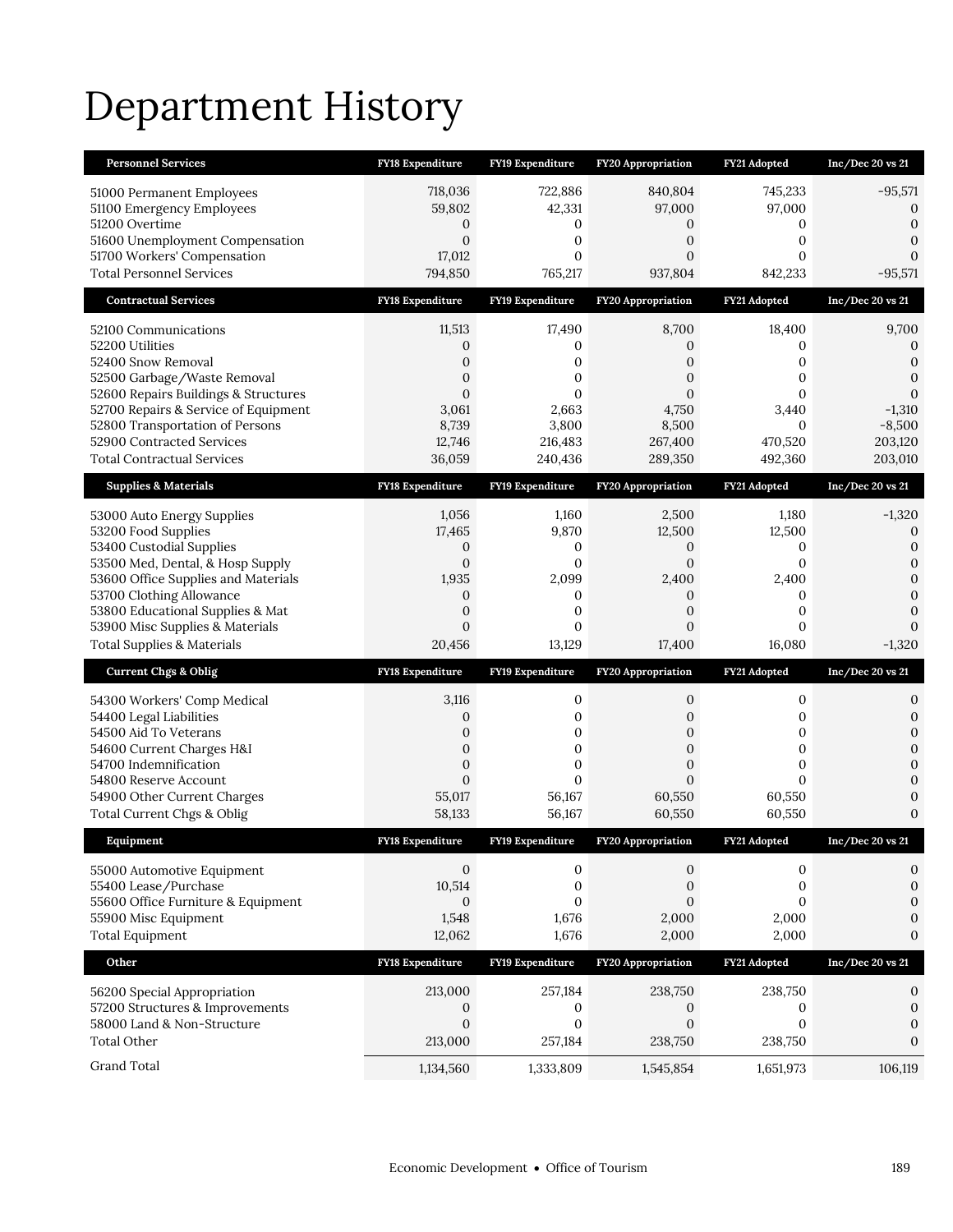## Department Personnel

| Admin Asst<br>Production/Stage Manager<br>05<br><b>MYO</b><br>03<br>1.00<br>53,164<br><b>MYO</b><br>1.00<br>Staff - Asst<br>Dir of Administration & Finance MYO<br>91,375<br>09<br>1.00<br><b>MYN</b><br>NG<br>1.00<br><b>Staff Assist I</b><br>NG<br>1.00<br>100,275<br><b>MYO</b><br>04<br>1.00<br>Director<br><b>CDH</b><br>Manager-Marketing&Vistors<br>09<br>1.00<br>Staff Asst III<br><b>MYO</b><br>67,132<br>07<br>1.00<br><b>MYO</b><br>Srvc<br>05<br>1.00<br>Technical Manager<br><b>MYO</b><br>9<br>Total<br>Adjustments<br>Differential Payments<br>Other<br>Chargebacks<br>Salary Savings<br><b>FY21 Total Request</b> | Title | Union<br>Code | Grade | Position | <b>FY21 Salary</b> | Title | Union<br>Code | Grade | Position | <b>FY21 Salary</b> |
|------------------------------------------------------------------------------------------------------------------------------------------------------------------------------------------------------------------------------------------------------------------------------------------------------------------------------------------------------------------------------------------------------------------------------------------------------------------------------------------------------------------------------------------------------------------------------------------------------------------------------------|-------|---------------|-------|----------|--------------------|-------|---------------|-------|----------|--------------------|
|                                                                                                                                                                                                                                                                                                                                                                                                                                                                                                                                                                                                                                    |       |               |       |          |                    |       |               |       |          |                    |
|                                                                                                                                                                                                                                                                                                                                                                                                                                                                                                                                                                                                                                    |       |               |       |          |                    |       |               |       |          | 59,100             |
|                                                                                                                                                                                                                                                                                                                                                                                                                                                                                                                                                                                                                                    |       |               |       |          |                    |       |               |       |          | 90,247             |
|                                                                                                                                                                                                                                                                                                                                                                                                                                                                                                                                                                                                                                    |       |               |       |          |                    |       |               |       |          | 58,624             |
|                                                                                                                                                                                                                                                                                                                                                                                                                                                                                                                                                                                                                                    |       |               |       |          |                    |       |               |       |          | 58,158             |
|                                                                                                                                                                                                                                                                                                                                                                                                                                                                                                                                                                                                                                    |       |               |       |          |                    |       |               |       |          | 64,557             |
|                                                                                                                                                                                                                                                                                                                                                                                                                                                                                                                                                                                                                                    |       |               |       |          |                    |       |               |       |          | 642,632            |
|                                                                                                                                                                                                                                                                                                                                                                                                                                                                                                                                                                                                                                    |       |               |       |          |                    |       |               |       |          |                    |
|                                                                                                                                                                                                                                                                                                                                                                                                                                                                                                                                                                                                                                    |       |               |       |          |                    |       |               |       |          |                    |
|                                                                                                                                                                                                                                                                                                                                                                                                                                                                                                                                                                                                                                    |       |               |       |          |                    |       |               |       |          | $\mathbf{0}$       |
|                                                                                                                                                                                                                                                                                                                                                                                                                                                                                                                                                                                                                                    |       |               |       |          |                    |       |               |       |          | 102,600            |
|                                                                                                                                                                                                                                                                                                                                                                                                                                                                                                                                                                                                                                    |       |               |       |          |                    |       |               |       |          | $\mathbf{0}$       |
|                                                                                                                                                                                                                                                                                                                                                                                                                                                                                                                                                                                                                                    |       |               |       |          |                    |       |               |       |          | $\mathbf{0}$       |
|                                                                                                                                                                                                                                                                                                                                                                                                                                                                                                                                                                                                                                    |       |               |       |          |                    |       |               |       |          | 745,232            |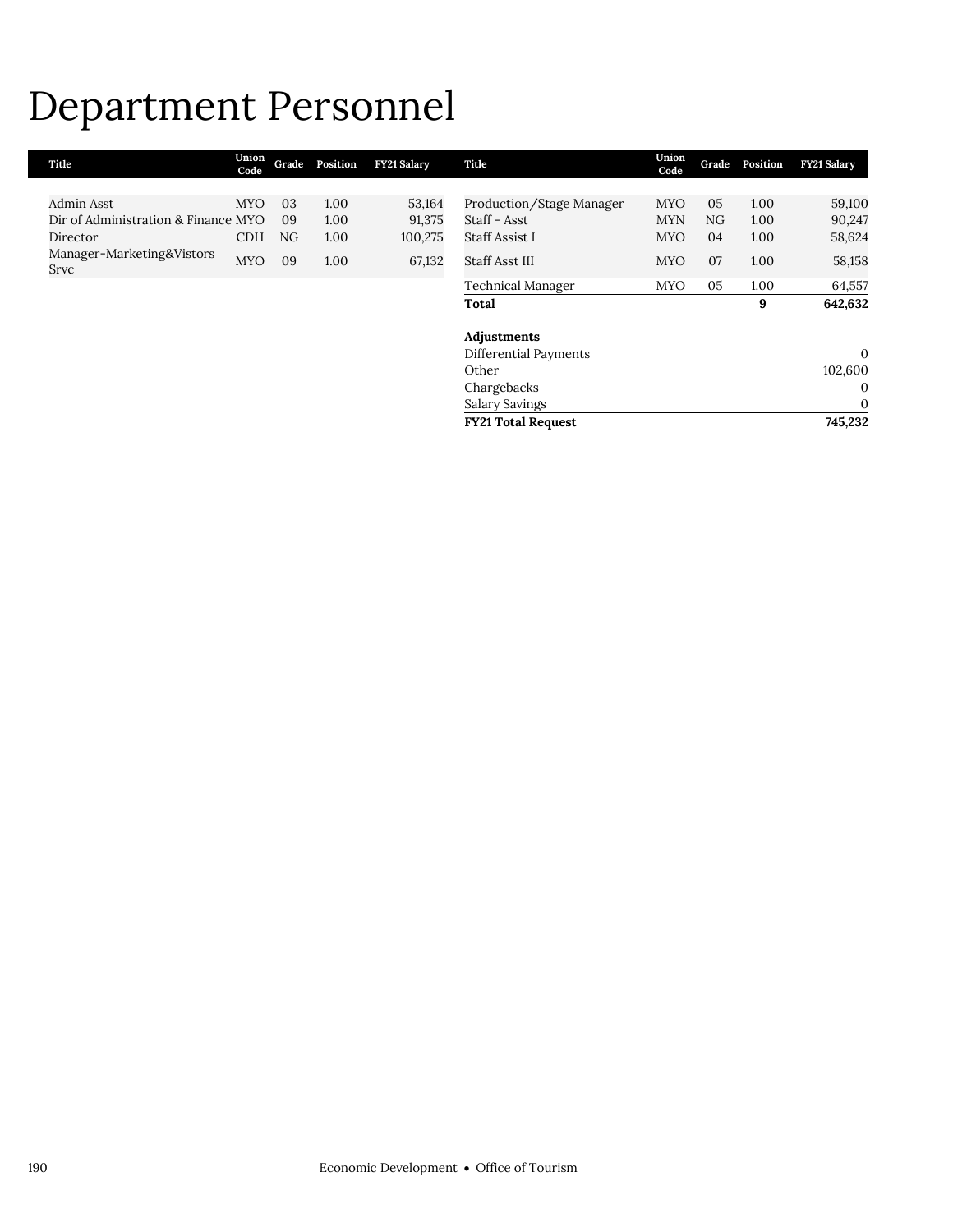# External Funds History

| <b>Personnel Services</b>                                      | FY18 Expenditure               | FY19 Expenditure        | FY20 Appropriation                   | FY21 Adopted      | Inc/Dec 20 vs 21                 |
|----------------------------------------------------------------|--------------------------------|-------------------------|--------------------------------------|-------------------|----------------------------------|
| 51000 Permanent Employees                                      | 0                              | 0                       | 0                                    | 0                 | 0                                |
| 51100 Emergency Employees                                      | $\mathbf{0}$                   | 0                       | $\boldsymbol{0}$                     | 0                 | $\mathbf{0}$                     |
| 51200 Overtime                                                 | $\mathbf{0}$                   | 0                       | 0                                    | 0                 | $\boldsymbol{0}$                 |
| 51300 Part Time Employees<br>51400 Health Insurance            | $\mathbf{0}$<br>$\overline{0}$ | 0<br>0                  | 0<br>$\mathbf{0}$                    | 0<br>$\mathbf{0}$ | $\boldsymbol{0}$<br>$\mathbf{0}$ |
| 51500 Pension & Annuity                                        | 0                              | 0                       | 0                                    | 0                 | $\mathbf{0}$                     |
| 51600 Unemployment Compensation                                | $\overline{0}$                 | 0                       | $\overline{0}$                       | $\mathbf{0}$      | $\overline{0}$                   |
| 51700 Workers' Compensation                                    | $\overline{0}$                 | 0                       | $\boldsymbol{0}$                     | 0                 | $\mathbf{0}$                     |
| 51800 Indirect Costs                                           | $\mathbf{0}$                   | 0                       | 0                                    | 0                 | $\overline{0}$                   |
| 51900 Medicare<br><b>Total Personnel Services</b>              | $\mathbf{0}$<br>$\overline{0}$ | 0<br>0                  | $\boldsymbol{0}$<br>$\boldsymbol{0}$ | 0<br>0            | $\mathbf{0}$<br>$\mathbf{0}$     |
|                                                                |                                |                         |                                      |                   |                                  |
| <b>Contractual Services</b>                                    | <b>FY18 Expenditure</b>        | FY19 Expenditure        | <b>FY20 Appropriation</b>            | FY21 Adopted      | $Inc/Dec$ 20 vs 21               |
| 52100 Communications                                           | $\mathbf{0}$                   | 0                       | 0                                    | $\mathbf{0}$      | 0                                |
| 52200 Utilities                                                | $\overline{0}$                 | 0                       | 0                                    | 0                 | 0                                |
| 52400 Snow Removal<br>52500 Garbage/Waste Removal              | $\overline{0}$<br>$\mathbf{0}$ | 0<br>0                  | 0<br>0                               | 0<br>0            | $\mathbf{0}$<br>$\mathbf{0}$     |
| 52600 Repairs Buildings & Structures                           | $\overline{0}$                 | 0                       | 0                                    | $\mathbf{0}$      | $\mathbf{0}$                     |
| 52700 Repairs & Service of Equipment                           | $\overline{0}$                 | 0                       | $\mathbf{0}$                         | 0                 | $\theta$                         |
| 52800 Transportation of Persons                                | $\overline{0}$                 | $\mathbf{0}$            | 0                                    | $\mathbf{0}$      | $\Omega$                         |
| 52900 Contracted Services<br><b>Total Contractual Services</b> | 9,520                          | 12,152                  | $\boldsymbol{0}$                     | 150,000           | 150,000                          |
|                                                                | 9,520                          | 12,152                  | 0                                    | 150,000           | 150,000                          |
| <b>Supplies &amp; Materials</b>                                | FY18 Expenditure               | FY19 Expenditure        | FY20 Appropriation                   | FY21 Adopted      | $Inc/Dec$ 20 vs 21               |
| 53000 Auto Energy Supplies                                     | 0                              | 0                       | 0                                    | 0                 | 0                                |
| 53200 Food Supplies                                            | 2,525                          | 0                       | 0                                    | 0                 | $\mathbf{0}$                     |
| 53400 Custodial Supplies<br>53500 Med, Dental, & Hosp Supply   | 0<br>$\overline{0}$            | 0<br>$\mathbf{0}$       | 0<br>$\overline{0}$                  | 0<br>$\mathbf{0}$ | $\mathbf{0}$<br>$\overline{0}$   |
| 53600 Office Supplies and Materials                            | $\overline{0}$                 | $\mathbf{0}$            | 0                                    | 0                 | $\mathbf{0}$                     |
| 53700 Clothing Allowance                                       | $\mathbf{0}$                   | 0                       | $\boldsymbol{0}$                     | 0                 | $\mathbf{0}$                     |
| 53800 Educational Supplies & Mat                               | $\mathbf{0}$                   | $\mathbf{0}$            | 0                                    | 0                 | $\mathbf{0}$                     |
| 53900 Misc Supplies & Materials                                | 5,351                          | 3,415                   | 0                                    | 0                 | $\mathbf{0}$                     |
| <b>Total Supplies &amp; Materials</b>                          | 7,876                          | 3,415                   | $\boldsymbol{0}$                     | 0                 | $\mathbf{0}$                     |
| <b>Current Chgs &amp; Oblig</b>                                | <b>FY18 Expenditure</b>        | <b>FY19 Expenditure</b> | <b>FY20 Appropriation</b>            | FY21 Adopted      | Inc/Dec 20 vs 21                 |
| 54300 Workers' Comp Medical                                    | 0                              | 0                       | 0                                    | 0                 | 0                                |
| 54400 Legal Liabilities                                        | 0                              | 0                       | 0                                    | 0                 | $\mathbf{0}$                     |
| 54600 Current Charges H&I                                      | $\mathbf 0$                    | 0                       | 0                                    | 0                 | $\mathbf{0}$                     |
| 54700 Indemnification<br>54800 Reserve Account                 | 0<br>$\Omega$                  | 0<br>$\Omega$           | 0<br>$\Omega$                        | 0<br>$\Omega$     | $\mathbf{0}$<br>$\Omega$         |
| 54900 Other Current Charges                                    | 12,525                         | $\boldsymbol{0}$        | 0                                    | $\boldsymbol{0}$  | 0                                |
| Total Current Chgs & Oblig                                     | 12,525                         | 0                       | $\boldsymbol{0}$                     | 0                 | 0                                |
| Equipment                                                      | FY18 Expenditure               | FY19 Expenditure        | FY20 Appropriation                   | FY21 Adopted      | $Inc/Dec$ 20 vs 21               |
| 55000 Automotive Equipment                                     | $\boldsymbol{0}$               | $\boldsymbol{0}$        | $\boldsymbol{0}$                     | $\boldsymbol{0}$  | 0                                |
| 55400 Lease/Purchase                                           | $\boldsymbol{0}$               | 0                       | 0                                    | $\mathbf{0}$      | $\boldsymbol{0}$                 |
| 55600 Office Furniture & Equipment                             | $\mathbf{0}$                   | 0                       | 0                                    | 0                 | $\mathbf{0}$                     |
| 55900 Misc Equipment                                           | 0                              | 0                       | 0                                    | 0                 | $\Omega$                         |
| <b>Total Equipment</b>                                         | $\boldsymbol{0}$               | 0                       | 0                                    | 0                 | 0                                |
| Other                                                          | <b>FY18 Expenditure</b>        | FY19 Expenditure        | <b>FY20 Appropriation</b>            | FY21 Adopted      | Inc/Dec 20 vs 21                 |
| 56200 Special Appropriation                                    | 60,977                         | 29,443                  | 150,000                              | $\boldsymbol{0}$  | $-150,000$                       |
| 57200 Structures & Improvements                                | 0                              | 0                       | 0                                    | $\mathbf{0}$      | $\mathbf 0$                      |
| 58000 Land & Non-Structure                                     | $\overline{0}$                 | 0                       | $\boldsymbol{0}$                     | 0                 | $\mathbf{0}$                     |
| <b>Total Other</b>                                             | 60,977                         | 29,443                  | 150,000                              | $\mathbf{0}$      | $-150,000$                       |
| Grand Total                                                    | 90,898                         | 45,010                  | 150,000                              | 150,000           | $\mathbf{0}$                     |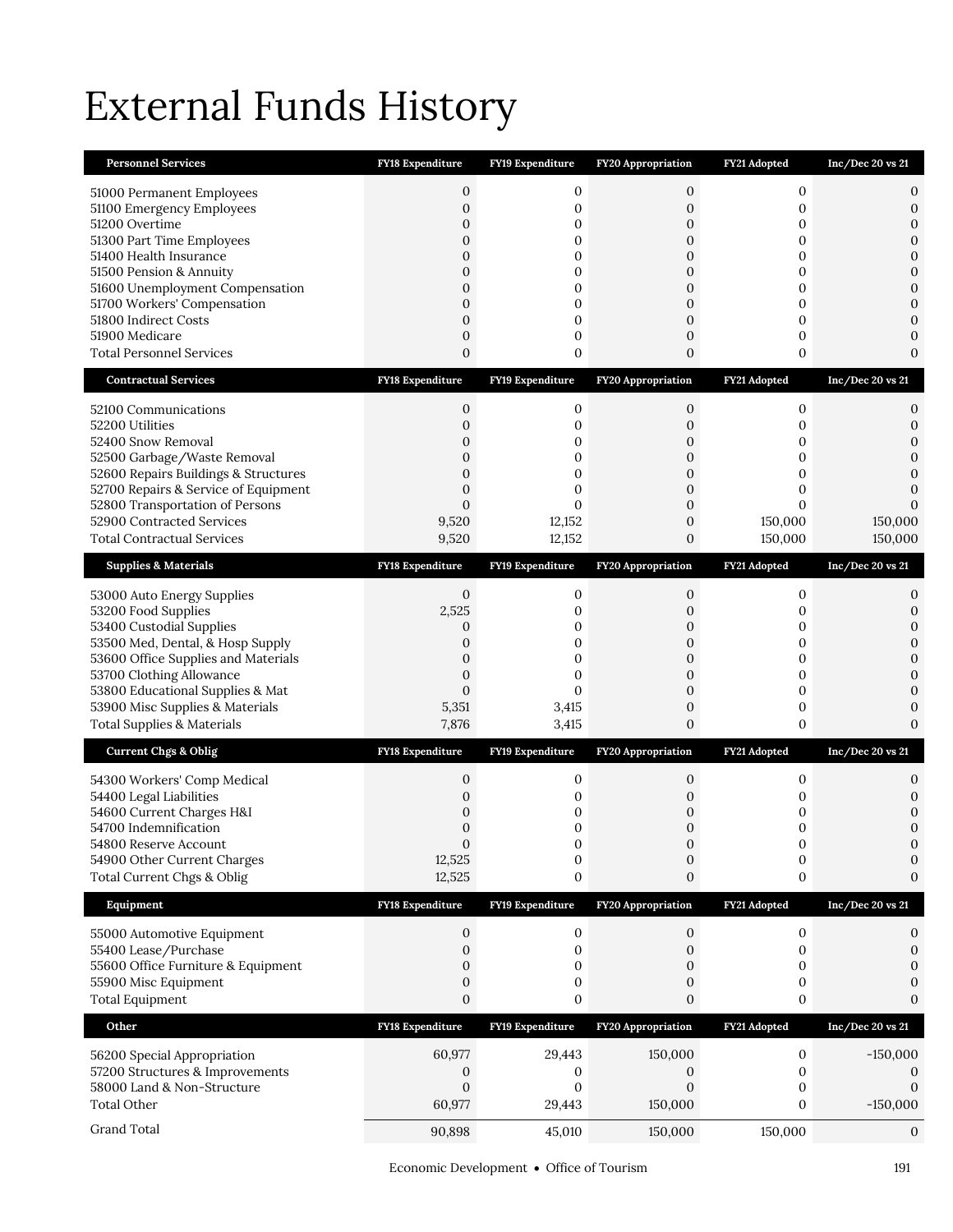## <span id="page-37-0"></span>Program 1. Administration

## **Sean O'Connor,** *Manager,* **Organization 416100**

## **Program Description**

The Administration Program provides administrative, financial, and personnel support for the department. The Program builds partnerships to support and strengthen the City's cultural life.

| <b>Operating Budget</b>             | <b>Actual</b> '18 | <b>Actual</b> '19 | Approp '20        | Budget '21        |
|-------------------------------------|-------------------|-------------------|-------------------|-------------------|
| Personnel Services<br>Non Personnel | 409,605<br>56,003 | 454.128<br>46.920 | 485.573<br>48.350 | 460.796<br>44,810 |
| <b>Total</b>                        | 465.608           | 501.048           | 533.923           | 505.606           |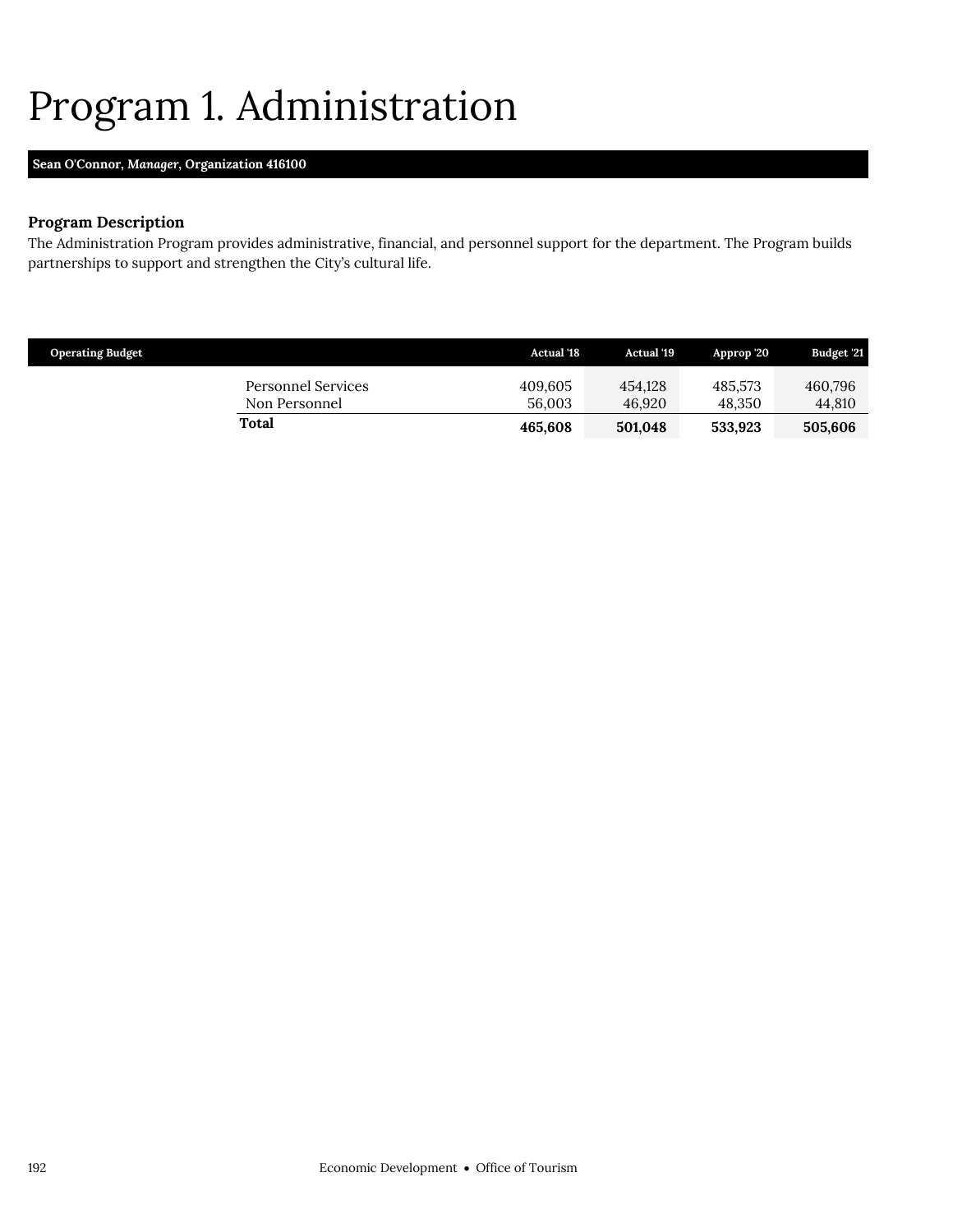# <span id="page-38-0"></span>Program 2. Film & Special Events

### **Kate Davis,** *Manager,* **Organization 416300**

### **Program Description**

The Film and Special Events program oversees the annual production of special events and public celebrations that celebrate and promote the City's cultural and ethnic diversity along with Boston's rich history and promotes Boston as a location for film and video productions by supporting the film and television industry's work in the City.

| <b>Operating Budget</b>             | <b>Actual</b> '18  | Actual '19         | Approp '20         | <b>Budget '21</b>  |
|-------------------------------------|--------------------|--------------------|--------------------|--------------------|
| Personnel Services<br>Non Personnel | 340.609<br>258.187 | 278,337<br>462.424 | 401.112<br>514.200 | 314,305<br>719,080 |
| Total                               | 598,796            | 740,761            | 915.312            | 1,033,385          |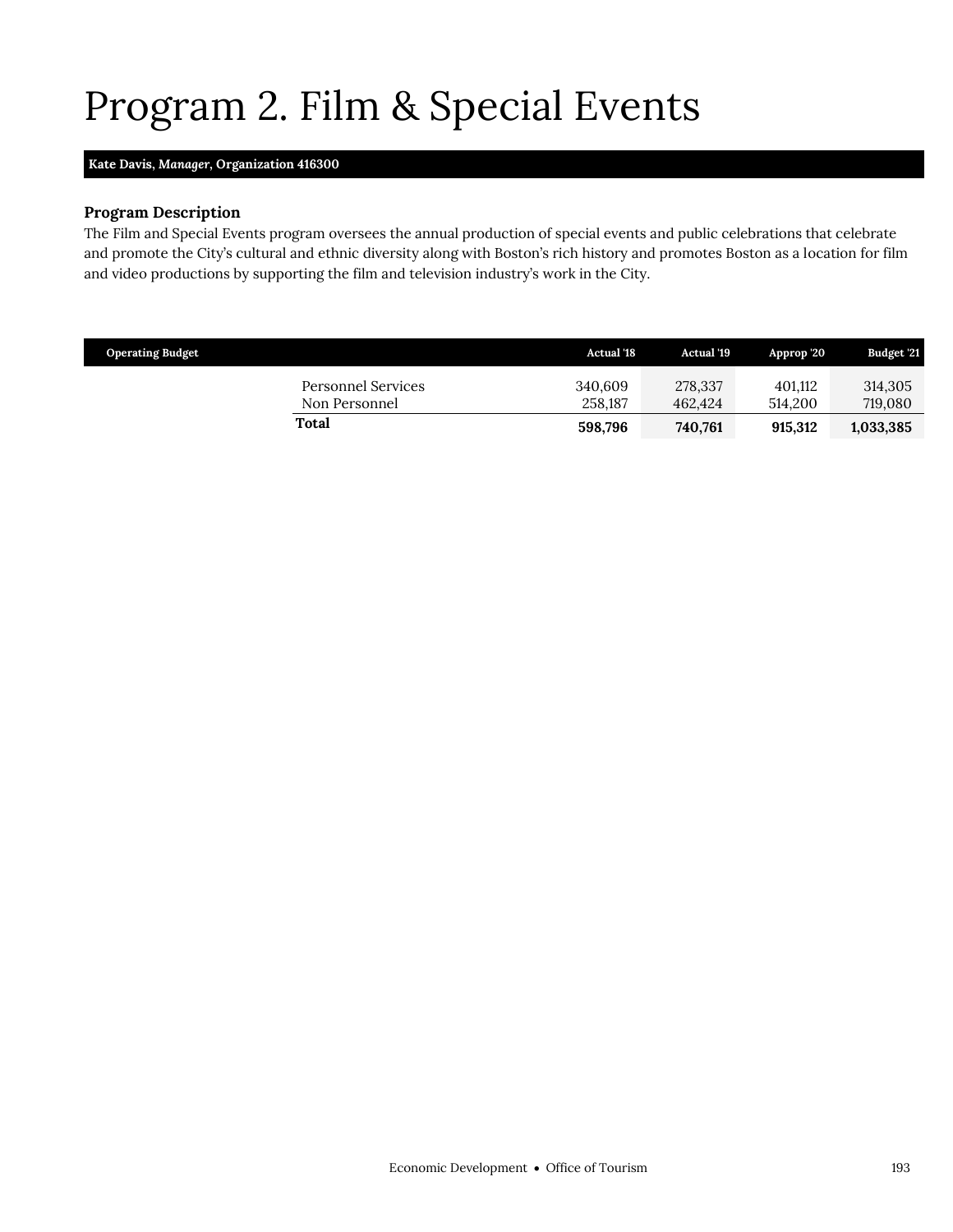## <span id="page-39-0"></span>Program 3. Tourism

## **Amy B. Yandle,** *Manager,* **Organization 416400**

## **Program Description**

The Tourism program oversees the department's promotional efforts, its sponsorships and its international relations.

| <b>Operating Budget</b>             | <b>Actual</b> '18 | <b>Actual</b> '19 | Approp '20       | Budget '21       |
|-------------------------------------|-------------------|-------------------|------------------|------------------|
| Personnel Services<br>Non Personnel | 44.636<br>25.520  | 32,752<br>59.248  | 51.119<br>45.500 | 67,132<br>45,850 |
| Total                               | 70,156            | 92.000            | 96.619           | 112.982          |